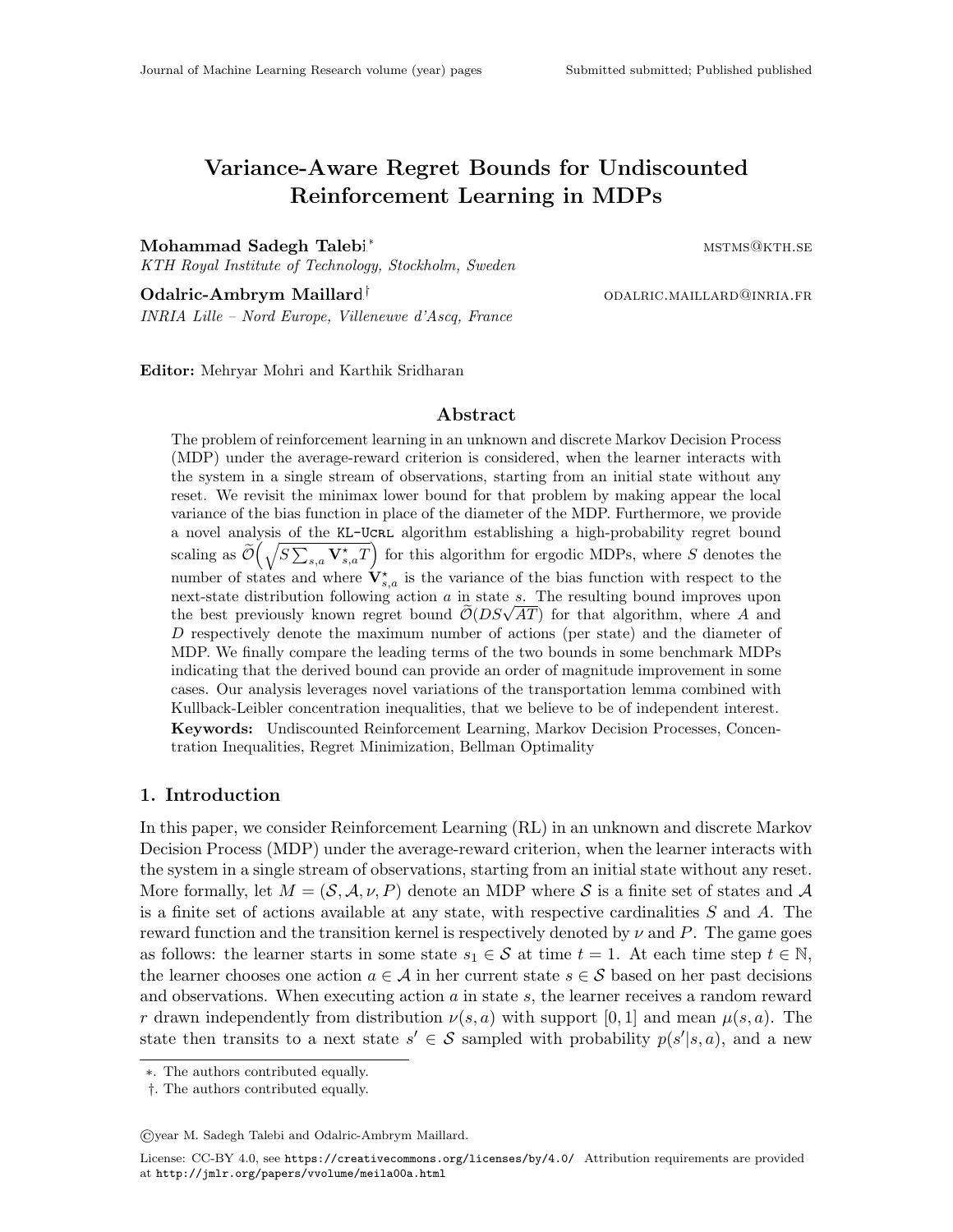decision step begins. As the transition probabilities and reward functions are unknown, the learner has to learn them by trying different actions and recording the realized rewards and state transitions. We refer to standard textbooks [\(Sutton and Barto, 1998;](#page-14-0) [Puterman,](#page-14-1) [2014\)](#page-14-1) for background material on RL and MDPs.

The performance of the learner can be quantified through the notion of regret, which compares the reward collected by the learner (or the algorithm) to that obtained by an oracle always following an optimal policy, where a policy is a mapping from states to actions. More formally, let  $\pi : \mathcal{S} \to \mathcal{P}(\mathcal{A})$  denote a possibly stochastic policy. We further introduce the notation  $p(s'|s, \pi(s)) = \mathbb{E}_{Z \sim \pi(s)}[p(s'|s, Z)],$  and  $P_{\pi}f$  to denote the function  $s \mapsto \sum_{s' \in \mathcal{S}} p(s'|s, \pi(s)) f(s')$ . Likewise, let  $\mu_{\pi}(s) = \mathbb{E}_{Z \sim \pi(s)}[\mu(s, Z)]$  denote the mean reward after choosing action  $\pi(s)$  in step s.

**Definition 1 (Expected cumulative reward)** The expected cumulative reward of policy  $\pi$  when run for T steps from initial state  $s_1$  is defined as

$$
R_{\pi,T}(s_1) = \mathbb{E}\bigg[\sum_{t=1}^T r(s_t, a_t)\bigg] = \mu_{\pi}(s_1) + (P_{\pi}\mu_{\pi})(s_1) + \cdots = \sum_{t=1}^T (P_{\pi}^{t-1}\mu_{\pi})(s_1).
$$
  
where  $a_t \sim \pi(s_t)$ ,  $s_{t+1} \sim p(\cdot|s_t, a_t)$ , and finally  $r(s, a) \sim \nu(s, a)$ .

<span id="page-1-1"></span>Definition 2 (Average gain and bias) Let us introduce the average transition operator  $\overline{P}_{\pi} = \lim_{T \to \infty} \frac{1}{T}$  $\frac{1}{T} \sum_{t=1}^{T} P_{\pi}^{t-1}$ . The average gain  $g_{\pi}$  and bias function  $b_{\pi}$  are defined by

$$
g_{\pi}(s_1) = \lim_{T \to \infty} \frac{1}{T} R_{\pi,T}(s_1) = (\overline{P}_{\pi}\mu_{\pi})(s_1), \qquad b_{\pi}(s) = \sum_{t=1}^{\infty} \left( (P_{\pi}^{t-1} - \overline{P}_{\pi})\mu_{\pi} \right)(s).
$$

The previous definition requires some mild assumption on  $t_{\text{th}}^{\dagger=1}$  MDP for the limits to makes sense. It is shown (see, e.g., [\(Puterman, 2014\)](#page-14-1)) that the average gain achieved by executing a stationary policy  $\pi$  in a communicating MDP M is well-defined and further does not depend on the initial state, i.e.,  $g_{\pi}(s_1) = g_{\pi}$ . For this reason, we restrict our attention to such MDPs in the rest of this paper. Furthermore, let  $\star$  denote an optimal policy, that is<sup>[1](#page-1-0)</sup>  $g_{\star} = \max_{\pi} g_{\pi}.$ 

**Definition 3 (Regret)** We define the regret of any learning algorithm  $\mathbb A$  after  $T$  steps as T T

Regret<sub>A,T</sub> := 
$$
\sum_{t=1}^{\infty} r(s_t^*, \star(s_t^*)) - \sum_{t=1}^{\infty} r(s_t, a_t)
$$
 where  $a_t = \mathbb{A}(s_t, (\{s_{t'}, a_{t'}, r_{t'}\})_{t' < t})$ ,  
and  $s_{t'}^*$  and  $\mathbb{A}(s_{t'}^*, \mathbb{A}(s_t^*))$  with  $s_{t'}^* = s_t$  is a sequence generated by the optimal strates.

and  $s_{t+1}^* \sim p(\cdot | s_t^*, \star(s_t^*))$  with  $s_1^* = s_1$  is a sequence generated by the optimal strategy. By an application of Azuma-Hoeffding's inequality for bounded random martingales, it is immediate to show that with probability higher than  $1 - \delta$ ,

$$
\begin{split} \text{Regret}_{\mathbb{A},T} &\leq \sum_{t=1}^{T} \left( P_{\star}^{t-1} \mu_{\star} - P_{a_t}^{t-1} \mu_{a_t} \right) + \sqrt{2T \log(2/\delta)} \\ &= \sum_{t=1}^{T} (P_{\star}^{t-1} - \overline{P}_{\star}) \mu_{\star} + \left[ T g_{\star} - \sum_{t=1}^{T} P_{a_t}^{t-1} \mu_{a_t} \right] + \sqrt{2T \log(2/\delta)} \,. \end{split}
$$

Thus, following [\(Jaksch et al., 2010\)](#page-13-0), it makes sense to focus on the control of the middle term in brackets only. This leads us to consider the following notion of regret, which we may call effective regret:

$$
\mathfrak{R}_{\mathbb{A},T} := Tg^{\star} - \sum_{t=1}^T r(s_t, a_t).
$$

<span id="page-1-0"></span><sup>1.</sup> The maximum is reached since there are only finitely many deterministic policies.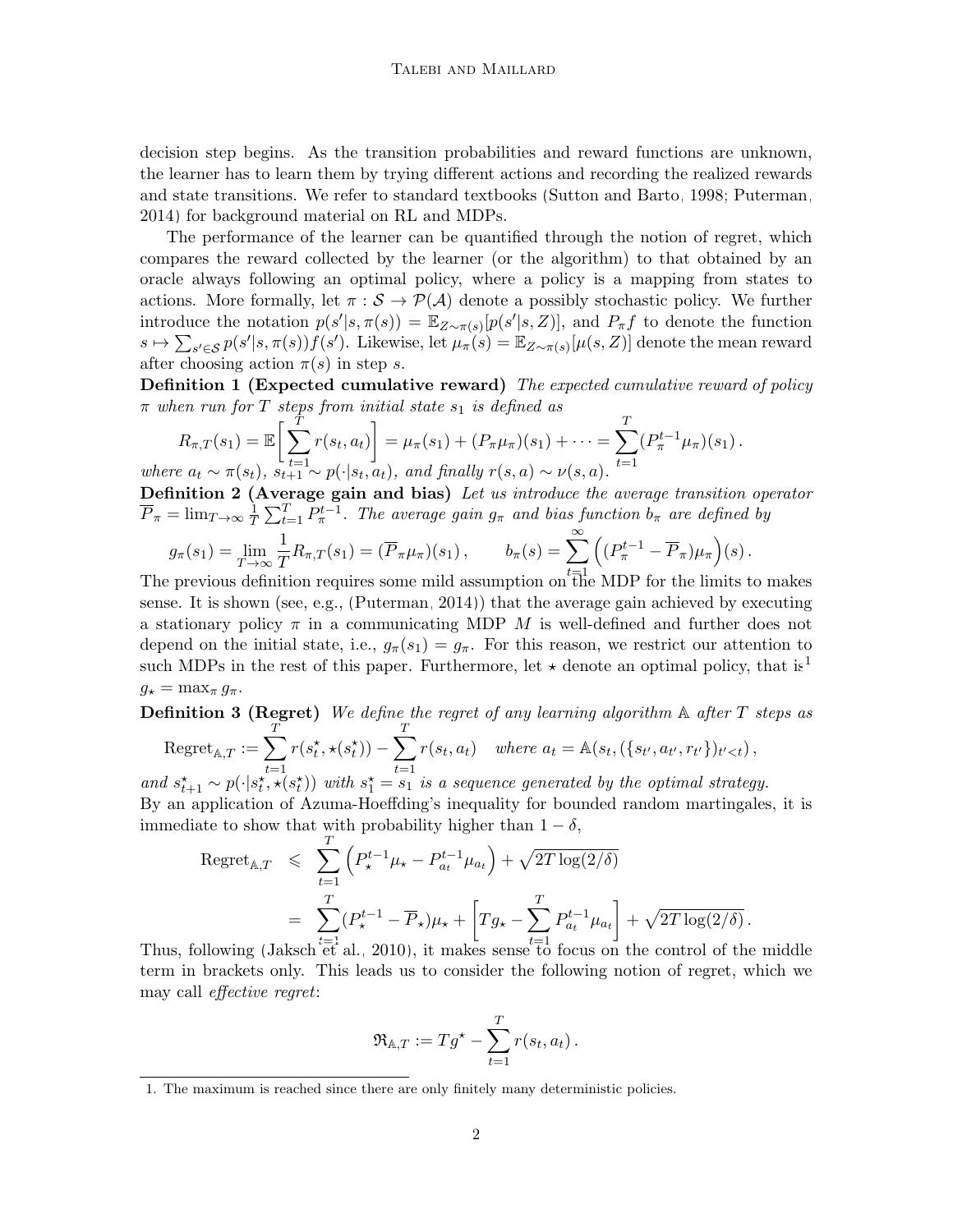To date, several algorithms have been proposed in order to minimize the regret based on the optimism in the face of uncertainty principle, coming from the literature on stochastic multi-armed bandits (see [\(Robbins, 1952\)](#page-14-2)). Algorithms designed based on this principle typically maintain confidence bounds on the unknown reward and transition distributions, and choose an optimistic model that leads to the highest average long-term reward. One of the first algorithms based on this principle for MDPs is due to [\(Burnetas and Katehakis,](#page-13-1) [1997\)](#page-13-1), which is shown to be asymptotically optimal. Their proposed algorithm uses the Kullback-Leibler (KL) divergence to define confidence bounds for transition probabilities. Subsequent studies by [\(Tewari and Bartlett, 2008\)](#page-14-3), [\(Auer and Ortner, 2007\)](#page-12-0), [\(Jaksch et al.,](#page-13-0) [2010\)](#page-13-0), and [\(Bartlett and Tewari, 2009\)](#page-13-2) propose algorithms that maintain confidence bounds on transition kernel defined by  $L_1$  or total variation norm. The use of  $L_1$  norm, instead of KL-divergence, allows one to describe the uncertainty of the transition kernel by a polytope, which in turn brings computational advantages and ease in the regret analysis. On the other hand, such polytopic models are typically known to provide poor representations of underlying uncertainties; we refer to the literature on the robust control of MDPs with uncertain transition kernels, e.g., [\(Nilim and El Ghaoui, 2005\)](#page-13-3), and more appropriately to [\(Filippi et al., 2010\)](#page-13-4). Indeed, as argued in [\(Filippi et al., 2010\)](#page-13-4), optimistic models designed by  $L_1$  norm suffer from two shortcomings: (i) the  $L_1$  optimistic model could lead to inconsistent models by assigning a zero mass to an already observed element, and (ii) due to polytopic shape of  $L_1$ -induced confidence bounds, the maximizer of a linear optimization over  $L_1$  ball could significantly vary for a small change in the value function, thus resulting in sub-optimal exploration (we refer to the discussion and illustrations on pages 120–121 in [\(Filippi et al., 2010\)](#page-13-4)).

Both of these shortcomings are avoided by making use of the KL-divergence and properties of the corresponding KL-ball. In [\(Filippi et al., 2010\)](#page-13-4), the authors introduce the KL-Ucrl algorithm that modifies the Ucrl algorithm of [\(Jaksch et al., 2010\)](#page-13-0) by replacing  $L_1$  norms with KL divergences in order to define the confidence bound on transition probabilities. Further, they provide an efficient way to carry out linear optimization over the KL-ball, which is necessary in each iteration of the Extended Value Iteration. Despite these favorable properties and the strictly superior performance in numerical experiments (even for very short time horizons), the best known regret bound for KL-UCRL matches that of UCRL2. Hence, from a theoretical perspective, the potential gain of use of KL-divergence to define confidence bounds for transition function has remained largely unexplored. The goal of this paper is to investigate this gap.

Main contributions. In this paper we provide a new regret bound for KL-UCRL scaling as  $\widetilde{\mathcal{O}}\big(\sqrt{S\sum_{s,a}\mathbf{V}_{s,a}^{\star}T}+D$ √  $\overline{T}$ ) for ergodic MDPs with S states, A actions, and diameter D. Here,  $\mathbf{V}_{s,a}^{\star} := \mathbb{V}_{p(\cdot|s,a)}(b^{\star})$  denotes the variance of the optimal bias function  $b^{\star}$  of the true (unknown) MDP with respect to next state distribution under state-action  $(s, a)$ . This bound improves over the best previous bound of  $\widetilde{O}(DS\sqrt{AT})$  for KL-UCRL as  $\sqrt{V_{s,a}^{\star}} \leq D$ . Interestingly, in several examples  $\sqrt{V_{s,a}^{\star}} \ll D$  and actually  $\sqrt{V_{s,a}^{\star}}$  is comparable to  $\sqrt{D}$ . Our numerical experiments on typical MDPs further confirm that  $\sqrt{S\sum_{s,a} V^*_{s,a}}$  could be orders of magnitude smaller than  $DS\sqrt{A}$ . To prove this result, we provide novel transportation concentration inequalities inspired by the transportation method that relate the so-called transportation cost under two discrete probability measures to the KL-divergence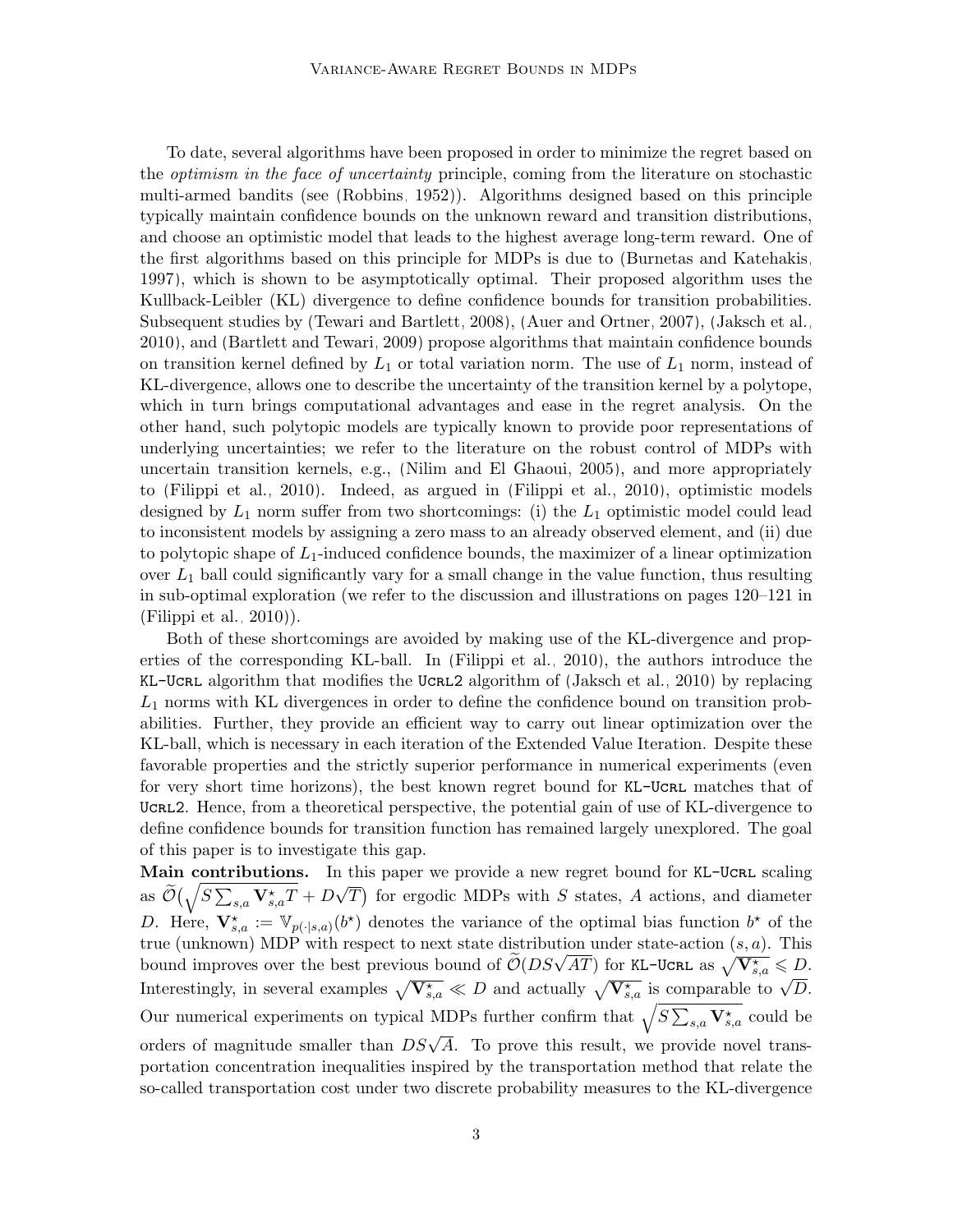between the two measures and the associated variances. To the best of our knowledge, these inequalities are new and of independent interest. To complete our result, we provide a new mequanties are new and of independent interest. To complete our result, we provide a new<br>minimax regret lower bound of order  $\Omega(\sqrt{SAV_{\text{max}}T})$ , where  $V_{\text{max}} := \max_{s,a} V_{s,a}^*$ . In view of the new minimax lower bound, the reported regret bound for KL-UCRL can be improved or the new minimax<br>by only a factor  $\sqrt{S}$ .

Related work. RL in unknown MDPs under average-reward criterion dates back to the seminal papers by [\(Graves and Lai, 1997\)](#page-13-5), and [\(Burnetas and Katehakis, 1997\)](#page-13-1), followed by [\(Tewari and Bartlett, 2008\)](#page-14-3). Among these studies, for the case of ergodic MDPs, [\(Burnetas](#page-13-1) [and Katehakis, 1997\)](#page-13-1) derive an asymptotic MDP-dependent lower bound on the regret and provide an asymptotically optimal algorithm. Algorithms with finite-time regret guarantees and for wider class of MDPs are presented by [\(Auer and Ortner, 2007\)](#page-12-0), [\(Jaksch et al., 2010;](#page-13-0) [Auer et al., 2009\)](#page-12-1), [\(Bartlett and Tewari, 2009\)](#page-13-2), [\(Filippi et al., 2010\)](#page-13-4), and [\(Maillard et al.,](#page-13-6) [2014\)](#page-13-6).

4).<br>UCRL2 and KL-UCRL achieve a  $\widetilde{\mathcal{O}}(DS\sqrt{AT})$  regret bound with high probability in communicating MDPs, for any unknown time horizon. REGAL obtains a  $\widetilde{\mathcal{O}}(D'S\sqrt{AT})$  regret with high probability in the larger class of weakly communicating MDPs, provided that we know an upper bound  $D'$  on the span of the bias function. It is however still an open problem to incorporate this knowledge into an implementable algorithm. The TSDE algo-rithm by Ouyang et al. [\(Ouyang et al., 2017\)](#page-13-7) achieves a regret growing as  $\widetilde{\mathcal{O}}(D'S\sqrt{AT})$ for the class of weakly communicating MDPs, where  $D'$  is a given bound on the span of the bias function. In a recent study, [\(Agrawal and Jia, 2017\)](#page-12-2) propose an algorithm based on posterior sampling for the class of communicating MDPs. Under the assumption of known reward function and *known time horizon*, their algorithm enjoys a regret bound scaling as  $\mathcal{O}(D\sqrt{SAT})$ , which constitutes the best known regret upper bound for learning in communicating MDPs and has a tight dependencies on S and A.

We finally mention that some studies consider regret minimization in MDPs in the episodic setting, where the length of each episode is fixed and known; see, e.g., [\(Osband](#page-13-8) [et al., 2013\)](#page-13-8), [\(Gheshlaghi Azar et al., 2017\)](#page-13-9), and [\(Dann et al., 2017\)](#page-13-10). Although RL in the episodic setting bears some similarities to the average-reward setting, the techniques developed in these paper strongly rely on the fixed length of the episode, which is assumed to be small, and do not directly carry over to the case of undiscounted RL considered here.

### <span id="page-3-0"></span>2. Background Material and The KL-Ucrl Algorithm

<span id="page-3-1"></span>In this section, we recall some basic material on undiscounted MDPs and then detail the KL-Ucrl algorithm.

Lemma 4 (Bias and Gain) The gain and bias function satisfy the following relations

(Bellman equation) 
$$
b_{\pi} + g_{\pi} = \mu_{\pi} + P_{\pi}b_{\pi}
$$
  
\n(Fundamental matrix)  $b_{\pi} = [I - P_{\pi} + \overline{P_{\pi}}]^{-1}[I - \overline{P}_{\pi}]\mu_{\pi}$ .

This result is an easy consequence of the fact that  $\overline{P}_{\pi}$  (see Definition [2\)](#page-1-1) satisfies  $\overline{P}_{\pi}P_{\pi}$  =  $P_{\pi}\overline{P}_{\pi} = \overline{P}_{\pi}\overline{P}_{\pi} = \overline{P}_{\pi}$  (see [\(Puterman, 2014\)](#page-14-1) as well as Appendix [E](#page-7-0) for details).

According to the standard terminology, we say a policy is  $b_{\star}$ -improving if it satisfies  $\pi(s) = \arg \max_{a \in A} \mu(s, a) + (P_a b_{\star})(s)$ . Applying the theory of MDPs (see, e.g., [\(Puterman,](#page-14-1)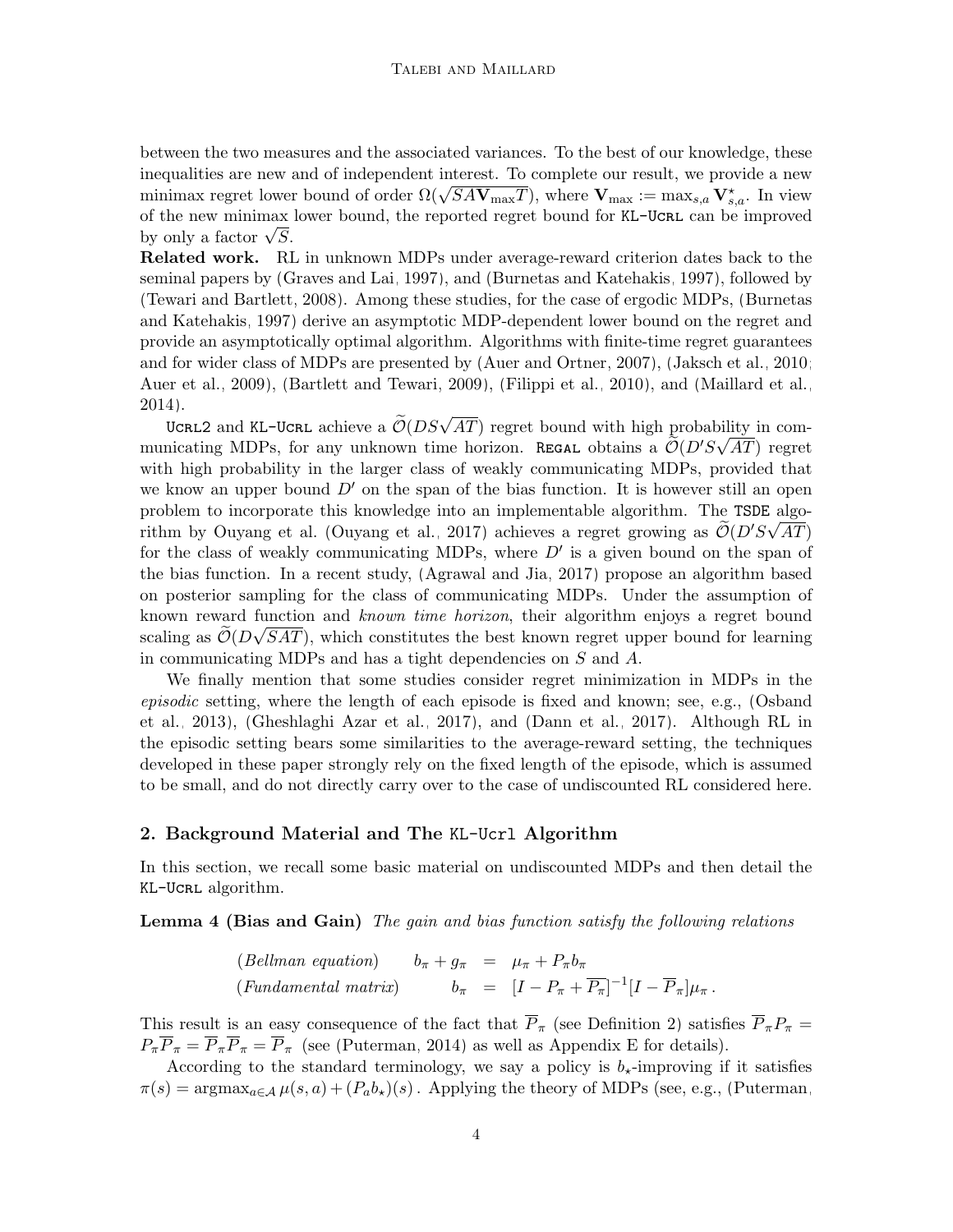[2014\)](#page-14-1)), it can be shown that any  $b_{\star}$ -improving policy is optimal and thus that we can choose  $\star$  to satisfy<sup>[2](#page-4-0)</sup> the following fundamental identity<sup>[3](#page-4-1)</sup>

(Bellman optimality equation)  $\forall s \in \mathcal{S}, b_{\star}(s) + g_{\star} = \max_{a \in \mathcal{A}}$  $(\mu(s,a)+\sum$ y∈S  $p(y|s,a)b_\star(y)\big)$ .

We now recall the definition of diameter and mixing time as we consider only MDPs with finite diameter or mixing time.

**Definition 5 (Diameter [\(Jaksch et al., 2010\)](#page-13-0))** Let  $T_\pi(s'|s)$  denote the first hitting time of state s' when following stationary policy  $\pi$  from initial state s. The diameter D of an MDP M is defined as

$$
D := \max_{s \neq s'} \min_{\pi} \mathbb{E}[T_{\pi}(s'|s)].
$$

**Definition 6 (Mixing time [\(Auer and Ortner, 2007\)](#page-12-0))** Let  $\mathcal{C}_{\pi}$  denote the Markov chain induced by the policy  $\pi$  in an ergodic MDP M and let  $T_{\mathcal{C}_{\pi}}$  represent the hitting time of  $\mathcal{C}_{\pi}$ . The mixing time  $T_M$  of M is defined as

$$
T_M := \max_{\pi} T_{\mathcal{C}_{\pi}}
$$

For convenience, we also introduce, for any function  $f$  defined on  $S$ , its span defined by  $\mathbb{S}(f) := \max_{s \in \mathcal{S}} f(s) - \min_{s \in \mathcal{S}} f(s)$ . It actually acts as a semi-norm (see [\(Puterman, 2014\)](#page-14-1)).

We finally introduce the following quantity that appears in the known problem-dependent lower-bounds on the regret, and plays the analogue of the mean gap in the bandit literature.

**Definition 7 (Sub-optimality gap)** The sub-optimality of action a at state s is

$$
\varphi(s,a) = \mu(s,\star(s)) - \mu(s,a) + (p(\cdot|s,\star(s)) - p(\cdot|s,a))^{\top}b_{\star}.
$$
 (1)

.

Note importantly that  $\varphi$  is defined in terms of the bias  $b_{\star}$  of the optimal policy  $\star$ . Indeed, it can be shown that minimizing the effective regret (in expectation) is essentially equivalent to minimizing the quantity  $\sum_{s,a} \varphi(s,a) \mathbb{E}[N_T(s,a)],$  where  $N_T(s,a)$  is the total number of steps when action a has been played in state s. More precisely, it is not difficult to show (see Appendix [E](#page-7-0) for completeness) that for any stationary policy  $\pi$  and all t,

$$
\mathbb{E}[\mathfrak{R}_{\pi,t}] = \sum_{s,a} \varphi(s,a) \mathbb{E}[N_t(s,a)] + \left( (P_{\pi}^{t-1} - I)b_{\star} \right)(s_1) \leqslant \sum_{s,a} \varphi(s,a) \mathbb{E}[N_t(s,a)] + D. \tag{2}
$$

The KL-Ucrl algorithm. The KL-Ucrl algorithm [\(Filippi et al., 2010;](#page-13-4) [Filippi, 2010\)](#page-13-11) is a model-based algorithm inspired by UCRL2 [\(Jaksch et al., 2010\)](#page-13-0). To present the algorithm, we first describe how it defines, at each given time  $t$ , the set of plausible MDPs based on the observation available at that time. To this end, we introduce the following notations. Under a given algorithm and for a state-action pair  $(s, a)$ , let  $N_t(s, a)$  denote the number of visits, up to time t, to  $(s, a)$ :  $N_t(s, a) = \sum_{t'=0}^{t-1} \mathbb{I}\{s_{t'} = s, a_{t'} = a\}$ . Then, let  $N_t(s, a)^{+} =$  $\max\{N_t(s,a),1\}$ . Similarly,  $N_t(s,a,s')$  denotes the number of visits to  $(s,a)$ , up to time

<span id="page-4-0"></span><sup>2.</sup> The solution to this fixed-point equation is defined only up to an additive constant. Some people tend to use this equation in order to define  $b<sub>\star</sub>$  and  $g<sub>\star</sub>$ , but this is a bad habit that we avoid here.

<span id="page-4-1"></span><sup>3.</sup> Throughout this paper, we may use  $g^*$  (resp.  $b^*$ ) and  $g_*$  (resp.  $b_*$ ) interchangeably.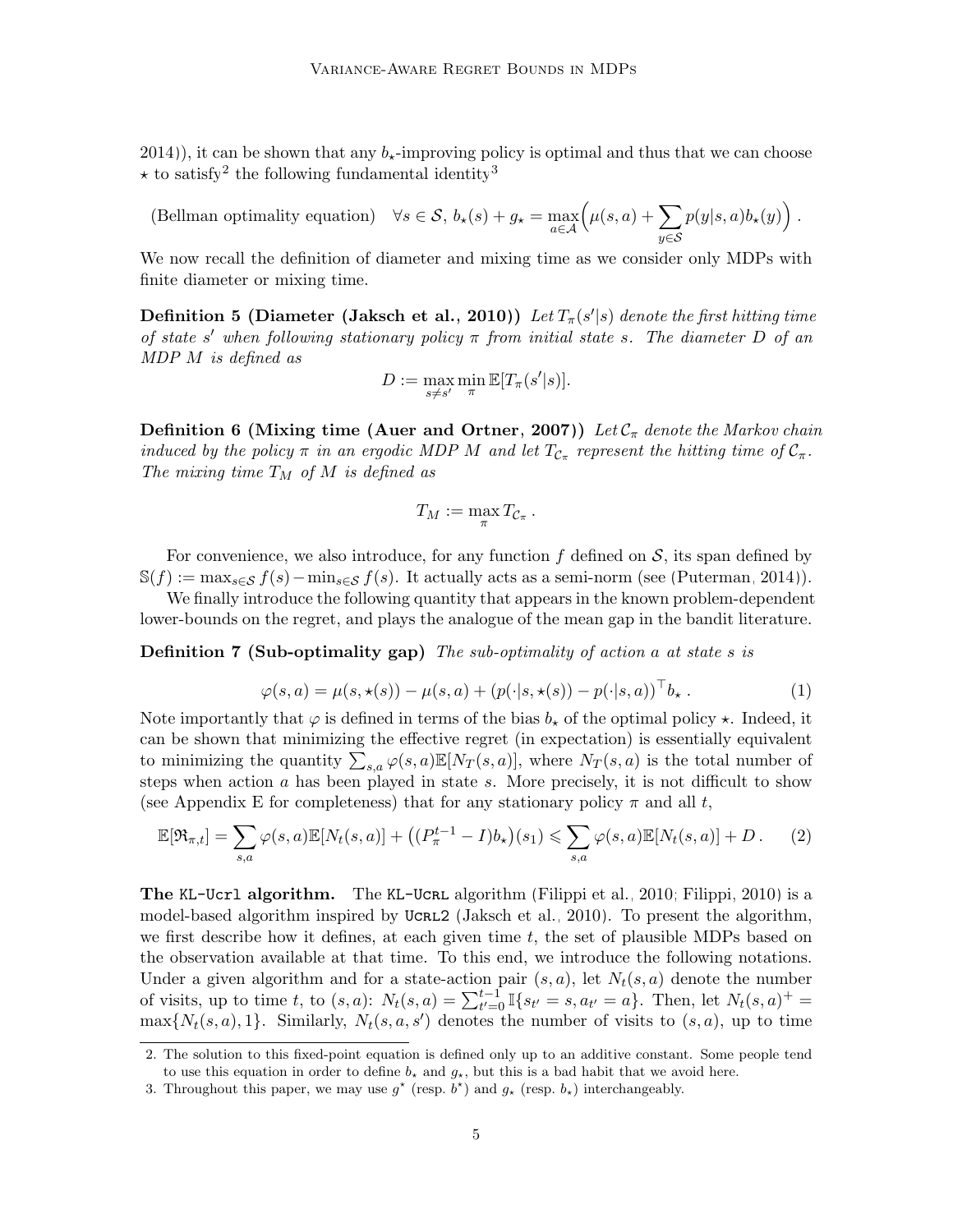t, followed by a visit to state  $s'$ :  $N_t(s, a, s') = \sum_{t'=0}^{t-1} \mathbb{I}\{s_{t'} = s, a_{t'} = a, s_{t'+1} = s'\}.$  We introduce the empirical estimates of transition probabilities and rewards:

$$
\hat{\mu}_t(s,a) = \frac{\sum_{t'=0}^{t-1} r_t \mathbb{I}\{s_{t'} = s, a_{t'} = a\}}{N_t(s,a)^+}, \quad \hat{p}_t(s'|s,a) = \frac{N_t(s,a,s')}{N_t(s,a)^+}.
$$

KL-UCRL, as an optimistic model-based approach, considers the set  $\mathcal{M}_t$  as a collection of all MDPs  $M' = (\mathcal{S}, \mathcal{A}, \nu', P')$ , whose transition kernels and reward functions satisfy:

<span id="page-5-1"></span>
$$
KL(\hat{p}_t(\cdot|s, a), p'(\cdot|s, a)) \leq C_p/N_t(s, a), \qquad (3)
$$

$$
|\hat{\mu}_t(s,a) - \mu'(s,a)| \leq \sqrt{C_{\mu}/N_t(s,a)}, \qquad (4)
$$

where  $\mu'$  denotes the mean of  $\nu'$ , and where  $C_p := C_p(T,\delta) = S(B + \log(G)(1 + 1/G)),$ with  $B = B(T, \delta) := \log(2eS^2 A \log(T)/\delta)$  and  $G = B + 1/\log(T)$ , and  $C_\mu := C_\mu(T, \delta)$  $\log(4SA\log(T)/\delta)/1.99$ . Importantly, as proven in [\(Filippi et al., 2010,](#page-13-4) Proposition 1), with probability at least  $1 - 2\delta$ , the true MDP M belongs to the set  $\mathcal{M}_t$  uniformly over all time steps  $t \leq T$ .

Similarly to UCRL2, KL-UCRL proceeds in episodes of varying lengths; see Algorithm [1.](#page-5-0) We index an episode by  $k \in \mathbb{N}$ . The starting time of the k-th episode is denoted  $t_k$ , and by a slight abuse of notation, let  $\mathcal{M}_k := \mathcal{M}_{t_k}$ ,  $N_k := N_{t_k}$ ,  $\hat{\mu}_k = \hat{\mu}_{t_k}$ , and  $\hat{p}_k := \hat{p}_{t_k}$ . At  $t = t_k$ , the algorithm forms the set of plausible MDPs  $\mathcal{M}_k$  based on the observations gathered so far. It then defines an extended MDP  $M_{ext,k} = (S, A \times M_k, \mu_{ext}, P_{ext})$ , where for an extended action  $a_{\text{ext}} = (a, M')$ , it defines  $\mu_{\text{ext}}(s, a_{\text{ext}}) = \mu'(s, a)$  and  $p_{\text{ext}}(s'|s, a_{\text{ext}}) = p'(s'|s, a)$ . Then, a  $\frac{1}{\sqrt{t}}$  $\frac{1}{t_k}$ -optimal extended policy  $\pi_{ext,k}$  is computed in the form  $\pi_{ext,k}(s) = (\tilde{M}_k, \tilde{\pi}_k(s)),$ in the sense that it satisfies

$$
\tilde{g}_k \stackrel{\text{def}}{=} g_{\tilde{\pi}_k}(\tilde{M}_k) \geqslant \max_{M' \in \mathcal{M}_k, \pi} g_{\pi}(M') - \frac{1}{\sqrt{t_k}},
$$

where  $g_{\pi}(M)$  denotes the gain of policy  $\pi$  in MDP M.  $\tilde{M}_k$  and  $\tilde{\pi}_k$  are respectively called the optimistic MDP and the optimistic policy. Finally, an episode stops at the first step  $t = t_{k+1}$  when the number of local counts  $v_{k,t}(s, a) = \sum_{t'=t_k}^{t} \mathbb{I}\{s_{t'} = s, a_{t'} = a\}$  exceeds  $N_{t_k}(s, a)$  for some  $(s, a)$ . We denote with some abuse  $v_k = v_{k,t_{k+1}-1}$ .

<span id="page-5-2"></span>Remark 8 The value  $1/$ √  $\overline{t_k}$  is a parameter of Extended Value Iteration and is only here for computational reasons: with sufficient computational power, it could be replaced with 0.

<span id="page-5-0"></span>

| <b>Algorithm 1 KL-UCRL</b> (Filippi et al., 2010), with input parameter $\delta \in (0,1]$ |  |  |  |
|--------------------------------------------------------------------------------------------|--|--|--|
|                                                                                            |  |  |  |

Initialize: For all  $(s, a)$ , set  $N_0(s, a) = 0$  and  $v_0(s, a) = 0$ . Set  $t = 1$ ,  $k = 1$ , and observe initial state  $s_1$ for episodes  $k \geqslant 1$  do Set  $t_k = t$ Set  $N_k(s, a) = N_{k-1}(s, a) + v_{k-1}(s, a)$  for all  $(s, a)$ Find a  $\frac{1}{\sqrt{t_k}}$ -optimal policy  $\tilde{\pi}_k$  and an optimistic MDP  $\tilde{M}_k \in \mathcal{M}_k$  using EXTENDED VALUE ITERATION while  $v_k(s_t, a_t) \geq N_k(s_t, a_t)$  do Play action  $a_t = \tilde{\pi}_k(s_t)$ , and observe the next state  $s_{t+1}$  and reward  $r(s_t, a_t)$ Update  $N_k(s, a, x)$  and  $v_k(s, a)$  for all actions a and states s, x end while end for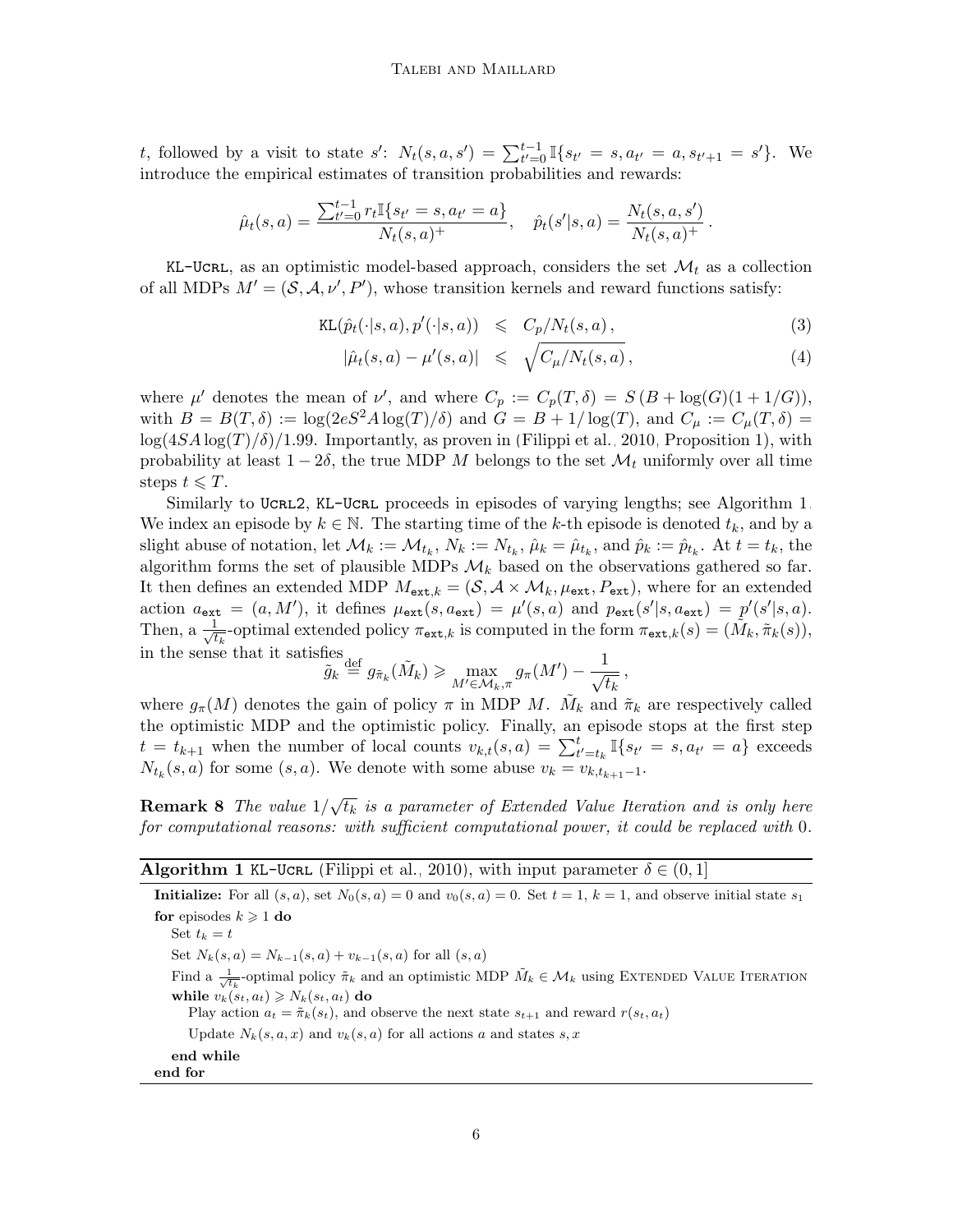### <span id="page-6-1"></span>3. Regret Lower Bound

In order to motivate the dependence of the regret on the local variance, we first provide the following minimax lower bound that makes appear this scaling.

**Theorem 9** There exists an MDP M with S states and A actions with  $S, A \geq 10$ , such that the expected regret under any algorithm  $\mathbb A$  after  $T \geqslant DSA$  steps for any initial state satisfies

<span id="page-6-0"></span> $\mathbb{E}[\mathfrak{R}_{\mathbb{A},T}] \geqslant 0.0123\sqrt{\mathbf{V}_{\max}SAT}, \qquad \textit{where} \qquad \mathbf{V}_{\max} := \max_{s,a} \mathbb{V}_{p(\cdot|s,a)}(b^\star) \,.$ 

Let us recall that [\(Jaksch et al., 2010\)](#page-13-0) present a minimax lower bound on the regret Let us recall that (Jaksch et al., 2010) present a minimax lower bound on the regret scaling as  $\Omega(\sqrt{DSAT})$ . Their lower bound follows by considering a family of *hard-to*learn MDPs. To prove the above theorem, we also consider the same MDP instances as in [\(Jaksch et al., 2010\)](#page-13-0) and leverage their techniques. We however show that choosing a slightly different choice of transition probabilities for the problem instance leads to a lower bound scaling as  $\Omega(\sqrt{\mathbf{V}_{\max}SAT})$ , which does not depend on the diameter (the details are provided in the appendix).

We also remark that for the considered problem instance, easy calculations show that for any state-action pair  $(s, a)$ , the variance of bias function satisfies  $c_1\sqrt{D} \leqslant \mathbb{V}_{p(\cdot|s,a)}(b^*) \leqslant c_2D$ for some constants  $c_1$  and  $c_2$ . Hence, the lower bound in Theorem [9](#page-6-0) can serve as an alternative minimax lower bound without any dependence on the diameter.

### 4. Concentration Inequalities and The Kullback-Leibler Divergence

Before providing the novel regret bound for the KL-UCRL algorithm, let us discuss some important tools that we use for the regret analysis. We believe that these results, which could also be of independent interest beyond RL, shed light on some of the challenges of the regret analysis.

Let us first recall a powerful result from mathematical statistics (we provide the proof in Appendix [B](#page-3-0) for completeness) known as the transportation lemma; see, e.g., [\(Boucheron](#page-13-12) [et al., 2013,](#page-13-12) Lemma 4.18):

<span id="page-6-2"></span>**Lemma 10 (Transportation lemma)** For any function f, let us introduce  $\varphi_f : \lambda \mapsto$  $\log \mathbb{E}_P[\exp(\lambda(f(X)-\mathbb{E}_P[f]))]$ . Whenever  $\varphi_f$  is defined on some possibly unbounded interval I containing 0, define its dual  $\varphi_{\star,f}(x) = \sup_{\lambda \in I} \lambda x - \varphi_f(\lambda)$ . Then it holds

 $\forall Q \ll P, \quad \mathbb{E}_Q[f] - \mathbb{E}_P[f] \leq \varphi_{+,f}^{-1}(\texttt{KL}(Q, P)) \quad \text{where} \quad \varphi_{+,f}^{-1}(t) = \inf\{x \geq 0 : \varphi_{\star,f}(x) > t\},$  $\forall Q \ll P, \quad \mathbb{E}_Q[f] - \mathbb{E}_P[f] \geqslant \varphi_{-,f}^{-1}(\texttt{KL}(Q,P)) \quad where \quad \varphi_{-,f}^{-1}(t) = \sup\{x \leqslant 0 : \varphi_{\star,f}(x) > t\}.$ 

This result is especially interesting when  $Q$  is the empirical version of  $P$  built from  $n$ i.i.d. observations, since in that case it enables to decouple the concentration properties of the distribution from the specific structure of the considered function. Further, it shows that controlling the KL divergence between Q and P induces a concentration result valid for all (nice enough) functions  $f$ , which is especially useful when we do not know in advance the function f we want to handle (such as bias function  $b_{\star}$ ).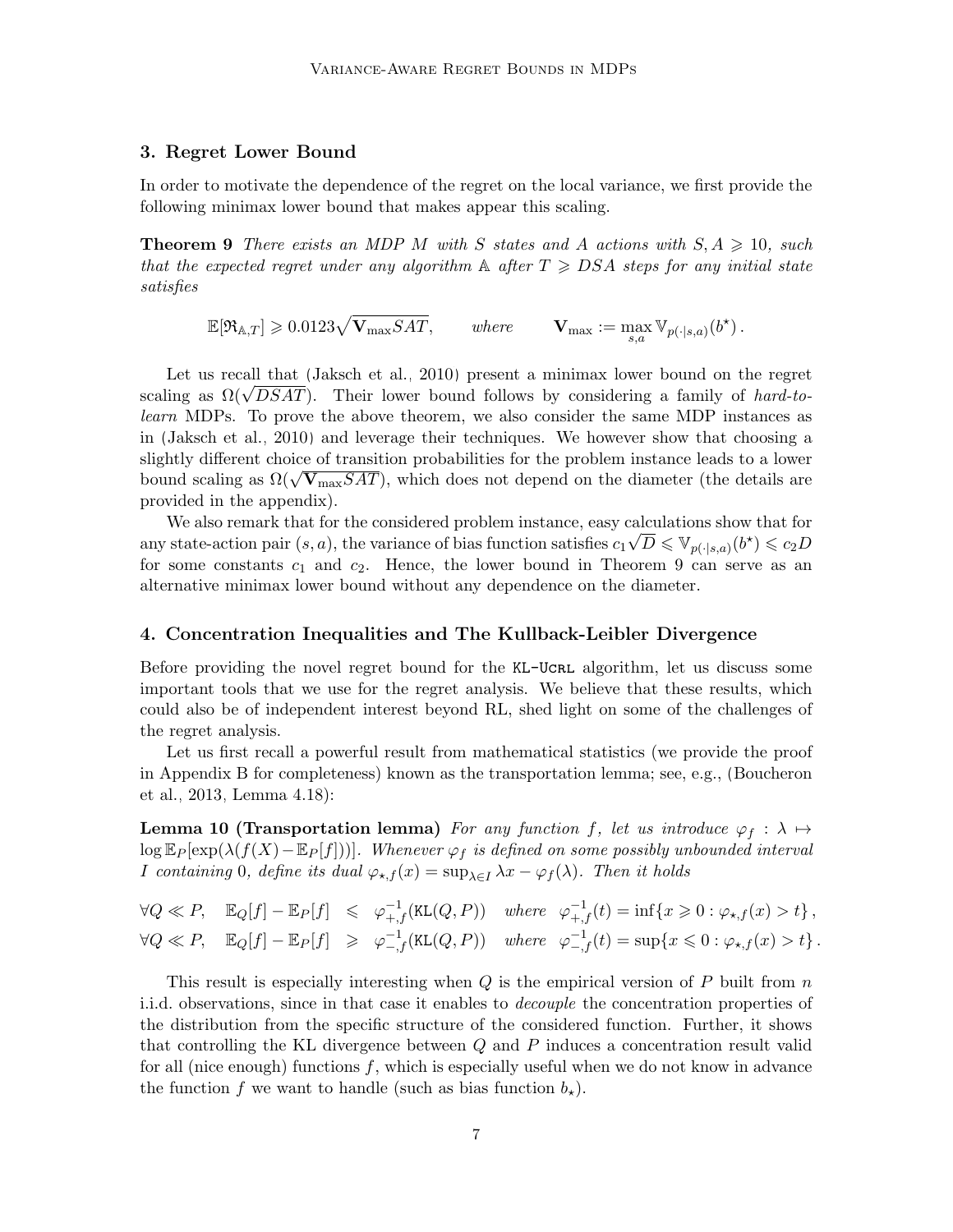The quantities  $\varphi_{+,f}^{-1}, \varphi_{-,f}^{-1}$  may look complicated. When  $f(X)$  (where  $X \sim P$ ) is Gaussian, they coincide with  $t \mapsto \pm \sqrt{2V_P(f)t}$ . Controlling them in general is challenging. However for bounded functions, a Bernstein-type relaxation can be derived that uses the variance  $\mathbb{V}_P(f)$  and the span  $\mathbb{S}(f)$ :

<span id="page-7-1"></span>Corollary 11 (Bernstein transportation) For any function f such that  $\nabla P[f]$  and  $\nabla f$ ) are finite,

$$
\forall Q \ll P, \quad \mathbb{E}_Q[f] - \mathbb{E}_P[f] \leq \sqrt{2\mathbb{V}_P[f]\mathsf{KL}(Q, P)} + \frac{2}{3}\mathbb{S}(f)\mathsf{KL}(Q, P),
$$
  

$$
\forall Q \ll P, \quad \mathbb{E}_P[f] - \mathbb{E}_Q[f] \leq \sqrt{2\mathbb{V}_P[f]\mathsf{KL}(Q, P)}.
$$

We also provide below another variation of this result that is especially useful when the bounds of Corollary [11](#page-7-1) cannot be handled, and that seems to be new (up to our knowledge):

<span id="page-7-2"></span>**Lemma 12 (Transportation method II)** Let  $P \in \mathcal{P}(\mathcal{X})$  be a probability distribution on a finite alphabet  $\mathcal X$ . Then, for any real-valued function f defined on  $\mathcal X$ , it holds that

$$
\forall P \ll Q, \quad \mathbb{E}_Q[f] - \mathbb{E}_P[f] \leq \left(\sqrt{\mathcal{V}_{P,Q}(f)} + \sqrt{\mathcal{V}_{Q,P}(f)}\right) \sqrt{2\text{KL}(P,Q)} + \mathbb{S}(f)\text{KL}(P,Q),
$$
\n
$$
\text{where } \qquad \mathcal{V}_{P,Q}(f) := \sum_{x \in \mathcal{X}: P(x) \geqslant Q(x)} P(x) (f(x) - \mathbb{E}_P[f])^2.
$$

When P is the transition law under a state-action pair  $(s, a)$  and Q is its empirical estimates up to time t, i.e.  $Q = \hat{p}_t(\cdot|s, a)$  and  $P = p(\cdot|s, a)$ , the first assertion in Corollary [11](#page-7-1) can be used to decouple  $\mathbb{E}_Q[f] - \mathbb{E}_P[f]$  from specific structure of f. In particular, if f is some bias function, then f has a bounded span D, and since  $KL(Q, P) = \widetilde{\mathcal{O}}(N_t^{-1})$ , the first order terms makes appear the variance of f. This would result in a term scaling as  $\tilde{\mathcal{O}}(\sqrt{S\sum_{s,a} \mathbf{V}^{\star}_{s,a}T})$ in our regret bound, where  $\mathcal{O}(\cdot)$  hides poly-logarithmic terms.

Now, for the case when  $Q = \hat{p}_t(\cdot|s, a)$  and  $P = \tilde{p}_t(\cdot|s, a)$  is the optimistic transition law at time t, the second inequality in Corollary [11](#page-7-1) allows us to bound  $\mathbb{E}_P[f] - \mathbb{E}_Q[f]$ by the variance of f under law  $\tilde{p}(\cdot|s, a)$ , which itself is controlled by the variance of f under the true law  $p(\cdot|s, a)$ . Using such an approach would lead to a term scaling as  $\widetilde{\mathcal{O}}(\sqrt{S\sum_{s,a}\mathbf{V}^\star_{s,a}T} + DS^2T^{1/4})$ . We can remove the term scaling as  $\widetilde{\mathcal{O}}(T^{1/4})$  in our regret analysis by resorting to Lemma [12](#page-7-2) instead, in combination with the following property of the operator  $\mathcal V$ :

**Lemma 13** Consider two distributions  $P, Q \in \mathcal{P}(\mathcal{X})$  with  $|\mathcal{X}| \geq 2$ . Then, for any realvalued function f defined on  $\mathcal{X}$ , it holds that

<span id="page-7-3"></span>(i) 
$$
V_{P,Q}(f) \le V_P(f)
$$
,  
(ii)  $\sqrt{V_{P,Q}(f)} \le \sqrt{2V_Q(f)} + 3S(f)\sqrt{|\mathcal{X}|KL(Q, P)}$ .

### <span id="page-7-0"></span>5. Variance-Aware Regret Bound for KL-Ucrl

In this section, we present a regret upper bound for KL-UCRL that leverages the results presented in the previous section. Let  $\Psi := \mathbb{S}(b^*)$  denote the span of the bias function, and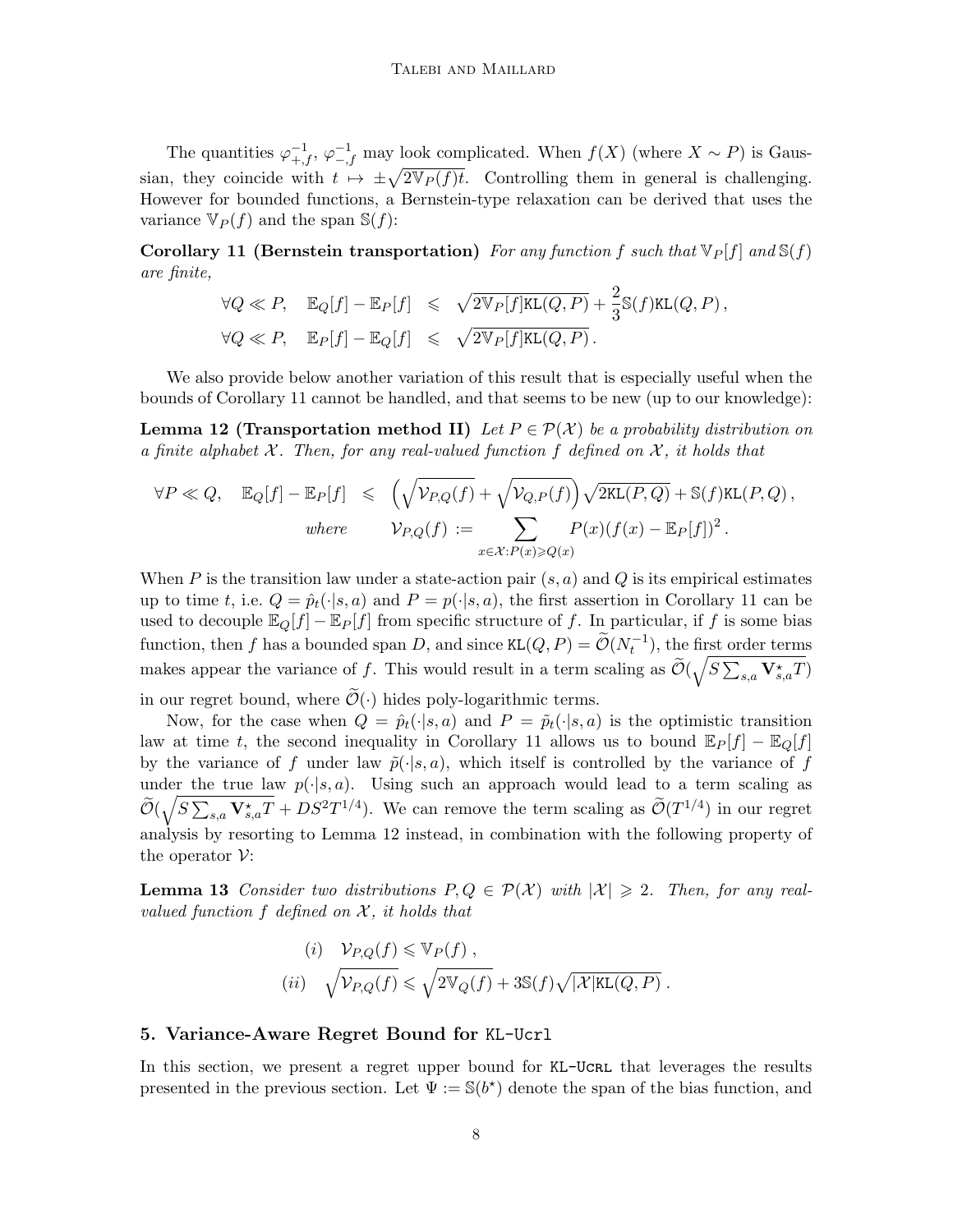for any  $(s, a) \in S \times A$  define  $\mathbf{V}^{\star}_{s,a} := \mathbb{V}_{p(\cdot|s,a)}(b^{\star})$  as the variance of the bias function under law  $p(\cdot|s, a)$ .

Let  $\tilde{\star}_k$  denote the optimal policy in the extended MDP  $\mathcal{M}_k$ , whose gain  $\tilde{g}_{\tilde{\star}_k}$  satisfies  $\tilde{g}_{\tilde{\star}_k} = \max_{M' \in \mathcal{M}_k, \pi} g_{\pi}(M')$ . We consider a variant of KL-UCRL, which computes, in every episode k, a policy  $\pi_k$  satisfying: max<sub>s</sub>  $|\tilde{b}_k(s) - \tilde{b}_{\tilde{\star}_k}(s)| \leq \frac{1}{\sqrt{t}}$  $\frac{1}{t_k}$ , and  $\tilde{g}_k \geq \tilde{g}_{\tilde{\star}_k} - \frac{1}{\sqrt{t}}$  $\frac{1}{t_k}$ .<sup>[4](#page-8-0)</sup>

In the following theorem, we provide a refined regret bound for KL-UCRL:

<span id="page-8-2"></span>Theorem 14 (Variance-aware regret bound for KL-Ucrl) With probability at least 1–  $6\delta$ , the regret under KL-Ucrl for any ergodic MDP M and for any initial state satisfies

$$
\mathfrak{R}_{\texttt{KL-UCRL},T} \leqslant \Big(31\sqrt{S\sum_{s,a}\mathbf{V}^\star_{s,a}} + 35S\sqrt{A} + \sqrt{2}D + 1\Big)\sqrt{TB(T,\delta)} \\ + \widetilde{\mathcal{O}}\Big(SA(T_MSA+D+S^{3/2})\log(T)\Big)\,,
$$

where  $\widetilde{O}$  hides the terms scaling as polylog(log(T)/ $\delta$ ). Hence, with probability at least  $1-\delta$ ,

$$
\mathfrak{R}_{\mathrm{KL-UCRL}, T} = \mathcal{O}\Big(\big[\sqrt{S \sum_{s,a} \mathbf{V}^\star_{s,a}} + D\big]\sqrt{T \log(\log(T)/\delta)}\Big)\,.
$$

**Remark 15** If the cardinality of the set  $\mathcal{S}^+_{s,a} := \{s' : p(s'|s,a) > 0\}$  for state-action  $(s,a)$  is known, then one can use the following improved confidence bound for the pair  $(s, a)$  (instead of  $(3)$ :

<span id="page-8-1"></span>
$$
N_t(s, a)KL(\hat{p}_t(\cdot|s, a), p'(\cdot|s, a)) \leq C_p^{s, a}, \qquad (5)
$$

where  $C_p^{s,a} = \frac{|\mathcal{S}_{s,a}^+|}{S}C_p$  (see, e.g., [\(Filippi, 2010,](#page-13-11) Proposition 4.1) for the corresponding concentration result). As a result, if  $|S_{s,a}^+|$  for all  $(s,a) \in S \times A$  is known, it is then straightforward to show that the corresponding variant of KL-UCRL, which relies on  $(5)$ , achives a regret growing as  $\widetilde{\mathcal{O}}\big(\sqrt{\sum_{s,a}|\mathcal{S}^+_{s,a}|\mathbf{V}^{\star}_{s,a}T}+D$ √  $\overline{T}).$ 

The regret bound provided in the aforementioned remark is of particular importance in the case of *sparse MDPs*, where most states transit to only a few next-states under various actions. We would like to stress that to get an improvement of a similar flavour for UCRL2, to the best of our knowledge, one has to know the sets  $\mathcal{S}^+_{s,a}$  for all  $(s,a) \in \mathcal{S} \times \mathcal{A}$  rather than their cardinalities.

Sketch of proof of Theorem [14.](#page-8-2) The detailed proof of this result is provided in Appendix [C.](#page-6-1) In order to better understand it, we now provide a high level sketch of proof explaining the main steps of the analysis.

First note that by an application of Azuma-Hoeffding inequality, the effective regret is upper bounded by  $\Re_{A,T} \leqslant T g_{\star} - \sum_{t=1}^T \mu(s_t, a_t) + \sqrt{T \log(1/\delta)/2}$ , with probability at least  $1 - \delta$ . We proceed by decomposing the term  $T g_{\star} - \sum_{t=1}^{T} \mu(s_t, a_t)$  on the episodes  $k = 1, \ldots, m(T)$ , where  $m(T)$  is the total number of episodes after T steps. Introducing

<span id="page-8-0"></span><sup>4.</sup> We study such a variant to facilitate the analysis and presentation of the proof. This variant of KL-UCRL may be computationally less efficient than Algorithm [1.](#page-5-0) We stress however that, in view of the number of episodes (growing as  $SA \log(T)$ ) as well as Remark [8,](#page-5-2) with sufficient computational power such an algorithm could be practical.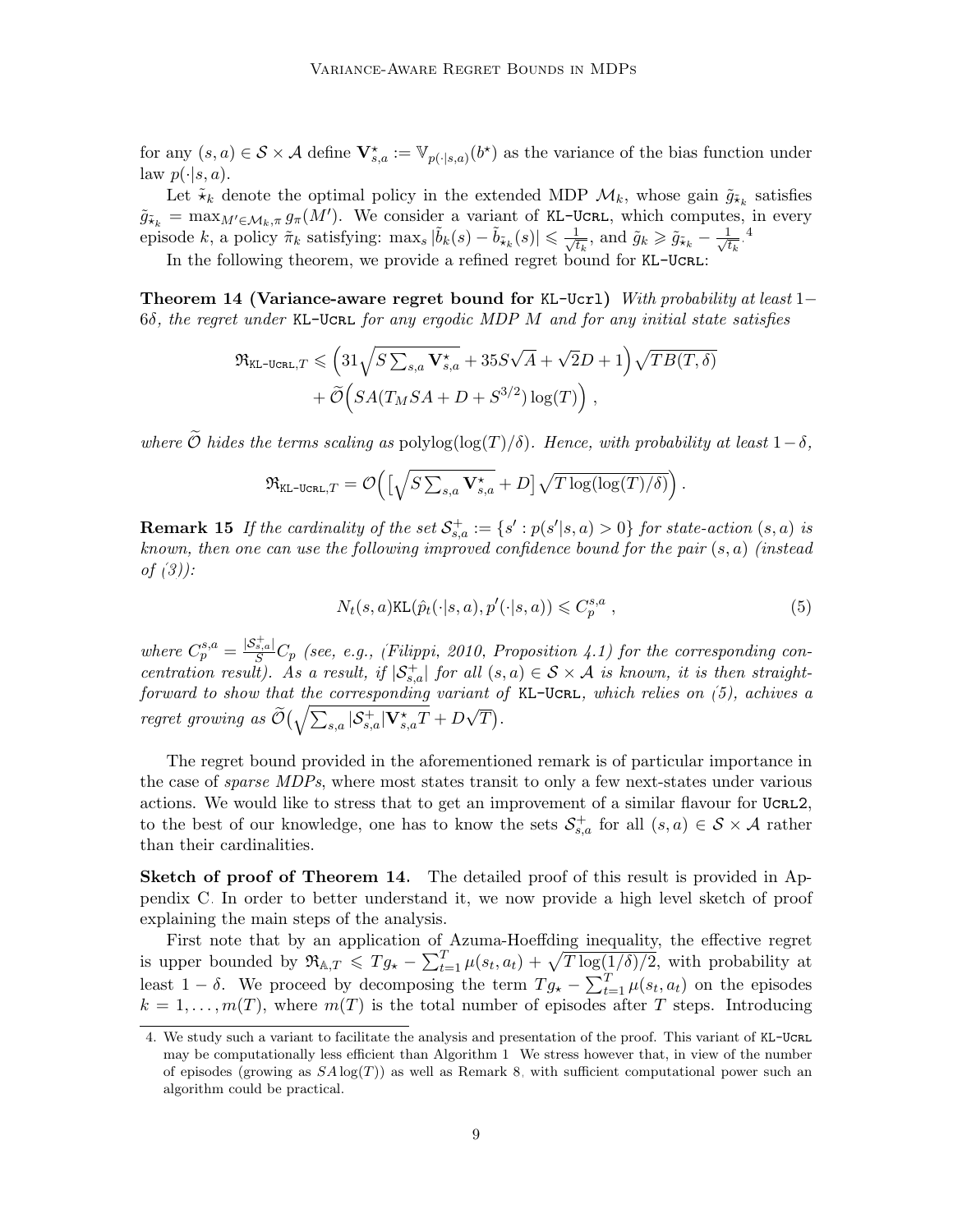$v_k(s, a)$  as the number of visits to  $(s, a)$  during episode k for any  $(s, a)$  and k, with probability at least  $1 - \delta$  we have

$$
\mathfrak{R}_{\mathbb{A},T} \leqslant \sum_{k=1}^{m(T)} \Delta_k + \sqrt{T \log(1/\delta)/2} = \sum_{k=1}^{m(T)} \Delta_k \quad \text{where } \Delta_k = \sum_{s,a} v_k(s,a) (g^{\star} - \mu(s,a)).
$$

We focus on episodes such that  $M \in \mathcal{M}_k$ , corresponding to valid confidence intervals, up to losing a probability only 2δ. In order to control  $\Delta_k \mathbb{I}\{M \in \mathcal{M}_k\}$ , we use the decomposition

$$
\sum_{s,a} v_k(s,a)(g^* - \mu(s,a)) = \sum_{s,a} v_k(s,a)(\tilde{g}_k - \mu(s,a) + (g^* - \tilde{g}_k)).
$$

We refrain from using the fact that  $g^* - \tilde{g}_k \leq 1/\sqrt{3}$  $\overline{t_k}$  and instead use it as a slack later in the proof. We then introduce the bias function from the identity  $\tilde{g}_k - \tilde{\mu}_k = (\tilde{P}_k - I)\tilde{b}_k$ , and thus get

$$
\Delta_k = \sum_{s,a} v_k(s,a) \Big( \underbrace{(\widetilde{P}_k - P_k)b_\star}_{(a)} + \underbrace{(P_k - I)\widetilde{b}_k}_{(b)} + \underbrace{(\widetilde{P}_k - P_k)(\widetilde{b}_k - b_\star) + (g^\star - \widetilde{g}_k)}_{(c)} \Big)
$$

Term (a). The first term is controlled thanks to our variance-aware concentration inequalities:

$$
(\widetilde{P}_k - P_k)b_\star = (\widehat{P}_k - P_k)b_\star + (\widetilde{P}_k - \widehat{P}_k)b_\star, \text{ where}
$$
  

$$
\forall s, \quad ((\widehat{P}_k - P_k)b_\star)(s) \le \sqrt{2\mathbf{V}_{s,\tilde{\pi}_k(s)}^{\star}\text{KL}(\widehat{p}_k, p)} + \frac{2}{3}\mathbb{S}(b_\star)\text{KL}(\widehat{p}_k, p) \text{ and}
$$
  

$$
\forall s, \quad ((\widetilde{P}_k - \widehat{P}_k)b_\star)(s) \le (1 + \sqrt{2})\sqrt{2\mathbb{V}_{\widehat{p}_k}(b_\star)\text{KL}(\widehat{p}_k, \widetilde{p}_k)} + \mathbb{S}(b_\star)(1 + 3\sqrt{2S})\text{KL}(\widehat{p}_k, \widetilde{p}_k).
$$

The first inequality is obtained by Corollary [11](#page-7-1) while the second one by a combination of Lemma [12](#page-7-2) together with Lemma [13.](#page-7-3) We then relate  $\sqrt{\mathbb{V}_{\hat{p}_k}(b_\star)}$  to  $\sqrt{\mathbb{V}_p(b_\star)}$  thanks to:

**Lemma 16** For any episode  $k \geq 1$  such that  $M \in \mathcal{M}_k$ , it holds that for any pair  $(s, a)$ ,

<span id="page-9-0"></span>
$$
\sqrt{\mathbb{V}_{\hat{p}_k(\cdot|s,a)}(f)} \leqslant \sqrt{2 \mathbb{V}_{p(\cdot|s,a)}(f)} + \frac{6S \mathbb{S}(f)B}{\sqrt{N_k(s,a)}} \quad \text{ with probability at least } 1 - \delta.
$$

It is then not difficult to show that this first term, when summed over all episodes, contributes to the regret as  $\tilde{\mathcal{O}}(\sqrt{S\sum_{s,a} \mathbf{V}^{\star}_{s,a}}\sqrt{T \log(\log(T)/\delta)})$ , where the  $\log(\log(T))$  terms comes from the use of time-uniform concentration inequalities.

Term (b). We then turn to Term (b) and observe that it makes appear a martingale difference structure. Following the same reasoning as in [\(Jaksch et al., 2010\)](#page-13-0) or [\(Filippi](#page-13-4) [et al., 2010\)](#page-13-4), the right way to control it is however to sum this contribution over all episodes and make appear a martingale difference sequence of T deterministic terms, bounded by the deterministic quantity  $\tilde{D}$ , since  $\mathbb{S}(\tilde{b}_k) \leqslant D$ . This comes at the price of losing a constant error D per episode. Now, since it can be shown that  $m(T) \leqslant SA \log_2(8T/SA)$  as for UCRL2, we deduce that with probability higher than  $1 - \delta$ ,

$$
\sum_{k=1}^{m(T)} \sum_{s,a} v_k(s,a) (P_k - I) \tilde{b}_k \le D\sqrt{2T \log(1/\delta)} + 2DSA \log_2(8T/SA).
$$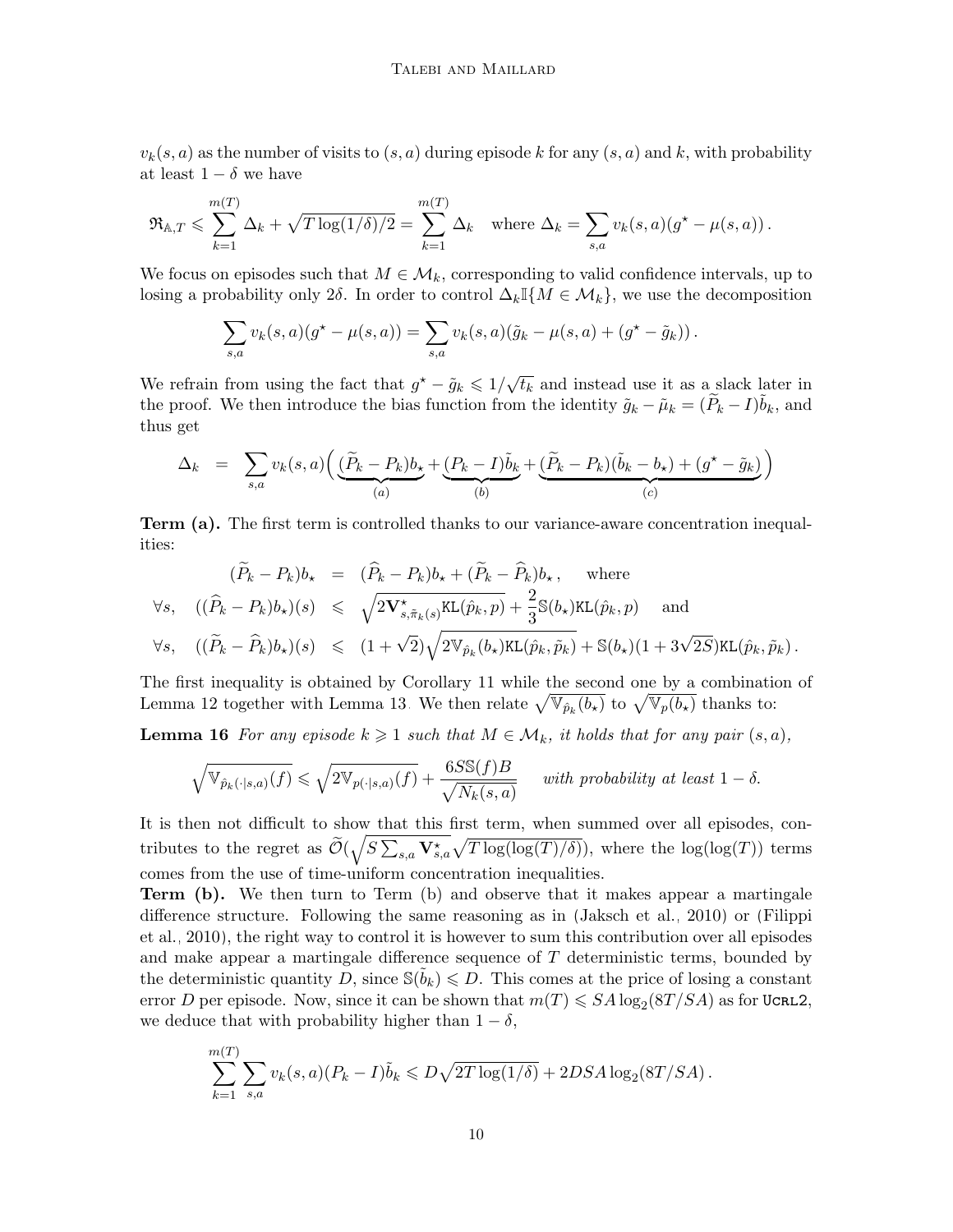**Term**  $(c)$ **.** It thus remains to handle Term  $(c)$ . To this end, we first partition the states into  $S_s^+ = \{x \in S : \widetilde{P}_k(s, x) > P_k(s, x)\}\$ and its complementary set  $S_s^-$ , and get

$$
v_k(\widetilde{P}_k - P_k)(\widetilde{b}_k - b_\star) = \sum_s v_k(s, \widetilde{\pi}_k(s)) \sum_{x \in S_s^+} (\widetilde{P}_k(s, x) - P_k(s, x))(\widetilde{b}_k(x) - b_\star(x)) + \sum_s v_k(s, \widetilde{\pi}_k(s)) \sum_{x \in S_s^-} (\widetilde{P}_k(s, x) - P_k(s, x))(\widetilde{b}_k(x) - b_\star(x)).
$$

We thus need to control the difference of bias from above and from below. To that end, we note that by property of the bias function, it holds that

$$
\tilde{b}_k - b_\star = \underbrace{\tilde{g}_{\tilde{\star}_k} - \tilde{g}_k + (\tilde{\mu}_k - \mu_k) + (\tilde{P}_k - P_k)b_\star}_{(d)} - \varphi_k + \tilde{P}_k(\tilde{b}_k - b_\star).
$$

Owing to the fact that  $\tilde{g}_{\tilde{x}_k} - \tilde{g}_k \leq 1/\sqrt{k}$  $\overline{t_k}$  and by the previous results on concentration inequalities, the term (d) can be shown to be scaling as  $\tilde{\mathcal{O}}\left(\sqrt{\frac{SV^*_{s,a}}{N_k(s,a)}}\right)$  . Thus, this means that provided that for all  $s, a, N_k(s, a) \gtrsim \frac{S\mathbf{V}_{s,a}^*}{\varphi(s,a)^2}$ , then  $(d) - \varphi(s,a) \leqslant 0$ , and thus  $\tilde{b}_k - b_\star \leqslant$  $0 + P_k(0 + ...) \leq 0$ . On the other hand, for the control of the last term, we first note that for an  $\tilde{b}_{\tilde{\star}_k}$ -improving policy (which is optimal in the extended MDP), then for all  $J \in \mathbb{N}$  it holds

<span id="page-10-0"></span>
$$
b_{\star} - \tilde{b}_{\tilde{\star}_k} \leq (\tilde{g}_{\tilde{\star}_k} - g_{\star}) + P_{\star}(b_{\star} - \tilde{b}_{\tilde{\star}_k}) \leqslant J(\tilde{g}_{\tilde{\star}_k} - g_{\star}) + P_{\star}^J(b_{\star} - \tilde{b}_{\tilde{\star}_k}).
$$

Thus, we obtain that

$$
v_k(\widetilde{P}_k - P_k)(\widetilde{b}_k - b_\star) + v_k(g_\star - \widetilde{g}_{\widetilde{x}_k})\mathbf{1} \leqslant \sum_s v_k(s, \widetilde{\pi}_k(s)) \sum_{x \in \mathcal{S}_s^-} (P_k(s, x) - \widetilde{P}_k(s, x)) \left( P_\star^J(b_\star - \widetilde{b}_{\widetilde{x}_k}) \right)(x) + \sum_s v_k(s, \widetilde{\pi}_k(s)) \left[ 1 - J \sum_{x \in \mathcal{S}_s^-} (P_k(s, x) - \widetilde{P}_k(s, x)) \right] (g_\star - \widetilde{g}_{\widetilde{x}_k}) + \eta_k, \tag{6}
$$

where  $\eta_k$  is controlled by the error of computing  $\tilde{b}_k$  in episode k (which, for the considered where  $\eta_k$  is controlled by the error of computing  $\partial_k$  in episode  $\kappa$  (which, for the considered variant of the algorithm, is bounded by  $\sqrt{32SB} \sum_{s,a} \frac{v_k(s,a)}{N_k(s,a)^+}$ ). In order to handle the remaining terms in [\(6\)](#page-10-0), and choose J, we use the fact that  $P_{\star}$  is  $\gamma$ -contracting for some  $\gamma$  < 1. Thus, choosing  $J = \frac{\log(D)}{\log(1/\gamma)}$  $\frac{\log(D)}{\log(1/\gamma)}$  ensures that contribution of the first term in [\(6\)](#page-10-0) is less than  $\sqrt{32SB} \sum_{s,a} \frac{v_k(s,a)}{\sqrt{N_k(s,a)^+}}$ . Furthermore, provided that  $N_k(s,a) \gtrsim SBJ^2$  for all s and a, we observe that the term in brackets is non-negative, and hence the second term in [\(6\)](#page-10-0) becomes negative (later on we consider the case where this condition is not satisfied). Putting together, we get  $(c) \leq (2\sqrt{32SB} + 1) \sum_{s,a} \frac{v_k(s,a)}{\sqrt{N_k(s,a)^+}}$ .

Finally, it remains to handle the case where some state-action pair is not sufficiently sampled, that is there exists  $(s, a)$  such that  $N_k(s, a) < \ell_{s,a}$ , where

$$
\ell_{s,a} = \ell_{s,a}(T,\delta) := \widetilde{\mathcal{O}}\left(SB \max\left\{\frac{\Psi}{\varphi(s,a)}, \frac{\log(D)}{\log(1/\gamma)}\right\}^2\right), \quad \forall s,a.
$$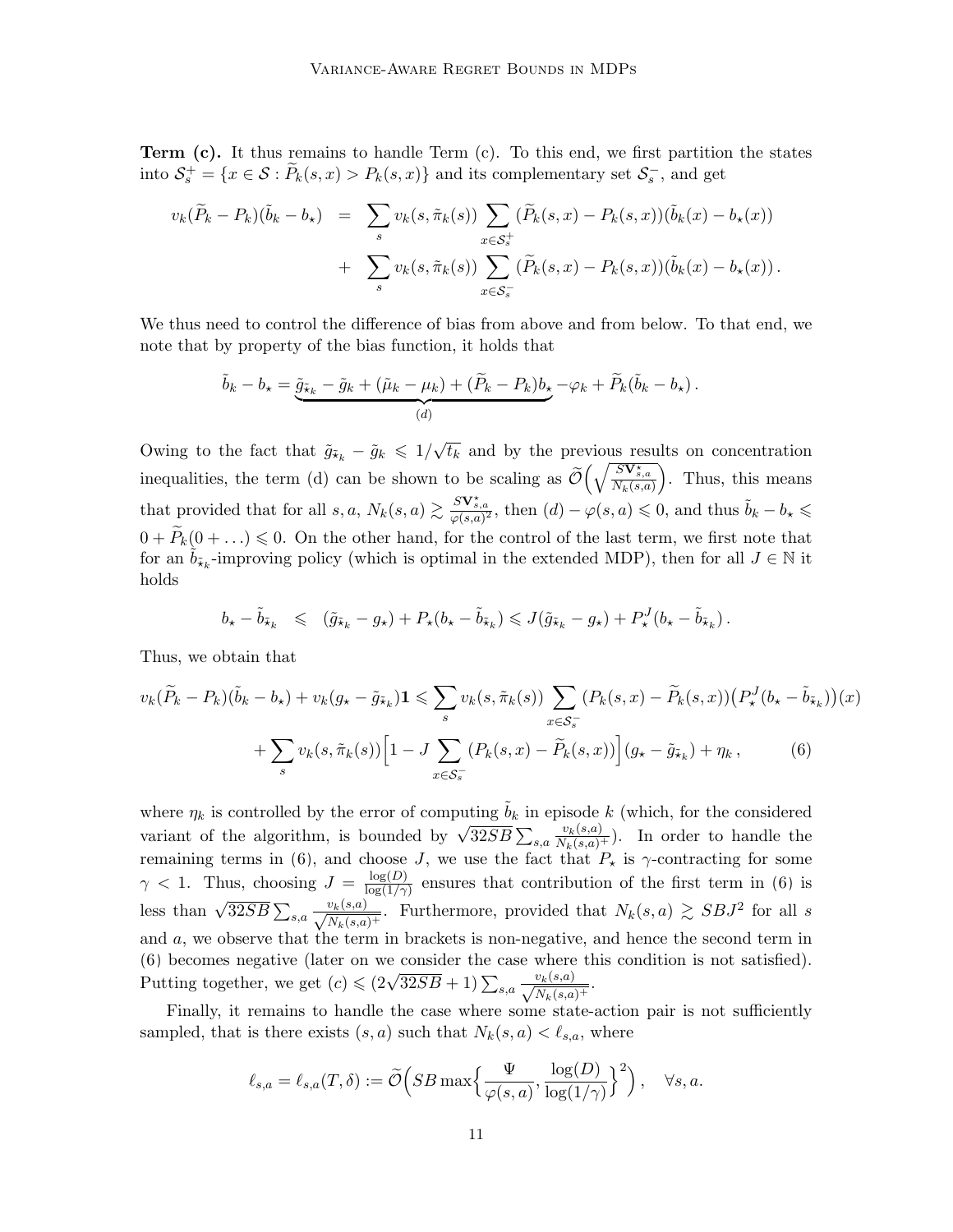<span id="page-11-0"></span>

Figure 1: The N-state Ergodic RiverSwim MDP

Borrowing some arguments from [\(Auer and Ortner, 2007\)](#page-12-0), we show that a given state-action pair  $(s, a)$ , which is not sufficiently sampled, contributes to the regret (until it becomes sufficiently sampled) by at most  $\mathcal{O}(T_M \max(\ell_{s,a}, \log(SA/\delta)))$  with probability at least 1 −  $\frac{\delta}{SA}$ . Summing over  $(s, a)$  gives the total contribution to regret. At this point, the proof is essentially done, up to some technicalities and careful handling of second order terms.

**Remark 17** Most steps in the proof of Theorem [14](#page-8-2) carries over to the case of communicating MDPs without restriction (up to considering the fact that for a communicating MDP,  $P_{\star}$  may not induce a contractive mapping. Yet there exists some integer  $\beta \geq 1$  such that  $P^{\beta}_{\star}$  induces a contractive mapping; this will only affect the terms scaling as  $\widetilde{\mathcal{O}}(\log(T))$  in the regret bound). It is however not clear how to appropriately bound the regret when some state-action pair is not sufficiently sampled.

Illustrative numerical experiments. In order to better highlight the magnitude of the main terms in Theorem [14](#page-8-2) when compared to other existing results, we consider a standard class of environments for which we compute them explicitly.

For the sake of illustration, we consider the RiverSwim MDP, introduced in [\(Strehl and](#page-14-4) [Littman, 2008\)](#page-14-4), as our benchmark environment. In order to satisfy ergodicity, here we consider a slightly modified version of the original  $RiverSwim$  (see Figure [1\)](#page-11-0). Furthermore, to convey more intuition about the potential gains, we consider varying number of states. The benefits of KL-Ucrl have already been studied experimentally in [\(Filippi et al., 2010\)](#page-13-4), and we compute in Table [1](#page-12-3) features that we believe explain the reason behind this. In and we compute in Table 1 reatures that we believe explain the reason benind this. In particular, it is apparent that while  $\Psi\sqrt{SA} \leq D\sqrt{SA}$  grows very large as S increases,  $\mathbf{V}_{s,a}^{\star}$ is very small, on all tested environments, and does not change as  $S$  increases. Further, even on this simple environment, we see that  $\sqrt{\sum_{s,a} \mathbf{V}^*_{s,a}}$  is an order or magnitude smaller than  $\Psi\sqrt{SA}$ . We believe that these computations highlight the fact that the regret bound of Theorem [14](#page-8-2) captures a massive improvement over the initial analysis of KL-UcrL in [\(Filippi](#page-13-4) [et al., 2010\)](#page-13-4), and over alternative algorithms such as UCRL2.

### 6. Conclusion

In this paper, we revisited the analysis of KL-UCRL as well as the lower bound on the regret in ergodic MDPs, in order to make appear the local variance of the bias function of the MDP. Our findings show that, owing to properties of the Kullback-Leibler divergence,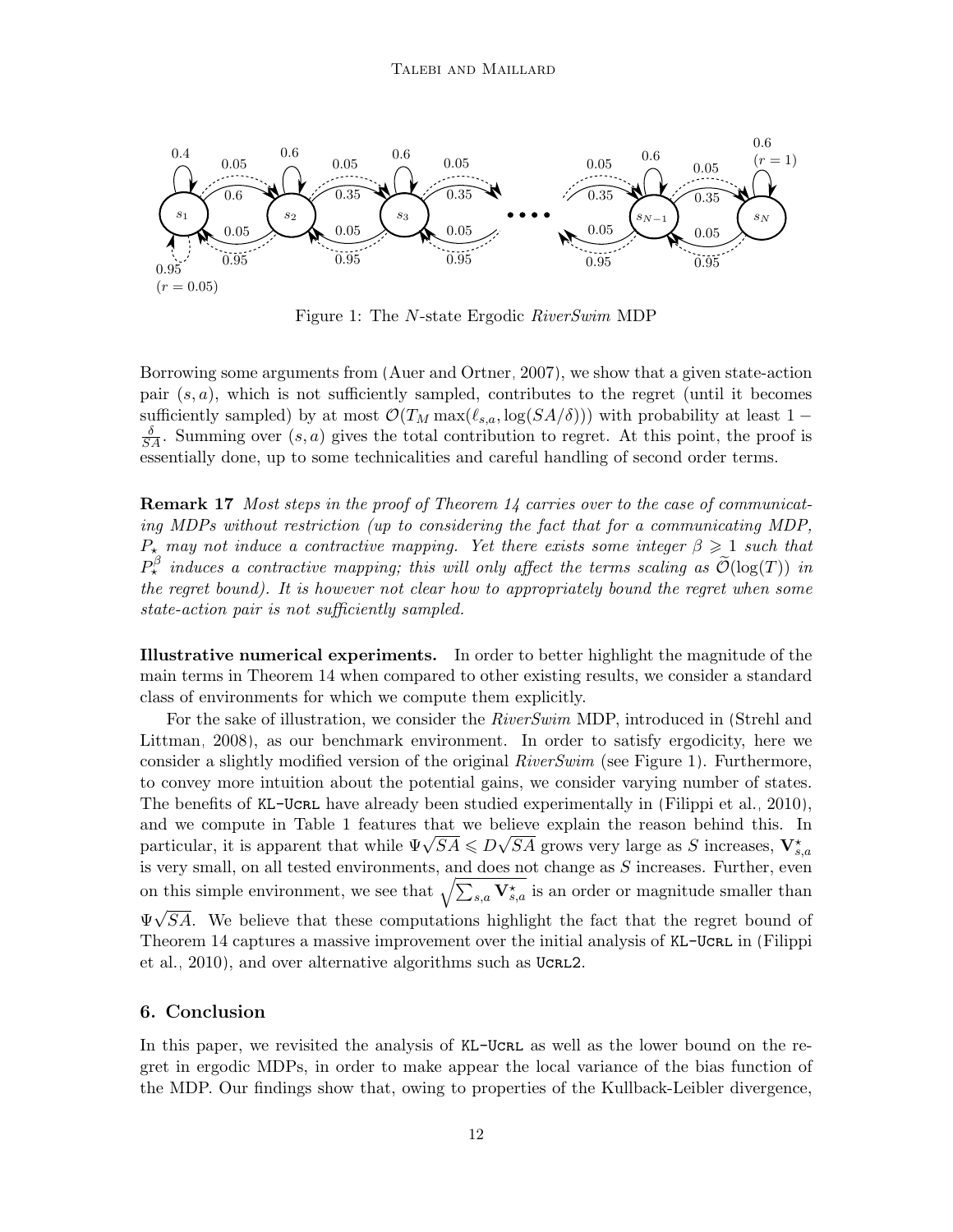<span id="page-12-3"></span>

| S   | Ψ     | $\max_{s,a} \mathbf V_{s,a}^\star$ | $\Psi\sqrt{SA}$ | $\tau_{s,a}$<br>$\mathcal{L}_{s,a}$ |
|-----|-------|------------------------------------|-----------------|-------------------------------------|
| 6   | 6.3   | 0.6322                             | 21.9            | 1.8                                 |
| 12  | 14.9  | 0.6327                             | 72.9            | 2.8                                 |
| 20  | 26.3  | 0.6327                             | 166.4           | 3.7                                 |
| 40  | 54.9  | 0.6327                             | 490.9           | 5.3                                 |
| 70  | 97.7  | 0.6327                             | 1156.5          | 7.1                                 |
| 100 | 140.6 | 0.6327                             | 1988.3          | 8.5                                 |

Table 1: Comparison of span and variance for S-state Ergodic RiverSwim.

the leading term  $\widetilde{\mathcal{O}}(DS\sqrt{AT})$  obtained for the regret of KL-UCRL and UCRL2 can be reduced to  $\widetilde{\mathcal{O}}\left(\sqrt{S\sum_{s,a}\mathbf{V}^\star_{s,a}T}\right)$ , while the lower bound for any algorithm can be shown to be  $\Omega(\sqrt{SAV_{\text{max}}T})$ , where  $V_{\text{max}} := \max_{s,a} V_{s,a}^*$ . Computations of these terms in some illustrative MDP show that the reported upper bound may improve an order of magnitude over the existing ones (as observed experimentally in [\(Filippi, 2010\)](#page-13-11)), thus highlighting the fact that trading the diameter of the MDP to the local variance of the bias function may result in huge improvements. √

We note that this improvement often corresponds to a gain of a factor  $\mathcal{O}(\mathcal{O})$ D). A We note that this improvement often corresponds to a gain or a factor  $O(\sqrt{D})$ . A natural question is whether the  $\sqrt{S}$  gap between the upper and lower bounds can be filled in. In the simpler setting of episodic reinforcement learning with known horizon  $H$ , several papers have shown that by taking advantage of this knowledge, it is possible to design papers nave snown that by taking advantage of this knowledge, it is possible to design<br>strategies for which the regret bound does not lose a  $\sqrt{S}$  factor. However, such strategies do not apply straightforwardly to undiscounted reinforcement learning. Nonetheless, we believe that combining techniques of such studies with the tools that we have developed is a fruitful research direction.

### Acknowledgment

M. S. Talebi acknowledges the Ericsson Research Foundation for supporting his visit to IN-RIA Lille Nord – Europe. This work has been supported by CPER Nord-Pas de Calais/FEDER DATA Advanced data science and technologies 2015-2020, the French Ministry of Higher Education and Research, INRIA, and the French Agence Nationale de la Recherche (ANR), under grant ANR-16- CE40-0002 (project BADASS).

# References

- <span id="page-12-2"></span>Shipra Agrawal and Randy Jia. Optimistic posterior sampling for reinforcement learning: Worst-case regret bounds. In Advances in Neural Information Processing Systems 30 (NIPS), pages 1184–1194, 2017.
- <span id="page-12-0"></span>Peter Auer and Ronald Ortner. Logarithmic online regret bounds for undiscounted reinforcement learning. Advances in Neural Information Processing Systems 19 (NIPS), 19: 49, 2007.
- <span id="page-12-1"></span>Peter Auer, Thomas Jaksch, and Ronald Ortner. Near-optimal regret bounds for reinforcement learning. In Advances in Neural Information Processing Systems 22 (NIPS), pages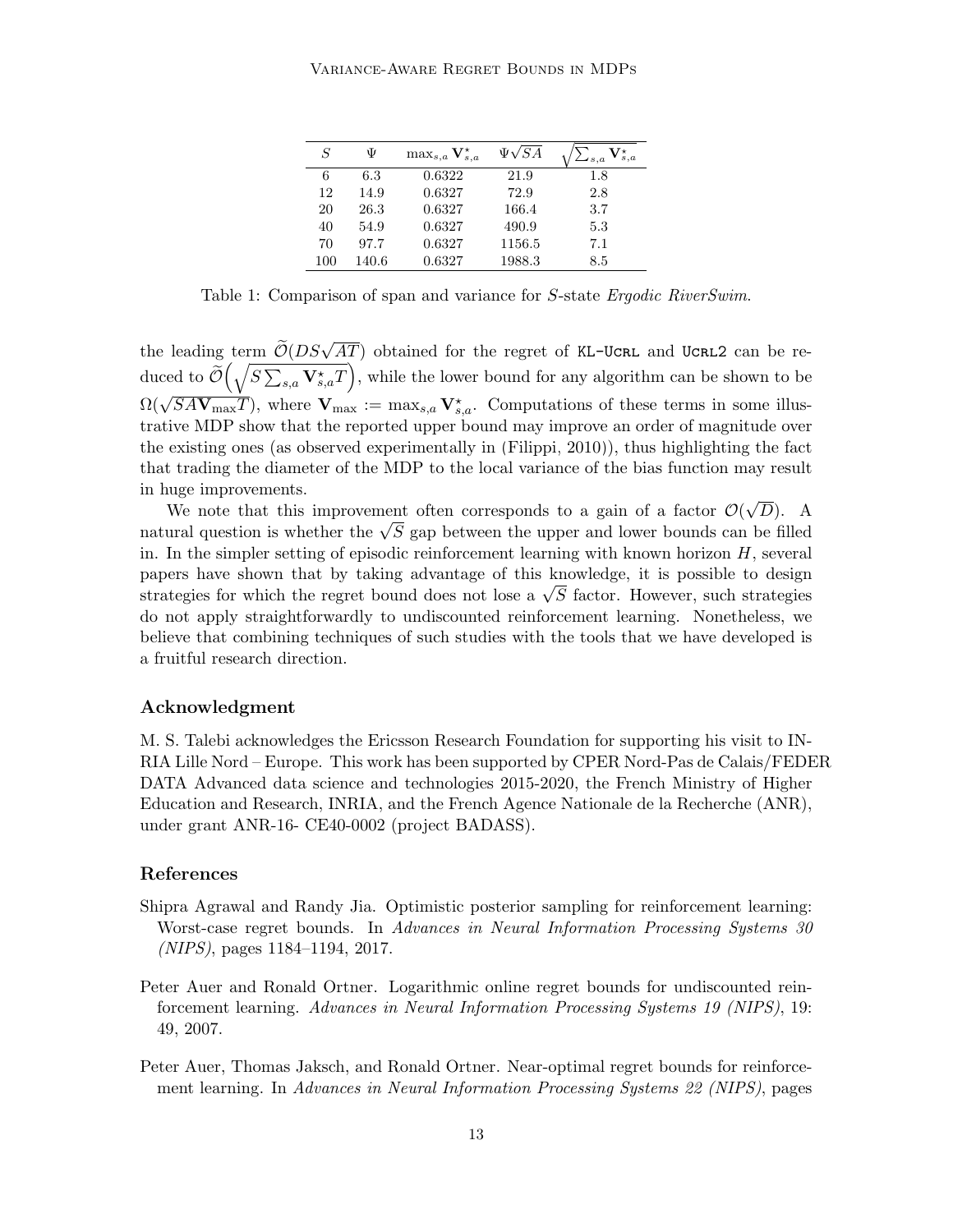89–96, 2009.

- <span id="page-13-2"></span>Peter L Bartlett and Ambuj Tewari. REGAL: A regularization based algorithm for reinforcement learning in weakly communicating MDPs. In Proceedings of the 25th Conference on Uncertainty in Artificial Intelligence (UAI), pages 35–42, 2009.
- <span id="page-13-12"></span>Stéphane Boucheron, Gábor Lugosi, and Pascal Massart. Concentration inequalities: A nonasymptotic theory of independence. Oxford University Press, 2013.
- <span id="page-13-1"></span>Apostolos N. Burnetas and Michael N. Katehakis. Optimal adaptive policies for Markov decision processes. Mathematics of Operations Research, 22(1):222–255, 1997.
- <span id="page-13-10"></span>Christoph Dann, Tor Lattimore, and Emma Brunskill. Unifying PAC and regret: Uniform PAC bounds for episodic reinforcement learning. In Advances in Neural Information Processing Systems 30 (NIPS), pages 5711–5721, 2017.
- <span id="page-13-11"></span>Sarah Filippi. *Stratégies optimistes en apprentissage par renforcement*. PhD thesis, Ecole nationale supérieure des telecommunications-ENST, 2010.
- <span id="page-13-4"></span>Sarah Filippi, Olivier Cappé, and Aurélien Garivier. Optimism in reinforcement learning and Kullback-Leibler divergence. In Proceedings of the 48th Annual Allerton Conference on Communication, Control, and Computing (Allerton), pages 115–122, 2010.
- <span id="page-13-13"></span>Aurélien Garivier, Pierre Ménard, and Gilles Stoltz. Explore first, exploit next: The true shape of regret in bandit problems. arXiv preprint arXiv:1602.07182, 2016.
- <span id="page-13-9"></span>Mohammad Gheshlaghi Azar, Ian Osband, and Rémi Munos. Minimax regret bounds for reinforcement learning. In Proceedings of the 34th International Conference on Machine Learning (ICML), pages 263–272, 2017.
- <span id="page-13-5"></span>Todd L. Graves and Tze Leung Lai. Asymptotically efficient adaptive choice of control laws in controlled markov chains. SIAM Journal on Control and Optimization, 35(3):715–743, 1997.
- <span id="page-13-0"></span>Thomas Jaksch, Ronald Ortner, and Peter Auer. Near-optimal regret bounds for reinforcement learning. The Journal of Machine Learning Research, 11:1563–1600, 2010.
- <span id="page-13-6"></span>Odalric-Ambrym Maillard, Timothy A. Mann, and Shie Mannor. How hard is my MDP? "the distribution-norm to the rescue". In Advances in Neural Information Processing Systems 27 (NIPS), pages 1835–1843, 2014.
- <span id="page-13-3"></span>Arnab Nilim and Laurent El Ghaoui. Robust control of Markov decision processes with uncertain transition matrices. Operations Research, 53(5):780–798, 2005.
- <span id="page-13-8"></span>Ian Osband, Dan Russo, and Benjamin Van Roy. (more) efficient reinforcement learning via posterior sampling. In Advances in Neural Information Processing Systems 26 (NIPS), pages 3003–3011, 2013.
- <span id="page-13-7"></span>Yi Ouyang, Mukul Gagrani, Ashutosh Nayyar, and Rahul Jain. Learning unknown Markov decision processes: A Thompson sampling approach. In Advances in Neural Information Processing Systems 30 (NIPS), pages 1333–1342, 2017.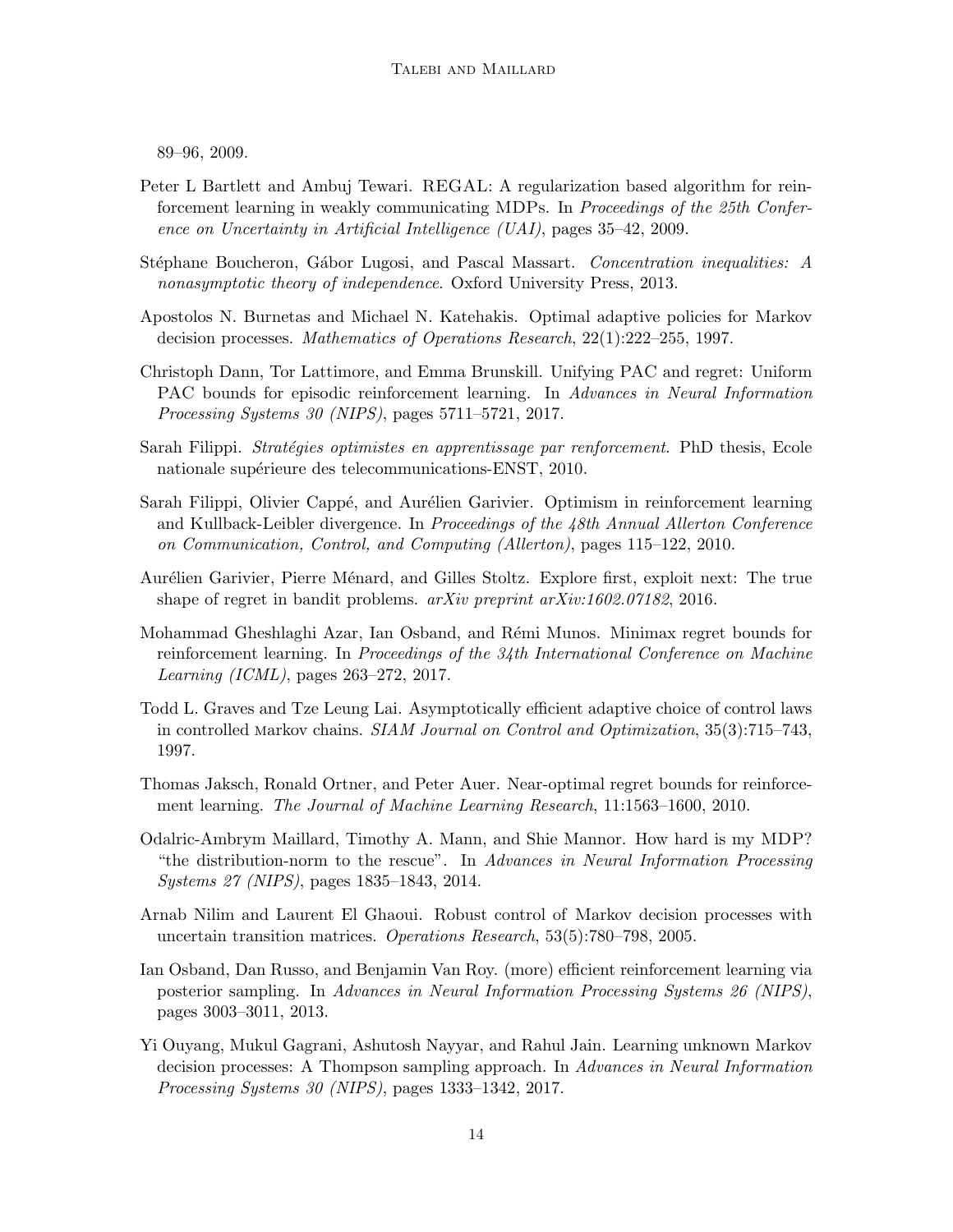- <span id="page-14-1"></span>Martin L. Puterman. Markov decision processes: discrete stochastic dynamic programming. John Wiley & Sons, 2014.
- <span id="page-14-2"></span>Herbert Robbins. Some aspects of the sequential design of experiments. Bulletin of the American Mathematical Society, 58(5):527–535, 1952.
- <span id="page-14-4"></span>Alexander L Strehl and Michael L Littman. An analysis of model-based interval estimation for Markov decision processes. Journal of Computer and System Sciences, 74(8):1309– 1331, 2008.
- <span id="page-14-0"></span>Richard S. Sutton and Andrew G. Barto. Reinforcement learning: An introduction, volume 1. MIT Press Cambridge, 1998.
- <span id="page-14-3"></span>Ambuj Tewari and Peter L. Bartlett. Optimistic linear programming gives logarithmic regret for irreducible MDPs. In Advances in Neural Information Processing Systems 20 (NIPS), pages 1505–1512, 2008.
- <span id="page-14-6"></span>Flemming Topsøe. Some bounds for the logarithmic function. *Inequality theory and appli*cations, 4:137, 2006.

# Appendix A. Regret Lower Bound

The proof of Theorem [9](#page-6-0) mainly relies on the problem instance for the derivation of the minimax lower bound in [\(Jaksch et al., 2010\)](#page-13-0) and related arguments there. For the sake of completeness, we first recall their problem instance and then compute the variance of the corresponding bias function.

To get there, we first consider the two-state MDP  $M'$  shown in Figure [2,](#page-14-5) where there are two states  $\{s_0, s_1\}$ , each having  $A' = \lfloor \frac{A-1}{2} \rfloor$  $\frac{-1}{2}$  actions. We consider deterministic rewards defined as  $r(s_0, a) = 0$  and  $r(s_1, a) = 1$  for all  $a \in \mathcal{A}$ . The learner knows the rewards but not the transition probabilities. Let  $\delta := \frac{4}{D}$ , where D is the diameter of the MDP for which we derive the lower bound. Under any action a,  $p(s_0|s_1, a) = \delta$ . In state  $s_0$ , there is a unique optimal action  $a^*$ , which will be referred to as the good action. For any  $a \neq a^*$ , we have  $p(s_1|s_0, a) = \delta$  whereas  $p(s_1|s_0, a^*) = \delta + \varepsilon$  for some  $\varepsilon \in (0, \frac{\delta}{2})$  $\frac{\delta}{2}$ ) that will be determined later. Note that the diameter  $D'$  of  $M'$  satisfies:  $D' = \frac{1}{\delta} = \frac{D}{4}$  $\frac{D}{4}$ .

<span id="page-14-5"></span>

Figure 2: The MDP  $M'$  for lower bound [\(Jaksch et al., 2010\)](#page-13-0)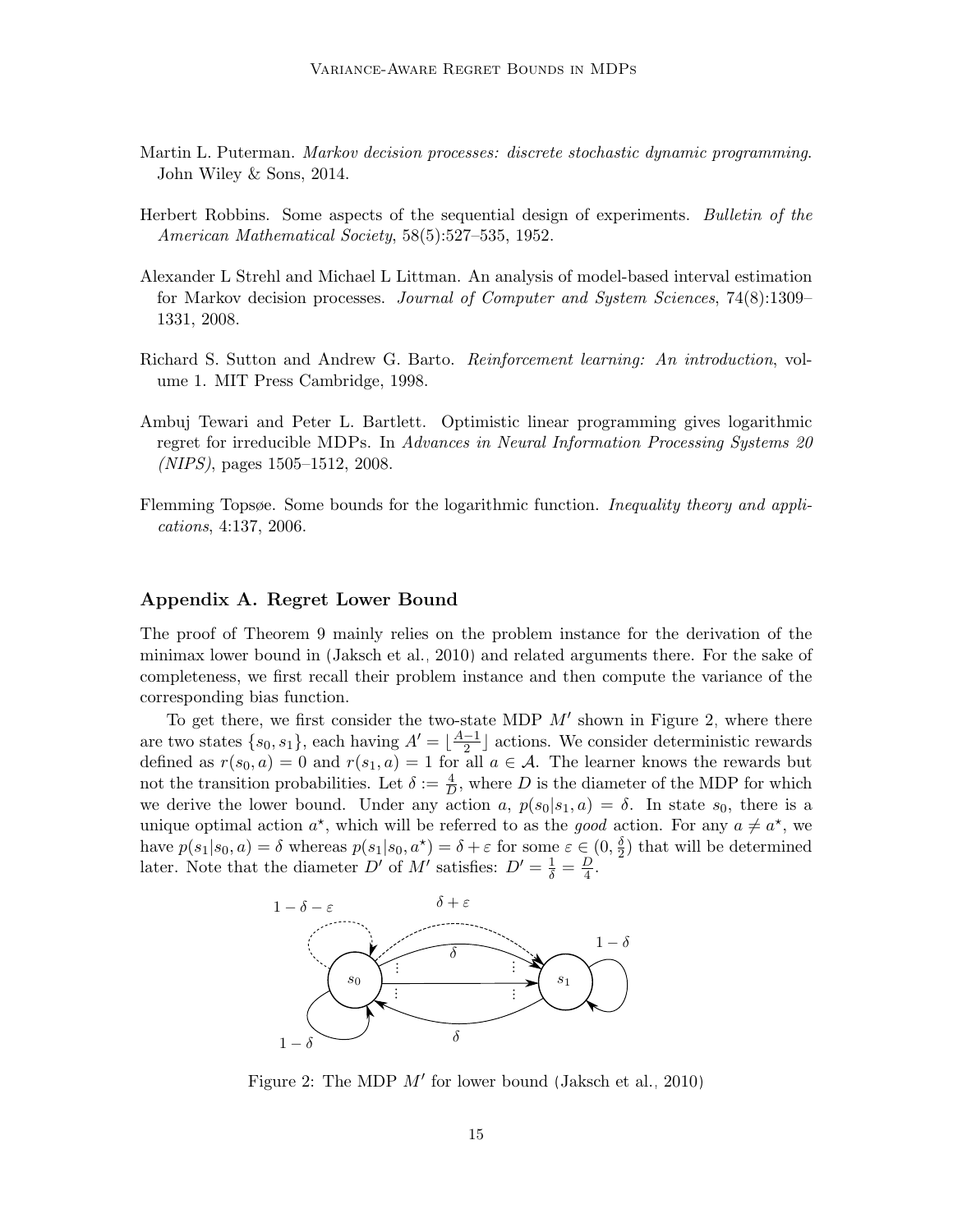We consider  $\delta \in (0, \frac{1}{3})$  $\frac{1}{3}$ ).<sup>[5](#page-15-0)</sup> After straightforward calculations, one finds that the average reward in  $M'$  is given by

$$
g^* = \frac{1/\delta}{1/\delta + 1/(\delta + \varepsilon)} = \frac{\delta + \varepsilon}{2\delta + \varepsilon}
$$

.

Furthermore, from Bellman optimality equation we obtain

$$
b^{\star}(s_0) + \frac{\delta + \varepsilon}{2\delta + \varepsilon} = (\delta + \varepsilon)b^{\star}(s_1) + (1 - \delta - \varepsilon)b^{\star}(s_0),
$$

thus giving  $\Psi := \mathbb{S}(b^*) = b^*(s_1) - b^*(s_0) = \frac{1}{2\delta + \varepsilon}$ . Consider  $a \neq a^*$  and let  $p = p(\cdot|s_0, a)$ . It follows that:

$$
\mathbb{E}_p[b^\star] = \delta b^\star(s_1) + (1 - \delta)b^\star(s_0) = b^\star(s_0) + \delta \Psi,
$$
  
\n
$$
\mathbb{V}_p(b^\star) = \delta(b^\star(s_1) - \mathbb{E}_p[b^\star])^2 + (1 - \delta)(b^\star(s_0) - \mathbb{E}_p[b^\star])^2 = \delta(1 - \delta)\Psi^2.
$$

Similarly, we obtain

$$
\mathbb{V}_{p(\cdot|s_0,a^*)}(b^*) = (\delta + \varepsilon)(1 - \delta - \varepsilon)\Psi^2,
$$
  

$$
\mathbb{V}_{p(\cdot|s_1,a)}(b^*) = \delta(1 - \delta)\Psi^2, \quad \forall a.
$$

Hence, using the facts that  $x \mapsto x(1-x)$  is increasing for  $x \in [0, \frac{1}{2}]$  $\frac{1}{2}$  and  $\varepsilon + \delta \leqslant \frac{1}{2}$  $\frac{1}{2}$ , we obtain

$$
\mathbf{V}_{\max} := \max_{s,a} \mathbb{V}_{p(\cdot|s,a)}(b^*) = (\delta + \varepsilon)(1 - \delta - \varepsilon)\Psi^2.
$$

#### A.0.1 THE COMPOSITE MDP

We now build a composite MDP  $M$  as considered in [\(Jaksch et al., 2010\)](#page-13-0), as a concatenation of  $k := \lfloor \frac{S}{2} \rfloor$  $\frac{S}{2}$  copies of M' in the form of an A'-ary tree, where only one copy contains the good action  $a^*$  (see Figure [3\)](#page-16-0). To this end, we first add  $A' + 1$  additional actions so that M has at most A actions per state. For any state  $s_0$ , one of these new actions connects  $s_0$  to the root, and the rest connect  $s_0$  to the leaves. Whereas for any state  $s_1$ , all new actions make a transition to the same state  $s_1$ . By construction, the diameter of the composite MDP  $M$ does not exceed  $2(\frac{D}{4} + \log_{A'} k)$ , so that MDP M has  $2\lfloor \frac{S}{2} \rfloor$  $\frac{S}{2}$   $\rfloor \leqslant S$  states,  $\lfloor \frac{A'-1}{2} \rfloor$  $\frac{(-1)}{2}$  +  $\frac{A'-1}{2}$  $\frac{(-1)}{2}$  +1  $\leqslant$  A actions, and a diameter less than D.

### A.1 Proof of Theorem [9](#page-6-0)

To derive the claimed result, we derive a lower bound on the regret for the composite MDP presented above. Our analysis is largely built on the techniques used in the proof of [\(Jaksch](#page-13-0) [et al., 2010,](#page-13-0) Theorem 5). We also closely follow the notations used in [\(Jaksch et al., 2010\)](#page-13-0).

Let us assume, as in the proof of [\(Jaksch et al., 2010,](#page-13-0) Theorem 5), that all states  $s_0$ are identified so that M is equivalent to an MDP  $M'$  with  $kA'$  actions (note that following the same argument as in [\(Jaksch et al., 2010\)](#page-13-0), despite the same maximal average reward, learning in  $M'$  is easier than in M, and so any regret lower bound for  $M'$  implies a lower

<span id="page-15-0"></span><sup>5.</sup> The case of  $\delta > 1/3$  can be handled similarly to the analysis of [\(Jaksch et al., 2010\)](#page-13-0).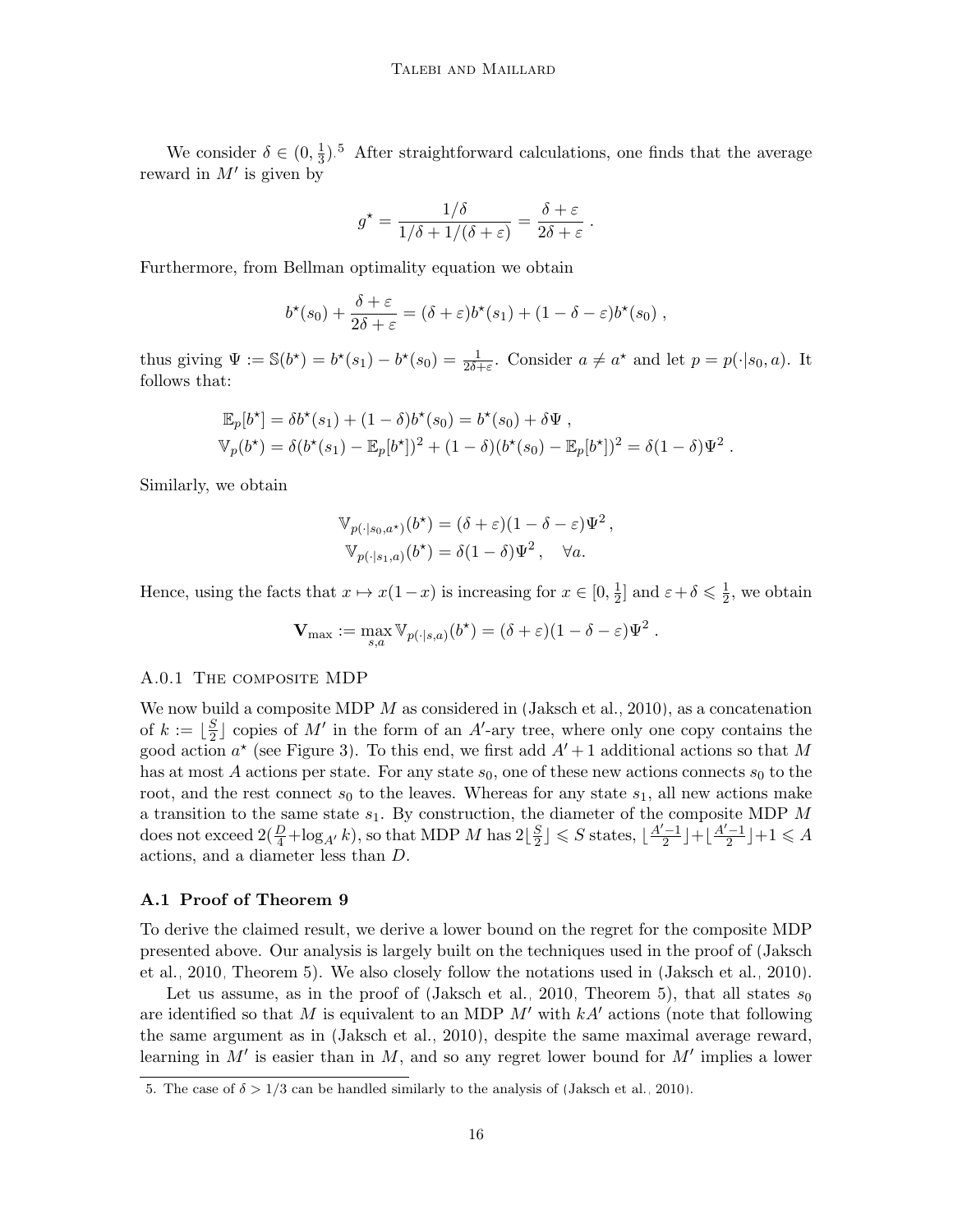<span id="page-16-0"></span>

Figure 3: The composite MDP M [\(Jaksch et al., 2010\)](#page-13-0)

bound in M, too). Note that by construction of M, it holds that  $V_{\text{max}}$  in M equals  $V_{\text{max}}$ in M'. Denote by  $(s_0^*, a^*)$  the good copy, i.e., the one containing the good action  $a^*$ . We assume that  $a^*$  is chosen uniformly at random among all actions  $\{1, \ldots, k\} \times \{1, \ldots, A'\}.$ Let  $\mathbb{E}_{\star}[\cdot]$  and  $\mathbb{E}_{\text{unif}}[\cdot]$  respectively denote the expectation with respect to the random choice of  $(s_0^{\star}, a^{\star})$  and the expectation when there is no good action. Furthermore, let  $\mathbb{E}_a[\cdot]$  denote the expectation conditioned on  $a = a^*$ , and introduce  $N_1$ ,  $N_0$ , and  $N_0^*$  as the respective number of visits to  $s_1$ ,  $s_0$ , and  $(s_0, a^*)$ .

The proof proceeds in the same steps as in the proof of [\(Jaksch et al., 2010,](#page-13-0) Theorem 5) up to Equation (36) there, where it is shown that assuming that the initial state is  $s_0$ ,

$$
\mathbb{E}_a[N_1] \leq \mathbb{E}_a[N_0 - N_0^{\star}] + (\delta + \varepsilon)D'\mathbb{E}_a[N_0^{\star}] \leq T - \mathbb{E}_{\text{unif}}[N_1] + \varepsilon D'\mathbb{E}_a[N_0^{\star}],
$$
  

$$
\mathbb{E}_{\text{unif}}[N_1] \geq \frac{T - D'}{2},
$$

so that the accumulated reward  $R_{A,T}$  by the algorithm A in M' up to time step T satisfies

$$
\mathbb{E}_a[R_{\mathbb{A},T}] \leqslant \mathbb{E}_a[N_1] \leqslant \frac{T+D'}{2} + \varepsilon D' \mathbb{E}_a[N_0^{\star}].
$$

The following lemma, which is a straightforward modification to [\(Jaksch et al., 2010,](#page-13-0) Lemma 13), enables us to control  $\mathbb{E}_a[N_0^{\star}]$ :

<span id="page-16-1"></span>**Lemma 18** Let  $f: \{s_0, s_1\}^{T+1} \mapsto [0, B]$  be any function defined on any trajectory  $s_{T+1} =$  $(s_t)_{1 \leqslant t \leqslant T+1}$  in M'. Then, for any  $\delta \in [0, \frac{1}{3}]$  $\frac{1}{3}$ ,  $\varepsilon \in (0, 1-2\delta)$ , and  $a \in \{1, ..., kA'\}$ ,

$$
\mathbb{E}_a[f(\boldsymbol{s})] \leqslant \mathbb{E}_{\text{unif}}[f(\boldsymbol{s})] + \varepsilon B \sqrt{\frac{\log(2)\mathbb{E}_{\text{unif}}[N_0^{\star}]}{2(\delta + \varepsilon)(1 - \delta - \varepsilon)}}\ .
$$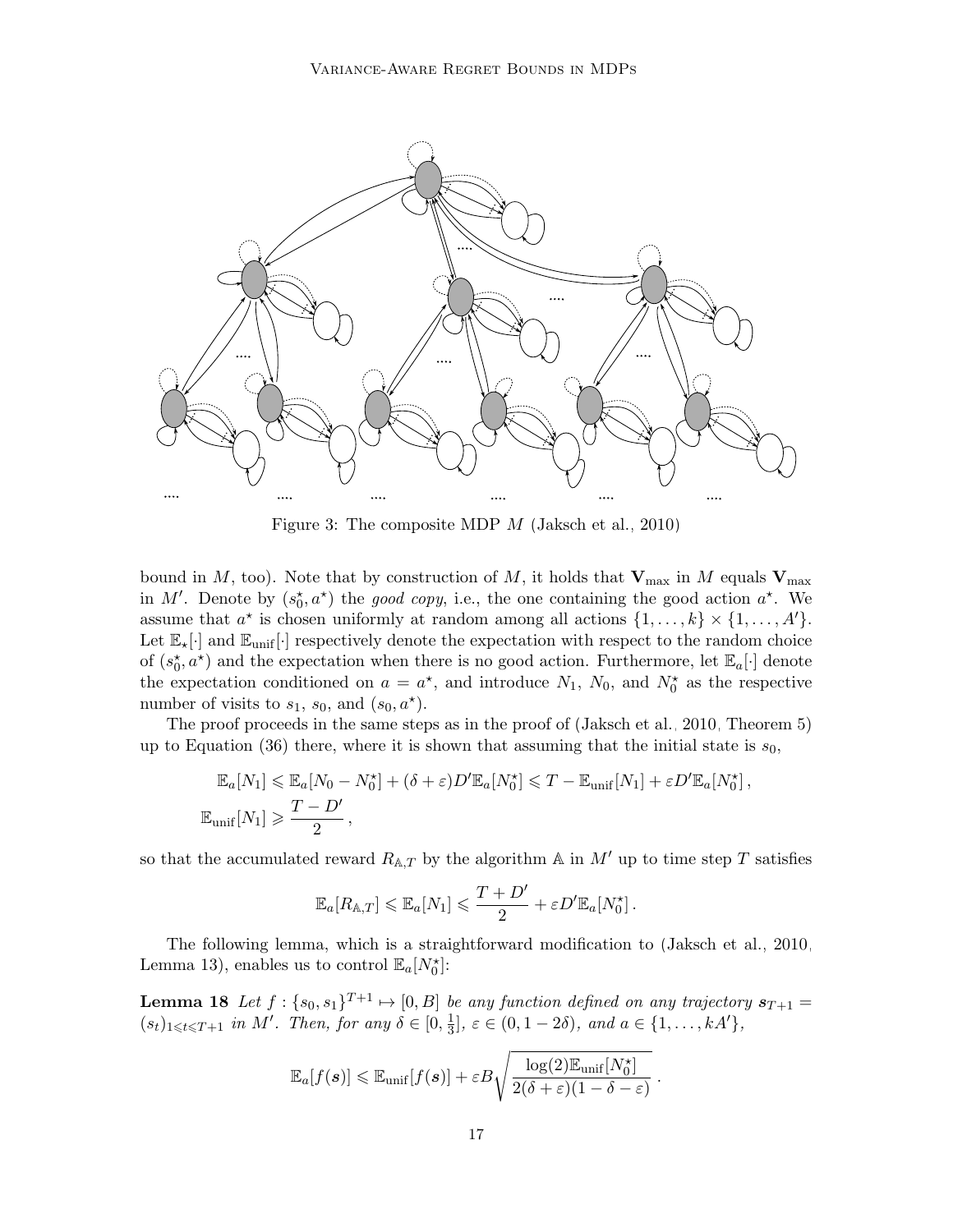Noting that  $N_0^*$  is a function of  $s_{T+1}$  satisfying  $N_0^* \in [0,T]$ , by Lemma [18](#page-16-1) we deduce

$$
\mathbb{E}_{a}[N_{0}^{\star}] \leq \mathbb{E}_{\text{unif}}[N_{0}^{\star}] + \varepsilon T \sqrt{\frac{\log(2)\mathbb{E}_{\text{unif}}[N_{0}^{\star}]}{2(\delta + \varepsilon)(1 - \delta - \varepsilon)}}
$$

$$
= \mathbb{E}_{\text{unif}}[N_{0}^{\star}] + \varepsilon \Psi T \sqrt{\frac{\log(2)\mathbb{E}_{\text{unif}}[N_{0}^{\star}]}{2\mathbf{V}_{\text{max}}}},
$$

where we used  $\sqrt{\mathbf{V}_{\text{max}}} = \Psi \sqrt{(\delta + \varepsilon)(1 - \varepsilon - \delta)}$ . As shown in the proof of [\(Jaksch et al.,](#page-13-0) [2010,](#page-13-0) Theorem 5),  $\sum_{a=1}^{kA'} \mathbb{E}_{\text{unif}}[N_0^{\star}] \leq (T+D')/2$  and  $\sum_{a=1}^{kA'} \sqrt{\mathbb{E}_{\text{unif}}[N_0^{\star}]} \leq \sqrt{kA'(T+D')/2}$ , so that we finally get, using the relation  $\mathbb{E}_{\star}[R_{\mathbb{A},T}] = \frac{1}{kA} \sum_{a=1}^{kA'} \mathbb{E}_{a}[R_{\mathbb{A},T}],$ 

$$
\mathbb{E}_{\star}[\mathfrak{R}_{\mathbb{A},T,M'}] = \frac{\delta + \varepsilon}{2\delta + \varepsilon}T - \mathbb{E}_{\star}[R_{\mathbb{A},T}] \n\geqslant \frac{\delta + \varepsilon}{2\delta + \varepsilon}T - \frac{T}{2} - \frac{\varepsilon D'T}{2kA'} - \frac{\varepsilon D'^2}{2kA'} \n- \frac{\varepsilon^2 \Psi D'T}{kA'} \sqrt{\frac{\log(2)kA'T}{4\mathbf{V}_{\max}}} - \frac{\varepsilon^2 \Psi D'T}{kA'} \sqrt{\frac{\log(2)kA'D'}{4\mathbf{V}_{\max}}} - \frac{D'}{2} \n\geqslant \frac{\varepsilon T}{4\delta + 2\varepsilon} - \frac{\varepsilon D'}{2kA'}(T + D') - \frac{0.42\varepsilon^2 \Psi D'T}{\sqrt{kA'\mathbf{V}_{\max}}}(\sqrt{T} + \sqrt{D'}) - \frac{D'}{2}.
$$

Noting that the assumption  $T \geqslant DSA$  implies  $T \geqslant 16D'kA'$ , we deduce that

$$
\mathbb{E}_\star[\mathfrak{R}_{\mathbb{A},T,M'}]\geqslant \frac{\varepsilon T}{4\delta+2\varepsilon}-\frac{\varepsilon D'T}{2kA'}\Big(1+\frac{1}{16kA'}\Big)-\frac{0.42\varepsilon^2\Psi D'T\sqrt{T}}{\sqrt{kA'\mathbf{V}_{\max}}}\Big(1+\frac{1}{4\sqrt{kA'}}\Big)-\frac{D'}{2}\,.
$$

The first term in the right-hand side of the above satisfies

$$
\frac{\varepsilon T}{4\delta + 2\varepsilon} = \frac{\varepsilon T \Psi}{2} \geqslant \frac{5\varepsilon \mathbf{V}_{\text{max}} T}{6},
$$

since

$$
\frac{\Psi}{\mathbf{V}_{\max}} = \frac{2\delta + \varepsilon}{(\delta + \varepsilon)(1 - \delta - \varepsilon)} \geqslant 1 + \frac{\delta}{\delta + \varepsilon} > \frac{5}{3},
$$

where we used  $\varepsilon \leqslant \frac{\delta}{2}$  $\frac{\delta}{2}$  in the last step. Hence, we get

$$
\mathbb{E}_\star[\mathfrak{R}_{\mathbb{A},T,M'}]\geqslant \frac{5}{6}\varepsilon\mathbf{V}_{\max}T-\frac{\varepsilon D'T}{2kA'}\Big(1+\frac{1}{16kA'}\Big)-\frac{0.42\varepsilon^2\Psi D'T\sqrt{T}}{\sqrt{kA'\mathbf{V}_{\max}}}\Big(1+\frac{1}{4\sqrt{kA'}}\Big)-\frac{D'}{2}\,.
$$

In particular, setting  $\varepsilon = c \sqrt{\frac{k A'}{V}}$  $\frac{kA'}{\mathbf{V}_{\text{max}}T}$  for some c (which will be determined later) yields

$$
\mathbb{E}_{\mathbf{x}}[\mathfrak{R}_{\mathbb{A},T,M'}] \geq \frac{5}{6}c\sqrt{kA'\mathbf{V}_{\max}T} - \sqrt{kA'\mathbf{V}_{\max}T} \left(\frac{cD'}{2kA'\mathbf{V}_{\max}}\left(1 + \frac{1}{16kA'}\right)\right) -\sqrt{kA'\mathbf{V}_{\max}T} \left(\frac{0.42c^2}{kA'}\frac{D'\Psi}{\mathbf{V}_{\max}^2}\left(1 + \frac{1}{4\sqrt{kA'}}\right)\right) - \frac{D'}{2}.
$$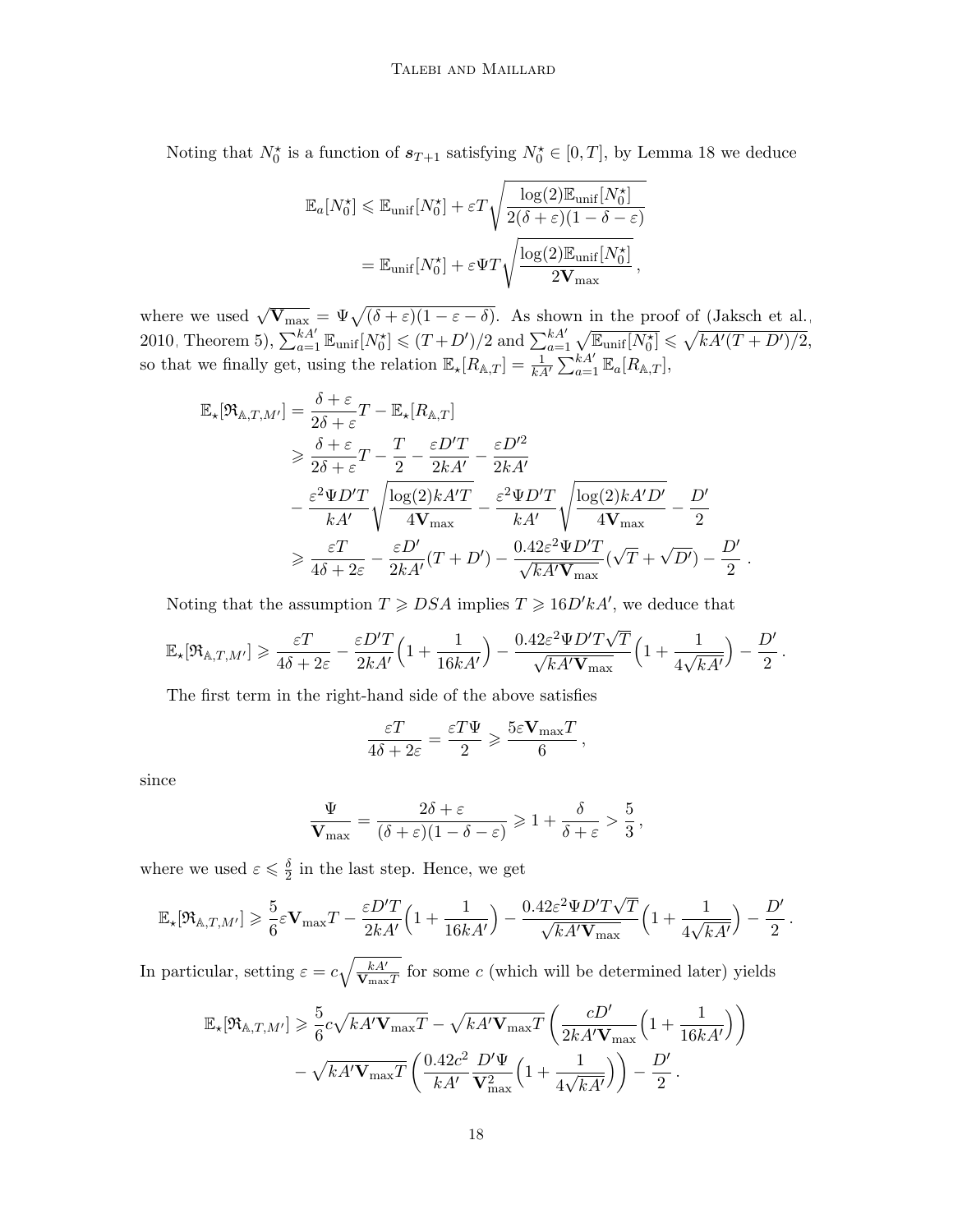To simplify the above bound, note that

<span id="page-18-0"></span>
$$
\frac{D'}{\mathbf{V}_{\text{max}}} \leqslant \frac{(2\delta + \varepsilon)^2}{\delta(\delta + \varepsilon)(1 - \delta - \varepsilon)} \leqslant 2\left(\frac{2\delta + \varepsilon}{\delta}\right)^2 \leqslant 12.5\,,\tag{7}
$$

where we used  $1 - \varepsilon - \delta \geqslant \frac{1}{2}$  $\frac{1}{2}$  since  $\varepsilon \leqslant \frac{\delta}{2}$  $\frac{\delta}{2}$ . Moreover,

$$
\frac{D'\Psi}{\mathbf{V}_{\max}^2} = \frac{D'\Psi}{\Psi^4(\delta+\varepsilon)^2(1-\delta-\varepsilon)^2}
$$
  
= 
$$
\frac{(2\delta+\varepsilon)^3}{\delta(\delta+\varepsilon)^2(1-\delta-\varepsilon)^2} \leq 4\left(\frac{2\delta+\varepsilon}{\delta}\right)^3 \leq 62.5.
$$

Putting these together with the fact that

$$
\frac{D'}{2} \leqslant \frac{\sqrt{D'}}{2} \sqrt{\frac{T}{16kA'}} \leqslant \frac{\sqrt{12.5/16}}{2} \sqrt{\frac{\mathbf{V}_{\max}T}{kA'}} \leqslant 0.45 \sqrt{\frac{\mathbf{V}_{\max}T}{kA'}},
$$

which follows from [\(7\)](#page-18-0), we deduce that

$$
\mathbb{E}_{\star}[\Re_{\mathbb{A},T,M'}] \geq \sqrt{kA'\mathbf{V}_{\max}T}\Big(\frac{5c}{6}-\frac{12.5c}{2kA'}-\frac{12.5c}{32(kA')^2}-\frac{26.25c^2}{kA'}-\frac{6.6c^2}{(kA')^{3/2}}-\frac{0.45}{kA'}\Big),
$$

Taking  $c = 0.132$  and using the facts  $k = \frac{S}{2}$  $\lfloor \frac{S}{2} \rfloor \geqslant 5$  and  $A' = \lfloor \frac{A-1}{2} \rfloor$  $\frac{-1}{2}$   $\geqslant$  4 yield the announced result. This completes the proof provided that we show that this choice of c satisfies  $\varepsilon \leq \frac{\delta}{2}$  $\frac{\delta}{2}$ . To this end, observe that by the assumption  $T \geqslant DSA \geqslant \frac{16kA'}{8}$  $\frac{kA'}{\delta}$ , it follows that

$$
\varepsilon = 0.132 \sqrt{\frac{kA'}{\mathbf{V}_{\max}T}} \leqslant \frac{0.132}{4} \sqrt{\frac{\delta}{\mathbf{V}_{\max}}} \leqslant \frac{0.132}{4} \sqrt{\frac{\delta(2\delta + \varepsilon)^2}{(\delta + \varepsilon)(1 - \delta - \varepsilon)}} \leqslant 0.047(2\delta + \varepsilon),
$$

so that  $\varepsilon \leq 0.1\delta$ . This concludes the proof.

# A.2 Proof of Lemma [18](#page-16-1)

The lemma follows by a slight modification of the proof of [\(Jaksch et al., 2010,](#page-13-0) Lemma 13). We recall that according to Equations (49)-(51) in [\(Jaksch et al., 2010\)](#page-13-0),

<span id="page-18-1"></span>
$$
\mathbb{E}_a[f(\boldsymbol{s})] - \mathbb{E}_{\text{unif}}[f(\boldsymbol{s})] \leqslant \frac{B}{2} \sqrt{2 \log(2) \text{KL}(\mathbb{P}_{\text{unif}}, \mathbb{P}_a)},\tag{8}
$$

where

$$
\text{KL}(\mathbb{P}_{\text{unif}}, \mathbb{P}_a) = \sum_{t=1}^T \text{KL}(\mathbb{P}_{\text{unif}}(s_{t+1}|\mathbf{s}^t), \mathbb{P}_a(s_{t+1}|\mathbf{s}^t))
$$
  
= 
$$
\sum_{t=1}^T \mathbb{P}_{\text{unif}}(s_t = s_0, a_t = a) \left( \delta \log \left( \frac{\delta}{\delta + \varepsilon} \right) + (1 - \delta) \log \left( \frac{1 - \delta}{1 - \delta - \varepsilon} \right) \right).
$$

Now using the inequality  $\texttt{kl}(a, b) \leqslant \frac{(a-b)^2}{b(1-b)}$  $\frac{(a-b)^2}{b(1-b)}$  valid for all  $a, b \in (0,1)$  (instead of [\(Jaksch et al.,](#page-13-0) [2010,](#page-13-0) Lemma 20)) and noting that  $\mathbb{E}_{unif}[N_0^{\star}] = \sum_{t=1}^T \mathbb{P}_{unif}(s_t = s_0, a_t = a)$ , we obtain

$$
\text{KL}(\mathbb{P}_{\text{unif}}, \mathbb{P}_a) = \text{k1}(\delta, \delta + \varepsilon) \mathbb{E}_{\text{unif}}[N_0^{\star}] \leq \frac{\varepsilon^2}{(1 - \delta)(1 - \delta - \varepsilon)} \mathbb{E}_{\text{unif}}[N_0^{\star}].
$$

Plugging this into  $(8)$  completes the proof.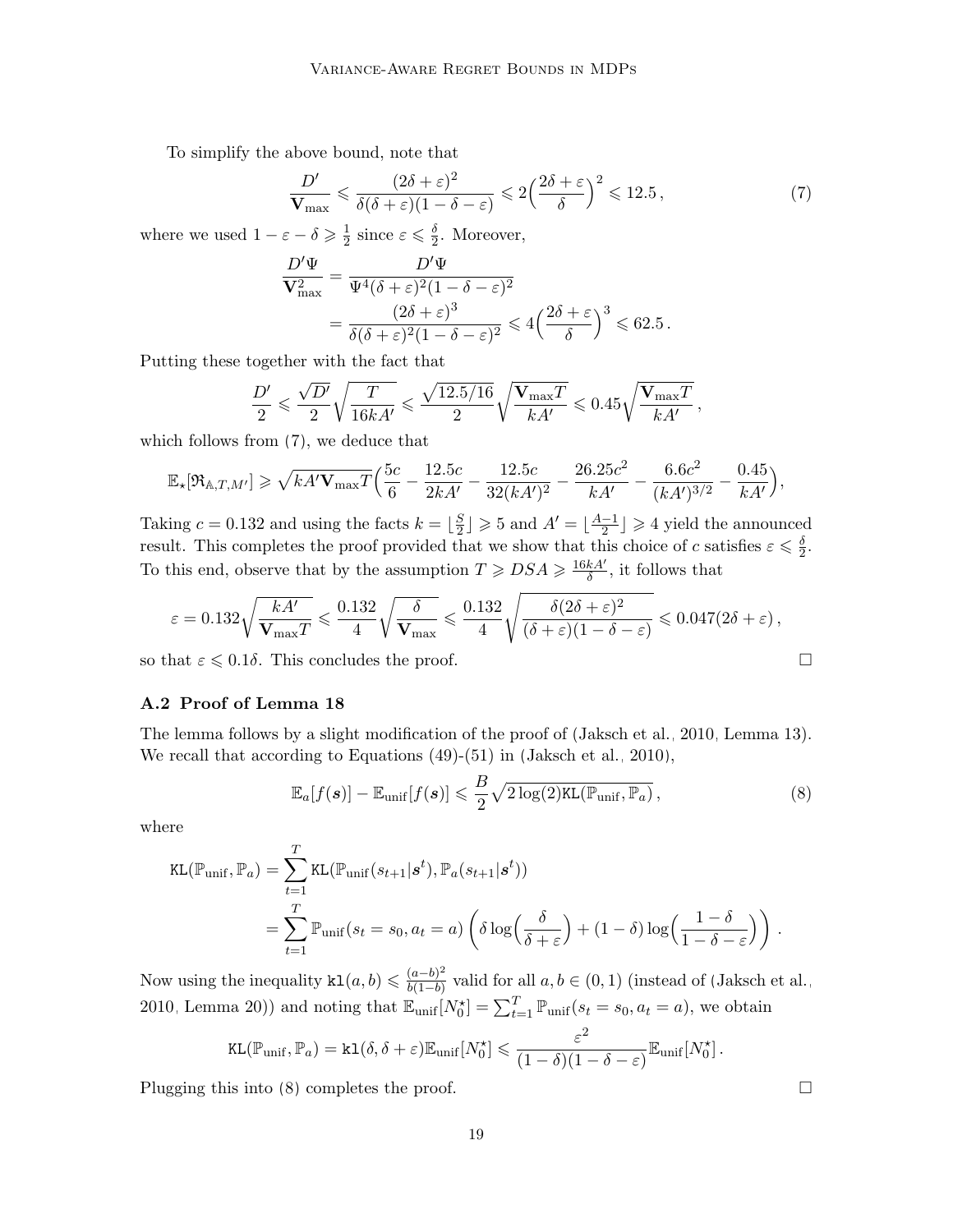# Appendix B. Concentration Inequalities

#### B.1 Proof of Lemma [10](#page-6-2)

Let us recall the fundamental equality

$$
\forall \lambda \in \mathbb{R}, \quad \log \mathbb{E}_P[\exp(\lambda(X - \mathbb{E}_P[X]))] = \sup_{Q \ll P} \left[ \lambda \Big( \mathbb{E}_Q[X] - \mathbb{E}_P[X] \Big) - \text{KL}(Q, P) \right].
$$

In particular, we obtain on the one hand that (see also [\(Boucheron et al., 2013,](#page-13-12) Lemma 2.4))

$$
\forall Q \ll P, \quad \mathbb{E}_Q[f] - \mathbb{E}_P[f] \leq \min_{\lambda \in \mathbb{R}^+} \frac{\varphi_f(\lambda) + \text{KL}(Q, P)}{\lambda}.
$$

Since  $\varphi_f(0) = 0$ , then the right-hand side of the above is non-negative. Let us call it u. Now, we note that for any t such that  $u \geq t \geq 0$ , by construction of u, it holds that  $KL(Q, P) \geq$  $\varphi_{\star,f}(t)$ . Thus,  $\{x \geq 0 : \varphi_{f,\star}(x) > \text{KL}(Q, P)\} = (u, \infty)$  and hence,  $u = \varphi_{+,f}^{-1}(\text{KL}(Q, P)).$ 

On the other hand, it holds

$$
\forall Q \ll P, \quad \mathbb{E}_Q[f] - \mathbb{E}_P[f] \geq \max_{\lambda \in \mathbb{R}^-} \frac{\varphi_f(\lambda) + \texttt{KL}(Q, P)}{\lambda}.
$$

Since  $\varphi(0) = 0$ , then the right-hand side quantity is non-positive. Let us call it v. Now, we note that for any t such that  $v \leq t \leq 0$ , by construction of v, it holds that  $KL(Q, P) \geq \varphi_{\star,f}(t)$ . Thus,  $\{x \leq 0 : \varphi_{\star,f}(x) > \text{KL}(Q,P)\} = (-\infty, v)$  and hence,  $v = \varphi_{-f}^{-1}(\text{KL}(Q,P)).$ 

# B.2 Proof of Corollary [11](#page-7-1)

By a standard Bernstein argument (see for instance [\(Boucheron et al., 2013,](#page-13-12) Section 2.8)), it holds

$$
\forall \lambda \in [0, 3/\mathbb{S}(f)), \quad \varphi_f(\lambda) \leq \frac{\mathbb{V}_P[f]}{2} \frac{\lambda^2}{1 - \frac{\mathbb{S}(f)\lambda}{3}},
$$

$$
\forall x \geq 0, \quad \varphi_{\star,f}(x) \geq \frac{x^2}{2(\mathbb{V}_P[f] + \frac{\mathbb{S}(f)}{3}x)}
$$

.

Then, a direct computation (solving for x in  $\varphi_{\star,f}(x) = t$ ) shows that

$$
\begin{array}{lcl} \varphi^{-1}_{+,f}(t) & \leqslant & \displaystyle \frac{\mathbb{S}(f)}{3}t + \sqrt{2t\mathbb{V}_P[f] + \Big(\frac{\mathbb{S}(f)}{3}t\Big)^2} \leqslant \sqrt{2t\mathbb{V}_P[f]} + \frac{2}{3}t\mathbb{S}(f)\,, \\[0.5em] \varphi^{-1}_{-,f}(t) & \geqslant & \displaystyle \frac{\mathbb{S}(f)}{3}t - \sqrt{2t\mathbb{V}_P[f] + \Big(\frac{\mathbb{S}(f)}{3}t\Big)^2} \geqslant -\sqrt{2t\mathbb{V}_P[f]}\,, \end{array}
$$

where we used that  $\sqrt{a+b} \leq \sqrt{a} +$  $\sqrt{b}$  for  $a, b \geqslant 0$ . Combining these bounds, we get

$$
\mathbb{E}_Q[f] - \mathbb{E}_P[f] \leq \sqrt{2\mathbb{V}_P[f]\mathbb{K}\mathsf{L}(Q, P)} + \frac{2}{3}\mathbb{S}(f)\mathbb{K}\mathsf{L}(Q, P),
$$
  

$$
\mathbb{E}_P[f] - \mathbb{E}_Q[f] \leq \sqrt{2\mathbb{V}_P[f]\mathbb{K}\mathsf{L}(Q, P)}.
$$

 $\Box$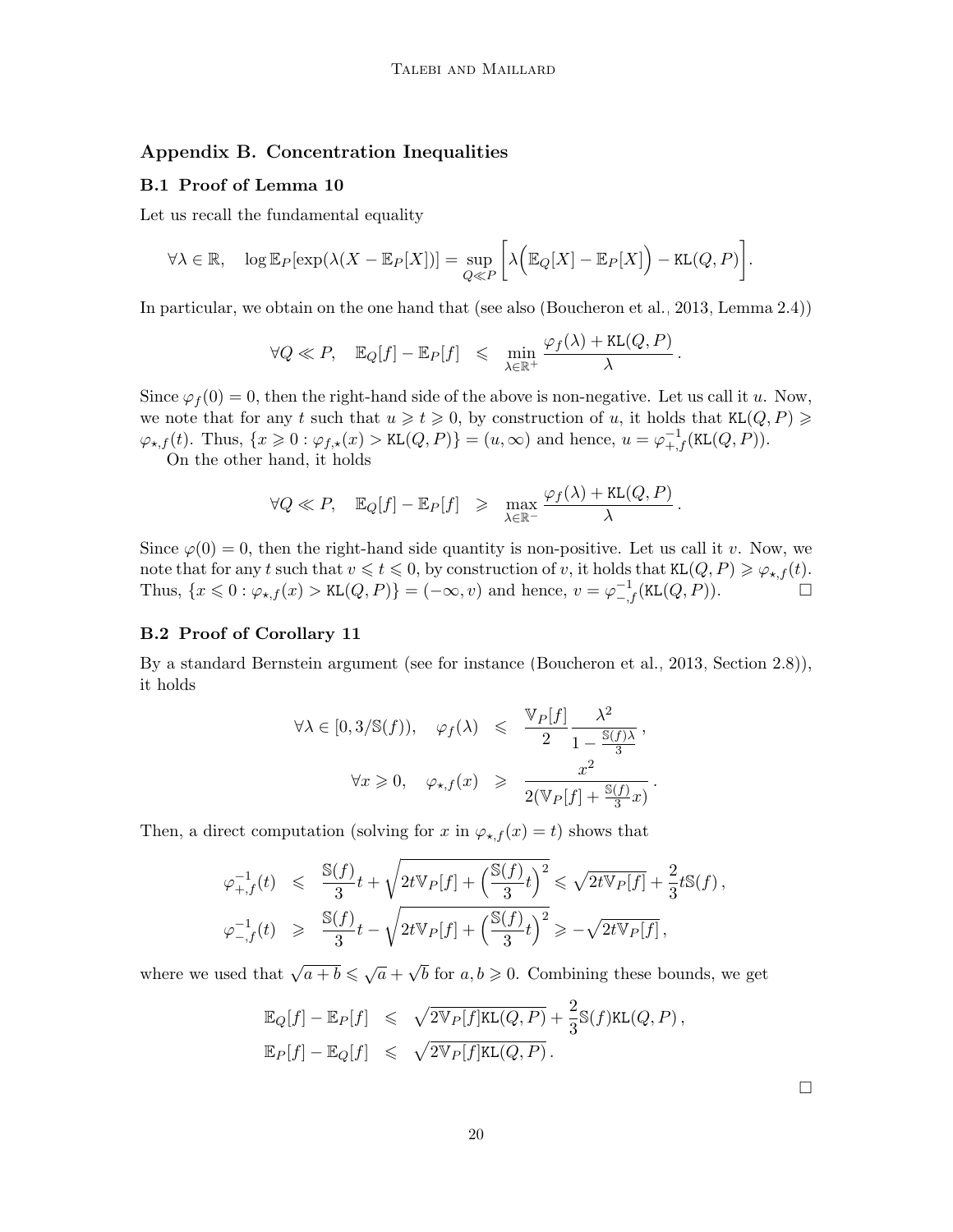# B.3 Proof of Lemma [12](#page-7-2)

If  $\mathbb{E}_Q[f] \leq \mathbb{E}_P[f]$ , then the result holds trivially. We thus assume that  $\mathbb{E}_Q[f] > \mathbb{E}_P[f]$ . It is straightforward to verify that

$$
\mathbb{E}_{Q}[f] - \mathbb{E}_{P}[f] = \sum_{x:Q(x)\geq P(x)} (f(x) - \mathbb{E}_{Q}[f])(Q(x) - P(x)) + \sum_{x:Q(x)< P(x)} (f(x) - \mathbb{E}_{P}[f])(Q(x) - P(x)) + \sum_{x:P(x)>Q(x)} (\mathbb{E}_{P}[f] - \mathbb{E}_{Q}[f])(Q(x) - P(x)) .
$$
\n(9)

<span id="page-20-0"></span>The first term in the right-hand side of [\(9\)](#page-20-0) is upper bounded as

$$
\sum_{x:Q(x)\geq P(x)} (f(x) - \mathbb{E}_{Q}[f])(Q(x) - P(x)) = \sum_{x:Q(x)\geq P(x)} \sqrt{Q(x)} (f(x) - \mathbb{E}_{Q}[f]) \frac{Q(x) - P(x)}{\sqrt{Q(x)}}
$$
  

$$
\stackrel{(a)}{\leq} \sqrt{\sum_{x:Q(x)\geq P(x)} Q(x) (f(x) - \mathbb{E}_{Q}[f])^2} \sqrt{\sum_{x:Q(x)\geq P(x)} \frac{(Q(x) - P(x))^2}{Q(x)}}
$$
  

$$
\stackrel{(b)}{\leq} \sqrt{\mathcal{V}_{Q,P}(f)} \sqrt{2\text{KL}(P,Q)},
$$
 (10)

where (a) follows from Cauchy-Schwarz inequality and (b) follows from Lemma [22.](#page-31-0)

<span id="page-20-1"></span>Similarly, the second term in [\(9\)](#page-20-0) satisfies

$$
\sum_{x:Q(x)
$$

Finally, we bound the last term in [\(9\)](#page-20-0):

$$
\begin{aligned} \left(\mathbb{E}_{P}[f] - \mathbb{E}_{Q}[f]\right) \sum_{x:P(x)>Q(x)} \left(Q(x) - P(x)\right) & \stackrel{(a)}{=} \frac{1}{2} \left(\mathbb{E}_{Q}[f] - \mathbb{E}_{P}[f]\right) ||P - Q||_{1} \\ &\leq \frac{1}{2} \mathbb{S}(f) ||P - Q||_{1}^{2} \stackrel{(b)}{\leq} \mathbb{S}(f) \text{KL}(P, Q) \;, \end{aligned} \tag{12}
$$

where (a) follows from the fact that for any pair of distributions  $U, V \in \mathcal{P}(\mathcal{X})$ , it holds that  $\sum_{x\in\mathcal{X}}|U(x)-V(x)|=2\sum_{x:U(x)\geq V(x)}(U(x)-V(x))$ , and where (b) follows from Pinsker's inequality. The proof is concluded by combining [\(10\)](#page-20-1), [\(11\)](#page-20-2), and [\(12\)](#page-20-3).

#### B.4 Proof of Lemma [13](#page-7-3)

Statement (i) is a direct consequence of the definition of  $V_{P,Q}$ . We next prove statement (ii). Observe that Lemma [22](#page-31-0) implies that for all  $x \in \mathcal{X}$ 

<span id="page-20-3"></span><span id="page-20-2"></span>
$$
|P(x) - Q(x)| \leq \sqrt{2 \max(P(x), Q(x)) \text{KL}(Q, P)}.
$$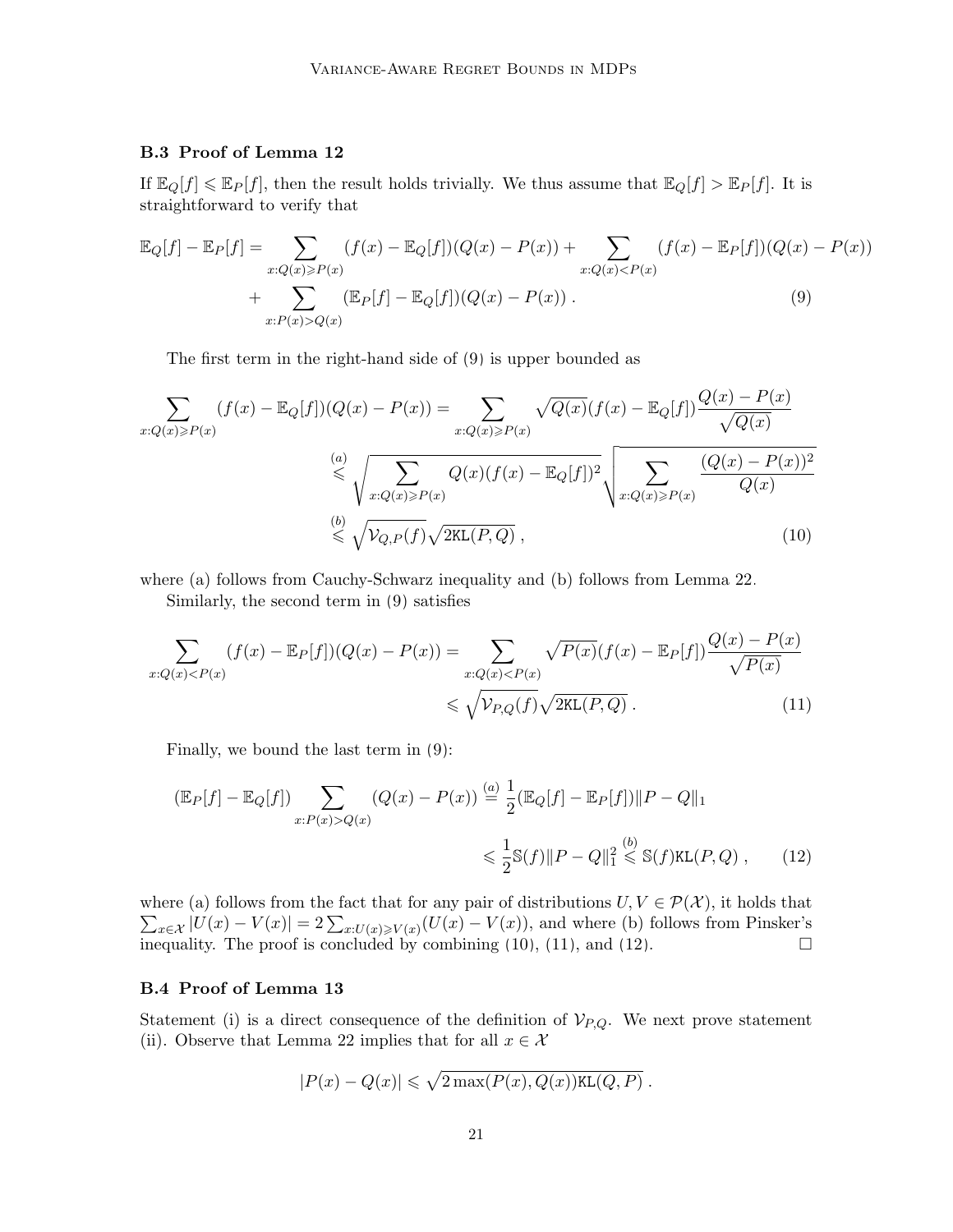Hence,

$$
\mathcal{V}_{P,Q}(f) = \sum_{x:P(x)\geqslant Q(x)} P(x)(f(x) - \mathbb{E}_P[f])^2
$$
  
\$\leqslant \sum\_{x:P(x)\geqslant Q(x)} Q(x)(f(x) - \mathbb{E}\_P[f])^2 + \sqrt{2KL(Q, P)} \sum\_{x:P(x)\geqslant Q(x)} \sqrt{P(x)}(f(x) - \mathbb{E}\_P[f])^2 .\$ (13)

The first term in the right-hand side of [\(13\)](#page-21-0) is bounded as follows:

$$
\sum_{x:P(x)\geq Q(x)} Q(x)(f(x) - \mathbb{E}_P[f])^2 \leq 2 \sum_{x:P(x)\geq Q(x)} Q(x)(f(x) - \mathbb{E}_Q[f])^2 + 2(\mathbb{E}_Q[f] - \mathbb{E}_P[f])^2
$$
  

$$
\leq 2\mathbb{V}_Q(f) + 2(\mathbb{E}_Q[f] - \mathbb{E}_P[f])^2.
$$

Note that

<span id="page-21-0"></span>
$$
(\mathbb{E}_Q[f] - \mathbb{E}_P[f])^2 \leq \mathbb{S}(f)^2 \|P - Q\|_1^2 \leq 2\mathbb{S}(f)^2 \text{KL}(Q, P) ,
$$

which further gives

$$
\sum_{x:P(x)\geqslant Q(x)} Q(x)(f(x)-\mathbb{E}_P[f])^2 \leqslant 2\mathbb{V}_Q(f) + 4\mathbb{S}(f)^2\text{KL}(Q,P) .
$$

Now we consider the second term in [\(13\)](#page-21-0). First observe that

$$
\sum_{x:P(x)\geqslant Q(x)} \sqrt{P(x)}(f(x)-\mathbb{E}_P[f])^2 \leqslant \sqrt{\sum_{x:P(x)\geqslant Q(x)} P(x)(f(x)-\mathbb{E}_P[f])^2} \sqrt{\sum_{x}(f(x)-\mathbb{E}_P[f])^2}
$$
\n
$$
\leqslant \sqrt{\mathcal{V}_{P,Q}(f)} \mathbb{S}(f)\sqrt{|\mathcal{X}|},
$$

thanks to Cauchy-Schwarz inequality. Hence, the second term in [\(13\)](#page-21-0) is upper bounded by

$$
\mathbb{S}(f)\sqrt{2|\mathcal{X}| \mathcal{V}_{P,Q}(f)\text{KL}(Q,P)}\;.
$$

Combining the previous bounds together, we get

$$
\mathcal{V}_{P,Q}(f) \leq 2\mathbb{V}_Q(f) + 4\mathbb{S}(f)^2\text{KL}(Q,P) + \mathbb{S}(f)\sqrt{2|\mathcal{X}|\mathcal{V}_{P,Q}(f)\text{KL}(Q,P)},
$$

which leads to

$$
\left(\sqrt{\mathcal{V}_{P,Q}(f)} - \mathbb{S}(f)\sqrt{|\mathcal{X}|\text{KL}(Q,P)/2}\right)^2 \leq 2\mathbb{V}_Q(f) + \mathbb{S}(f)^2(|\mathcal{X}|/2 + 4)\text{KL}(Q,P) ,
$$

so that using the inequality  $\sqrt{a+b} \leq \sqrt{a}$ b, we finally obtain

$$
\sqrt{\mathcal{V}_{Q,P}(f)} \leqslant \sqrt{2\mathbb{V}_Q(f) + \mathbb{S}(f)^2(|\mathcal{X}|/2 + 4)\text{KL}(Q, P)} + \mathbb{S}(f)\sqrt{|\mathcal{X}|\text{KL}(Q, P)/2}
$$
  

$$
\leqslant \sqrt{2\mathbb{V}_Q(f)} + \mathbb{S}(f)(\sqrt{2|\mathcal{X}|} + 2)\sqrt{\text{KL}(Q, P)}.
$$

The proof is completed by observing that  $\sqrt{2|\mathcal{X}|} + 2 \leq 3\sqrt{|\mathcal{X}|}$  for  $|\mathcal{X}| \geq 2$ .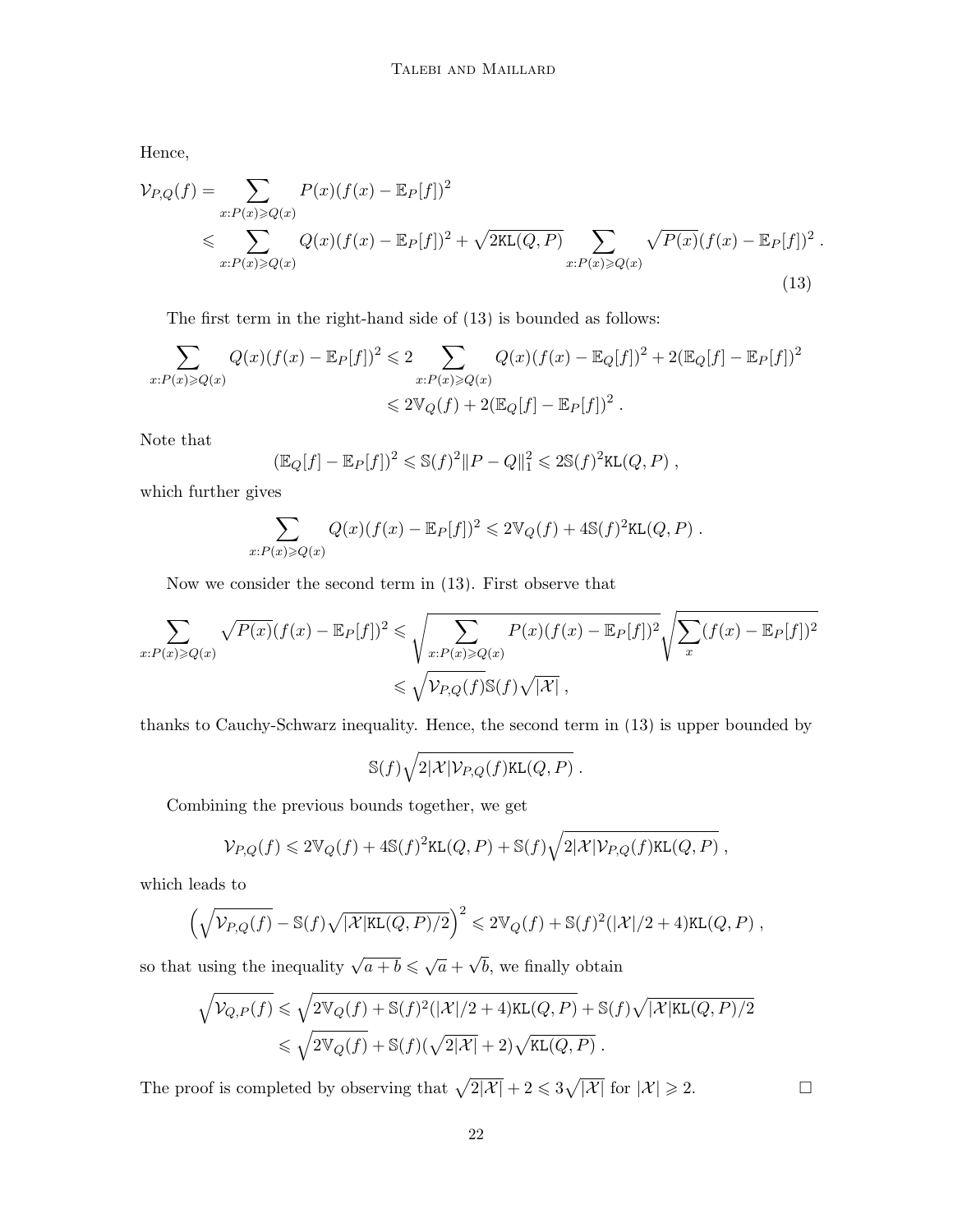# B.5 Proof of Lemma [16](#page-9-0)

Let  $\delta \in (0,1)$  and  $(s, a) \in \mathcal{S} \times \mathcal{A}$ . Consider an episode  $k \geq 1$  such that  $M \in \mathcal{M}_k$ , and define  $\hat{p}_k = \hat{p}_k(\cdot|s, a), p = p(\cdot|s, a),$  and  $N_k = N_k(s, a)$ . Observe that by a Bernstein-like inequality [\(Dann et al., 2017,](#page-13-10) Lemma F.2), we have: for all  $s' \in S$ , with probability at least  $1 - \delta$ ,

$$
\hat{p}_k(s') - p(s') \le \sqrt{\frac{2p(s')C_b}{N_k}} + \frac{2C_b}{N_k},
$$

with  $C_b = C_b(t, \delta) := \log(3 \log(\max(e, t))/\delta)$ . It then follows that with probability at least  $1 - \delta$ ,

$$
\mathbb{V}_{\hat{p}_k}(f) = \sum_{s'} \hat{p}_k(s')(f(s') - \mathbb{E}_{\hat{p}_k}[f])^2
$$
  
\n
$$
\leq \sum_{s'} p(s')(f(s') - \mathbb{E}_{\hat{p}_k}[f])^2 + \sqrt{\frac{2C_b}{N_k}} \sum_{s'} \sqrt{p(s')}(f(s') - \mathbb{E}_{\hat{p}_k}[f])^2 + \frac{2C_b}{N_k} \sum_{s'} (f(s') - \mathbb{E}_{\hat{p}_k}[f])^2
$$
  
\n
$$
\leq \underbrace{\sum_{s'} p(s')(f(s') - \mathbb{E}_{\hat{p}_k}[f])^2}_{Z_1} + \sqrt{\frac{2C_b}{N_k}} \underbrace{\sum_{s'} \sqrt{p(s')}(f(s') - \mathbb{E}_{\hat{p}_k}[f])^2}_{Z_2} + \frac{2C_b S \mathbb{S}(f)^2}{N_k}.
$$
 (14)

Next we bound  $Z_1$  and  $Z_2$ . Observe that

$$
Z_1 \leq 2 \sum_{s'} p(s') (f(s') - \mathbb{E}_p[f])^2 + 2(\mathbb{E}_p[f] - \mathbb{E}_{\hat{p}_k}[f])^2
$$
  

$$
\leq 2 \mathbb{V}_p(f) + 4 \mathbb{S}(f)^2 \text{KL}(\hat{p}_k, p) ,
$$

where the last inequality follows from

<span id="page-22-0"></span>
$$
(\mathbb{E}_p[f] - \mathbb{E}_{\hat{p}_k}[f])^2 \leq \mathbb{S}(f)^2 \|p - \hat{p}_k\|_1^2 \leq 2\mathbb{S}(f)^2 \text{KL}(\hat{p}_k, p) . \tag{15}
$$

For  $Z_2$  we have

$$
Z_2 \leq 2 \sum_{s'} \sqrt{p(s')}(f(s') - \mathbb{E}_p[f])^2 + 2(\mathbb{E}_p[f] - \mathbb{E}_{\hat{p}_k}[f])^2 \sum_{s'} \sqrt{p(s')} .
$$

Now, using Cauchy-Schwarz inequality

$$
\sum_{s'} \sqrt{p(s')} (f(s') - \mathbb{E}_p[f])^2 \leq \sqrt{\sum_{s'} p(s') (f(s') - \mathbb{E}_p[f])^2 \sum_{s'} (f(s') - \mathbb{E}_p[f])^2}
$$
  

$$
\leq \sqrt{S \mathbb{V}_p(f)} \mathbb{S}(f) ,
$$

so that using [\(15\)](#page-22-0), we deduce that

$$
Z_2 \leq 2\mathbb{S}(f)\sqrt{S\mathbb{V}_p(f)} + 4\mathbb{S}(f)^2\text{KL}(\hat{p}_k, p) \sum_{s'} \sqrt{p(s')}
$$

$$
\leq 2\mathbb{S}(f)\sqrt{S\mathbb{V}_p(f)} + 4\mathbb{S}(f)^2\text{KL}(\hat{p}_k, p)\sqrt{S} ,
$$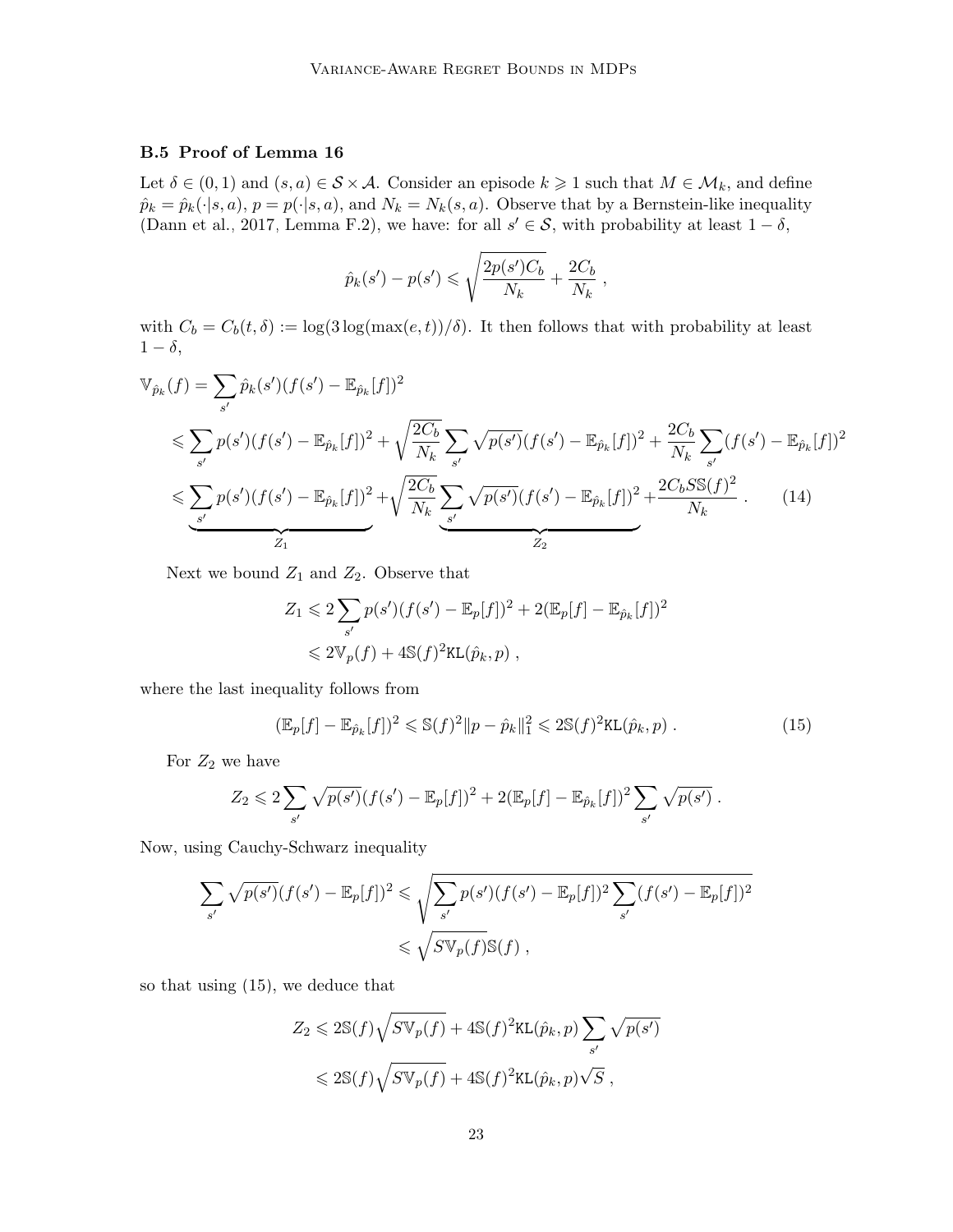where the last inequality follows from Jensen's inequality:

$$
\sum_{s'} \sqrt{p(s')} = \sum_{s'} p(s') \sqrt{\frac{1}{p(s')}} \leq \sum_{s'} \sqrt{\frac{p(s')}{p(s')}} = \sqrt{S} .
$$

Putting together, we deduce that with probability at least  $1 - \delta$ ,

$$
\mathbb{V}_{\hat{p}_k}(f) \leq 2\mathbb{V}_p(f) + 2\mathbb{S}(f)\sqrt{\frac{2SC_b}{N_k}}\Big(\sqrt{\mathbb{V}_p(f)} + 2\mathbb{S}(f)\text{KL}(\hat{p}_k, p)\Big) + \mathbb{S}(f)^2\Big(4\text{KL}(\hat{p}_k, p) + \frac{2SC_b}{N_k}\Big).
$$

Noting that  $M \in \mathcal{M}_k$ , we obtain

$$
\mathbb{V}_{\hat{p}_k}(f) \leq 2\mathbb{V}_p(f) + \mathbb{S}(f)\sqrt{\frac{8S\mathbb{V}_p(f)C_b}{N_k}} + 4\mathbb{S}(f)^2 \frac{\sqrt{2SC_b}C_p}{N_k^3/2} + \frac{(4C_p + 2SC_b)\mathbb{S}(f)^2}{N_k}
$$
  

$$
\leq 2\mathbb{V}_p(f) + \mathbb{S}(f)\sqrt{\frac{8S\mathbb{V}_p(f)C_b}{N_k}} + \frac{S\mathbb{S}(f)^2}{N_k}(16B\sqrt{2SC_b} + 16B + 2C_b)
$$
  

$$
\leq 2\mathbb{V}_p(f) + \mathbb{S}(f)\sqrt{\frac{8S\mathbb{V}_p(f)B}{N_k}} + \frac{36S^{3/2}B^{3/2}\mathbb{S}(f)^2}{N_k},
$$

with probability at least  $1 - \delta$ , where we used  $C_p = 4SB$ ,  $C_b \le B$ , and  $S \ge 2$ . The proof is concluded by observing that

$$
\begin{aligned} \sqrt{\mathbb{V}_{\hat{p}_k}(f)} &\leqslant \sqrt{2\mathbb{V}_p(f)} + \mathbb{S}(f) \sqrt{\frac{SB}{N_k}} + 6\mathbb{S}(f)B\sqrt{\frac{S^{3/2}}{N_k}} \\ &\leqslant \sqrt{2\mathbb{V}_p(f)} + \frac{6S\mathbb{S}(f)B}{\sqrt{N_k}}\,, \end{aligned}
$$

with probability at least  $1 - \delta$ .

# Appendix C. Regret Upper Bound for KL-Ucrl

In this section, we provide the proof of the main result (Theorem [14\)](#page-8-2). We will try to closely follow the notations used in the proof of [\(Jaksch et al., 2010,](#page-13-0) Theorem 2).

We first recall the following result indicating that the true model belongs to the set of plausible MDPs with high probability. Recall that for  $\delta \in (0,1]$  and  $t \in \mathbb{N}$ ,

$$
C_{\mu} := C_{\mu}(T, \delta) = \log(4SA \log(T)/\delta)/1.99,
$$
  
\n
$$
C_p := C_p(T, \delta) = S(B + \log(G)(1 + 1/G)),
$$

where

$$
B := B(T, \delta) = \log(2eS^2 A \log(T)/\delta),
$$
  
\n
$$
G := G(T, \delta) = B + 1/\log(T).
$$
\n(16)

<span id="page-23-0"></span>Moreover, observe that  $C_p \leqslant 4SB$ .

<span id="page-23-1"></span>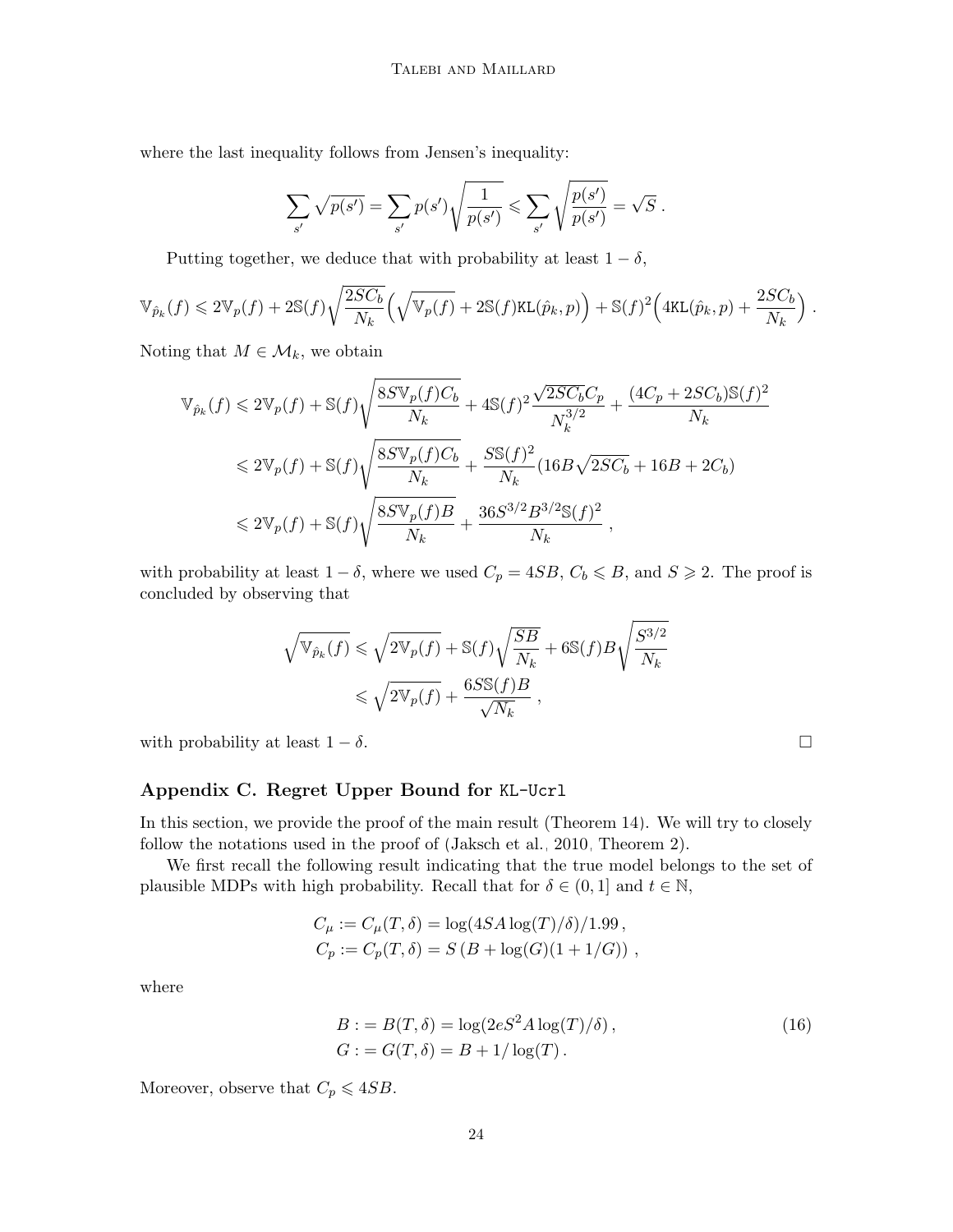**Lemma 19 ([\(Filippi et al., 2010,](#page-13-4) Proposition 1))** For all  $T \geq 1$  and  $\delta > 0$ , and for any pair  $(s, a)$ , it holds that

$$
\mathbb{P}\Big(\forall t \leq T, \ |\hat{\mu}_t(s, a) - \mu(s, a)| \leq \sqrt{C_{\mu}/N_t(s, a)} \Big) \geq 1 - \frac{\delta}{SA},
$$
  

$$
\mathbb{P}\Big(\forall t \leq T, \ N_t(s, a) \text{KL}(\hat{p}_t(s, a), p(\cdot|s, a)) \leq C_p\Big) \geq 1 - \frac{\delta}{SA}.
$$

In particular,  $\mathbb{P}(\forall t \leq T, M \in \mathcal{M}_t) \geq 1 - 2\delta$ .

Next we prove the theorem.

*Proof (of Theorem [14\)](#page-8-2).* Let  $T \geq 1$  and  $\delta \in (0,1)$ . Fix algorithm  $\mathbb{A} = \texttt{KL-UCRL}$ . Denote by  $m(T)$  the number of episodes started by KL-UCRL up to time step T (hence,  $1 \leq k \leq m(T)$ ).

By applying Azuma-Hoeffding inequality, as in the proof of [\(Jaksch et al., 2010,](#page-13-0) Theorem 2), we deduce that

$$
\mathfrak{R}_{\mathbb{A},T} = Tg^{\star} - \sum_{t=1}^T r(s_t, a_t) \leqslant \sum_{s,a} N_T(s,a) (g^{\star} - \mu(s,a)) + \sqrt{\frac{1}{2}T \log(1/\delta)},
$$

with probability at least  $1 - \delta$ . The regret up to time T can be decomposed as the sum of the regret incurred in various episodes. Let  $\Delta_k$  denote the regret in episode k:

$$
\Delta_k := \sum_{s,a} v_k(s,a) (g^* - \mu(s,a)) \; .
$$

Therefore, Lemma [19](#page-23-0) implies that with probability at least  $1 - 3\delta$ ,

$$
\mathfrak{R}_{\mathbb{A},T} \leqslant \sum_{k=1}^{m(T)} \Delta_k \mathbb{I}\{M \in \mathcal{M}_k\} + \sqrt{\frac{1}{2}T \log(1/\delta)}.
$$

Next we derive an upper bound on the first term in the right-hand side of the above inequality. Consider an episode  $k \geq 1$  such that  $M \in \mathcal{M}_k$ . The state-action pair  $(s, a)$ is considered as *sufficiently sampled* in episode  $k$  if its number of observations satisfies  $N_k(s, a) \geqslant \ell_{s,a}$ , with

$$
\ell_{s,a} = \ell_{s,a}(T,\delta) := \max\Bigl\{\frac{128SB\max(\Psi^2,1)}{\varphi(s,a)^2},\, 32SB\Bigl(\frac{\log(D)}{\log(1/\gamma)}\Bigr)^2\Bigr\}, \quad \forall s,a\,,
$$

where B is given in [\(16\)](#page-23-1), and where  $\gamma$  denotes the contraction factor of the mapping induced by the transition probability matrix  $P_{\star}$  of the optimal policy ( $\gamma$  can be determined as a function of elements of  $P_{\star}$ ).

Now consider the case where all state-action pairs are sufficiently sampled in episode  $k$ (we analyse the case where some pairs are under-sampled (i.e., not sufficiently sampled) at the end of the proof). We have

$$
|\tilde{\mu}_k(s,a) - \mu(s,a)| \leq |\tilde{\mu}_k(s,a) - \hat{\mu}_k(s,a)| + |\hat{\mu}_k(s,a) - \mu(s,a)| \leq 2\sqrt{\frac{C_{\mu}}{N_k(s,a)^{+}}}.
$$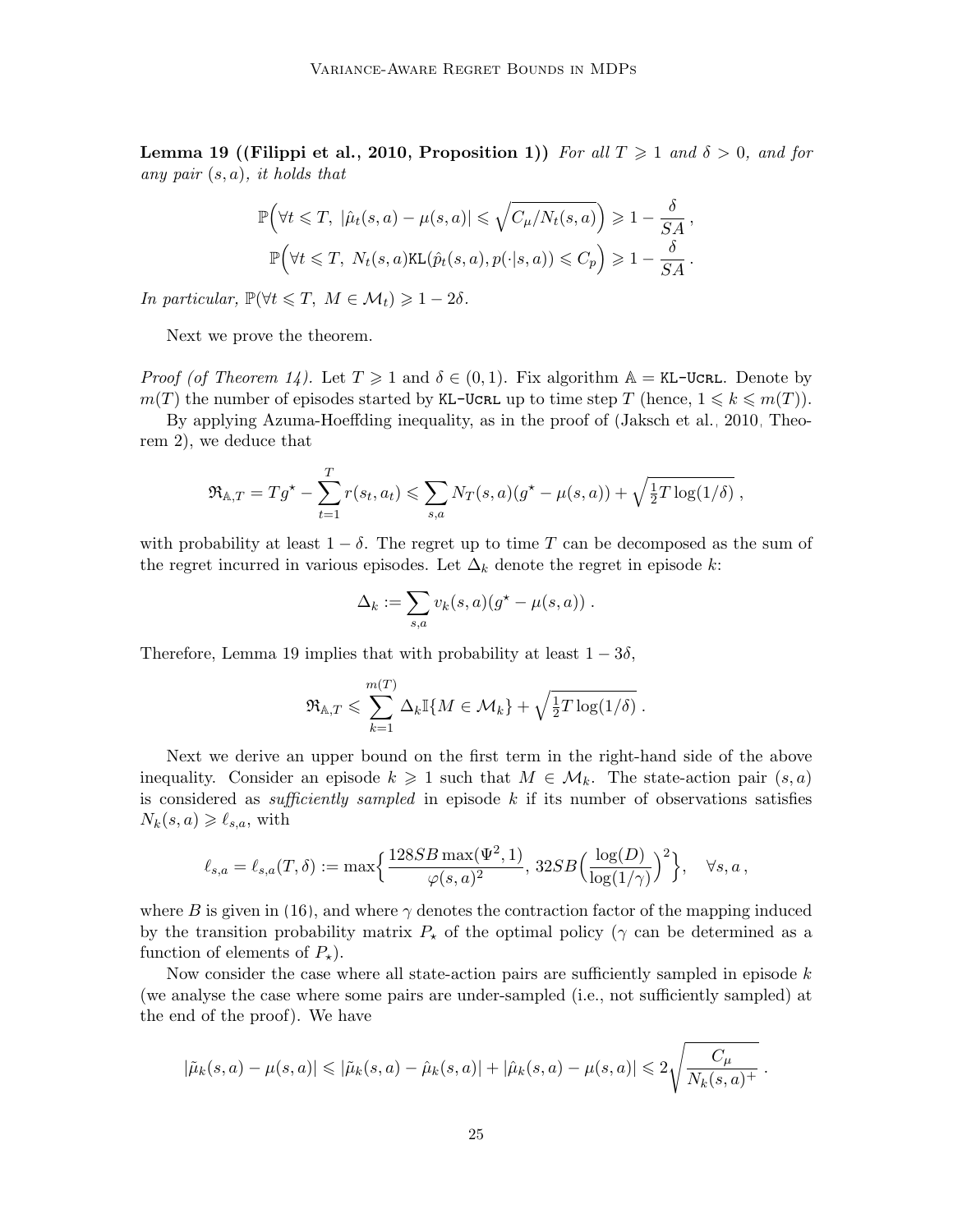Hence,

$$
\Delta_k = \sum_{s,a} v_k(s,a)(g^* - \tilde{\mu}_k(s,a)) + \sum_{s,a} v_k(s,a)(\tilde{\mu}_k(s,a) - \mu(s,a))
$$
  

$$
\leq \sum_{s,a} v_k(s,a)(g^* - \tilde{\mu}_k(s,a)) + 2\sqrt{C_\mu} \sum_{s,a} \frac{v_k(s,a)}{\sqrt{N_k(s,a)^+}}.
$$

Let  $\tilde{\mu}_k$  and  $\tilde{P}_k$  respectively denote the reward vector and transition probability matrix induced by the policy  $\tilde{\pi}_k$  on  $\tilde{M}_k$ , i.e.,  $\tilde{\mu}_k := (\tilde{\mu}_k(s, \tilde{\pi}_k(s)))_s$ ,  $\tilde{P}_k := (\tilde{p}_k(s'|s, \tilde{\pi}_k(s)))_{s,s'}$ . By Bellman optimality equation,  $\tilde{g}_k - \tilde{\mu}_k(s, a) = (\tilde{P}_k - I)\tilde{b}_k$ . Hence, defining  $v_k = (v_k(s, \tilde{\pi}_k(s))_s$ yields

$$
\Delta_k \leq v_k(\widetilde{P}_k - I)\widetilde{b}_k + (g^* - \widetilde{g}_k)v_k \mathbf{1} + 2\sqrt{C_\mu} \sum_{s,a} \frac{v_k(s,a)}{\sqrt{N_k(s,a)^+}}.
$$

Now we use the following decomposition:

$$
v_k(\widetilde{P}_k - I)\widetilde{b}_k = \underbrace{v_k(\widetilde{P}_k - P_k)b^\star}_{F_1(k)} + \underbrace{v_k(\widetilde{P}_k - P_k)(\widetilde{b}_k - b^\star)}_{F_2(k)} + \underbrace{v_k(P_k - I)\widetilde{b}_k}_{F_3(k)}
$$

Let  $c = 1 + \sqrt{2}$ . The following two lemmas provide upper bounds for  $F_1(k)$  and  $F_2(k)$ :

.

<span id="page-25-0"></span>**Lemma 20** For all  $k \in \mathbb{N}$  such that  $M \in \mathcal{M}_k$ , with probability at least  $1 - \delta$ , it holds that

$$
F_1(k) \leqslant (4+6\sqrt{2})\sqrt{SB} \sum_{s,a} v_k(s,a) \sqrt{\frac{\mathbf{V}_{s,a}^{\star}}{N_k(s,a)^+}} + 63\Psi S^{3/2} B^{3/2} \sum_{s,a} \frac{v_k(s,a)}{N_k(s,a)^+}.
$$

<span id="page-25-1"></span>**Lemma 21** Let  $k \in \mathbb{N}$  be the index of an episode such that  $M \in \mathcal{M}_k$ . Assuming that  $N_k(s, a) \geq \ell_{s,a}$  for all s, a, it holds that

$$
F_2(k) + (g^* - \tilde{g}_k)v_k \mathbf{1} \leq (2\sqrt{32SB} + 1) \sum_{s,a} \frac{v_k(s,a)}{\sqrt{N_k(s,a)^+}}.
$$

**Analysis of Term**  $F_3$ . Now we bound the term  $\sum_{k=1}^{m(T)} F_3(k)$ . To this end, similarly to the proof of [\(Jaksch et al., 2010,](#page-13-0) Theorem 2) and [\(Filippi et al., 2010,](#page-13-4) Theorem 1), we define the martingale difference sequence  $(Z_t)_{t\geqslant1}$ , where  $Z_t = (p(\cdot|s_t, a_t) - \mathbf{e}_{s_{t+1}})\tilde{b}_{k(t)}\mathbb{I}\{M \in \mathcal{M}_{k(t)}\}$  for  $t \in \{t_k, t_{k+1}-1\}$ , where  $k(t)$  denotes the episode containing t. Note that for all  $t, |Z_t| \leq 2D$ . Now applying Azuma-Hoeffding inequality, we deduce that with probability at least  $1 - \delta$ 

$$
\sum_{k=1}^{m(T)} F_3(k) \leqslant \sum_{t=1}^{T} Z_t + 2m(T)D
$$
  
 
$$
\leqslant D\sqrt{2T \log(1/\delta)} + 2DSA \log_2\left(\frac{8T}{SA}\right).
$$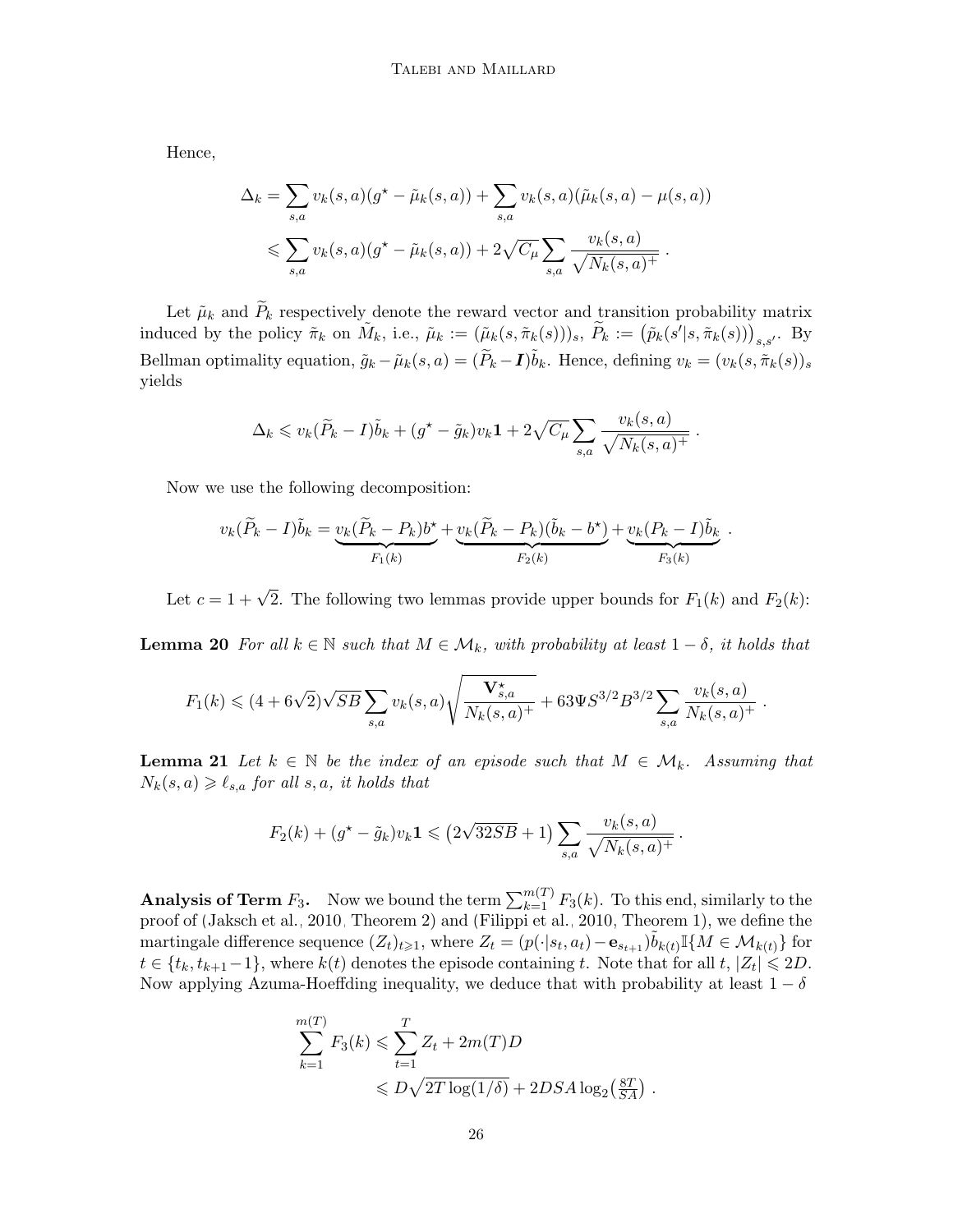The regret due to under-sampled state-action pairs. To analyze the under-sampled regime, where some state-action pair is not sufficiently sampled, we borrow some techniques from [\(Auer and Ortner, 2007\)](#page-12-0). For any state-action pair  $(s, a)$ , let  $L_{s,a}$  denote the set of indexes of episodes in which  $(s, a)$  is chosen and yet  $(s, a)$  is under-sampled; namely  $k \in L_{s,a}$ if  $\tilde{\pi}_k(s) = a$  and  $N_k(s, a) \leq \ell_{s,a}$ . Furthermore, let  $\tau_k(s, a)$  denote the length of such an episode.

Consider an episode  $k \in L_{s,a}$ . By Markov's inequality, with probability at least  $\frac{1}{2}$ , it takes at most  $2T_M$  to reach state s from any state s' in k, where  $T_M$  is the mixing time of M. Let us divide episode k into  $\frac{\tau_k(s,a)}{2T_{k}}$  $\frac{k(8,a)}{2T_M}$  sub-episodes, each with length greater than  $2T_M$ . It then follows that in each sub-episode,  $(s, a)$  is visited with probability at least  $\frac{1}{2}$ .

Using Hoeffding's inequality, if we consider  $n$  such sub-episodes, with probability at least  $1-\frac{\delta}{SA},$ 

$$
N(s, a) > n/2 - \sqrt{n \log(SA/\delta)}.
$$

Now we find *n* that implies  $N(s, a) < \ell_{s,a}$ . Noting that  $x \mapsto \frac{x}{2} - \sqrt{\alpha x}$  is increasing for  $x \geq \alpha$ , we have that for  $n > 10 \max(\ell_{s,a}, \log(SA/\delta)),$ 

$$
n/2 - \sqrt{n \log(SA/\delta)} > 5 \max(\ell_{s,a}, \log(SA/\delta)) - \sqrt{10 \max(\ell_{s,a}, \log(SA/\delta)) \log(SA/\delta)}
$$
  
> 
$$
\max(\ell_{s,a}, \log(SA/\delta)).
$$

Hence, with probability at least  $1 - \frac{\delta}{SA}$ , it holds that

$$
\sum_{k \in L_{s,a}} \left\lfloor \frac{\tau_k(s,a)}{2T_M} \right\rfloor \leqslant 10 \max(\ell_{s,a}, \log(SA/\delta)).
$$

Hence, the regret due to under-sampled state-action pairs can be upper bounded by

$$
\sum_{s,a} \sum_{k \in L_{s,a}} \tau_k(s,a) \leq 20T_M \sum_{s,a} \max(\ell_{s,a}, \log(SA/\delta)) + 2T_M \sum_{s,a} |L_{s,a}|
$$
  

$$
\leq 20T_M \sum_{s,a} \max(\ell_{s,a}, \log(SA/\delta)) + 2T_M S^2 A^2 \log_2(\frac{8T}{SA}),
$$

with probability at least  $1 - \delta$ . Here we used that  $|L_{s,a}| \leqslant m(T)$ .

Now applying Lemmas [20](#page-25-0) and [21](#page-25-1) together with the above bounds, and using the fact  $C_{\mu} \le B/1.99$ , we deduce that with probability at least  $1 - 3\delta$ 

$$
\sum_{k=1}^{m(T)} \Delta_k \mathbb{I}\{M \in \mathcal{M}_k\} \leq (4 + 6\sqrt{2})\sqrt{SB} \sum_{s,a} \frac{v_k(s,a)}{\sqrt{N_k(s,a)^+}} \sqrt{\mathbf{V}_{s,a}^{\star}}
$$
  
+  $(2\sqrt{32SB} + 3\sqrt{B} + 1) \sum_{s,a} \frac{v_k(s,a)}{\sqrt{N_k(s,a)^+}}$   
+  $63\Psi S^{3/2} B^{3/2} \sum_{s,a} \frac{v_k(s,a)}{N_k(s,a)^+}$   
+  $D\sqrt{2T \log(1/\delta)} + 2DSA \log_2(\frac{8T}{SA})$   
+  $20T_M \sum_{s,a} \max(\ell_{s,a}, \log(SA/\delta)) + 2T_M S^2 A^2 \log_2(\frac{8T}{SA})$ 

.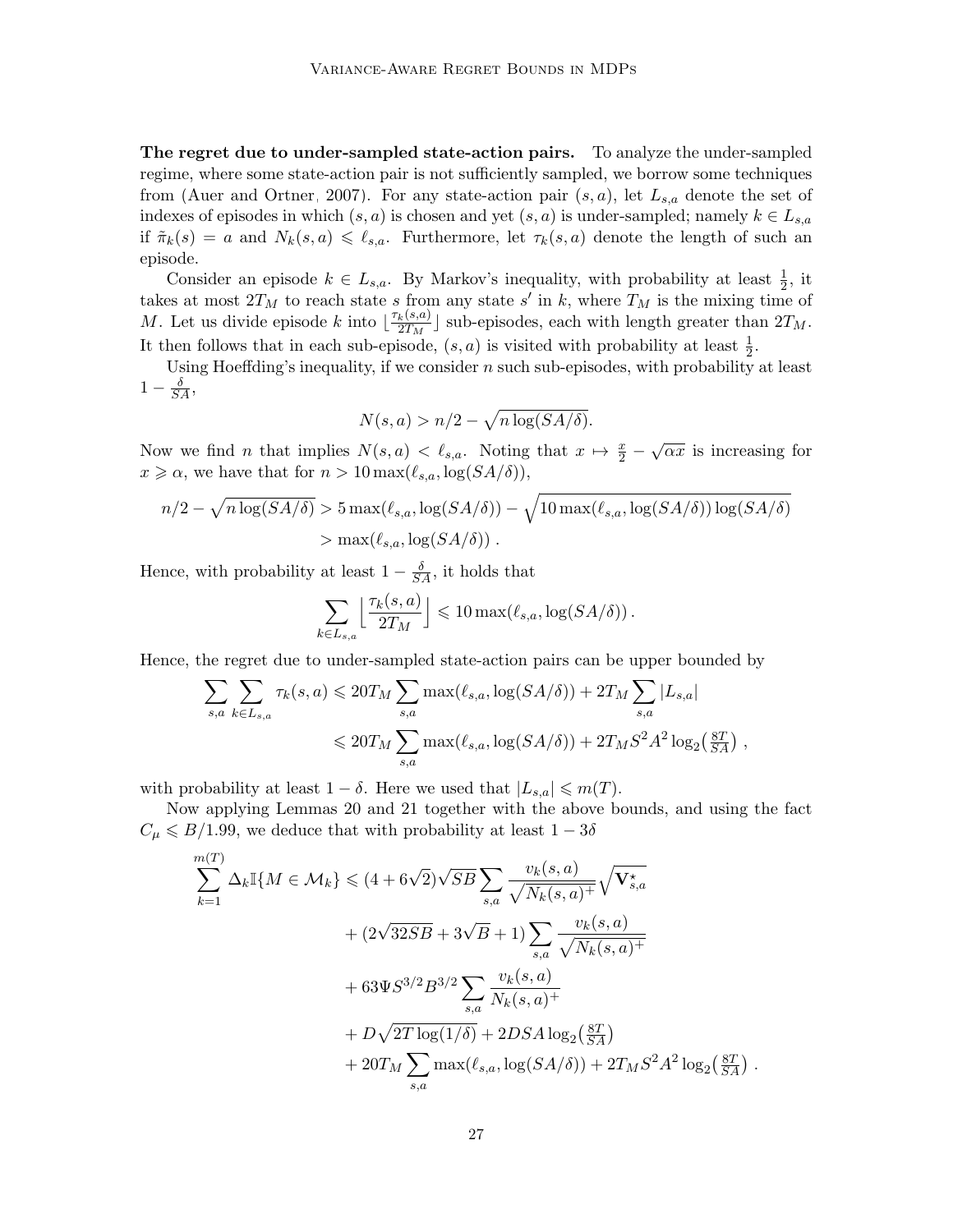To simplify the above bound, we will use Lemmas [23,](#page-31-1) [24,](#page-32-0) and [25](#page-32-1) together with Jensen's inequality:

$$
\sum_{k=1}^{m(T)} \sum_{s,a} \frac{v_k(s,a)}{\sqrt{N_k(s,a)^+}} \leqslant c \sum_{s,a} \sqrt{N_T(s,a)} \leqslant c\sqrt{SAT},
$$
\n
$$
\sum_{k=1}^{m(T)} \sum_{s,a} \frac{v_k(s,a)}{\sqrt{N_k(s,a)^+}} \sqrt{\mathbf{V}_{s,a}^{\star}} \leqslant c \sum_{s,a} \sqrt{\mathbf{V}_{s,a}^{\star} N_T(s,a)} \leqslant c\sqrt{T \sum_{s,a} \mathbf{V}_{s,a}^{\star}},
$$
\n
$$
\sum_{k=1}^{m(T)} \sum_{s,a} \frac{v_k(s,a)}{N_k(s,a)^+} \leqslant 2 \sum_{s,a} \log(N_T(s,a)) + SA \leqslant 2SA \log\left(\frac{T}{SA}\right) + SA.
$$

Putting everything together, we deduce that with probability at least  $1 - 6\delta$ ,

$$
\mathfrak{R}_{A,T} \leqslant \sum_{k=1}^{m(T)} \Delta_k \mathbb{I}\{M \in \mathcal{M}_k\} + \sqrt{\frac{1}{2}T \log(1/\delta)}
$$
\n
$$
\leqslant 31 \sqrt{S \sum_{s,a} \mathbf{V}_{s,a}^{\star} T B} + 35S\sqrt{ATB} + (\sqrt{2}D + 1)\sqrt{T \log(1/\delta)}
$$
\n
$$
+ 126S^{5/2}AB^{5/2} \log\left(\frac{T}{SA}\right) + 2DSA \log_2\left(\frac{8T}{SA}\right)
$$
\n
$$
+ 20T_M \sum_{s,a} \max(\ell_{s,a}, \log(SA/\delta)) + 2T_M S^2 A^2 \log_2\left(\frac{8T}{SA}\right) + 63S^{5/2}A.
$$

Hence,

$$
\mathfrak{R}_{A,T} \leqslant 31 \sqrt{S \sum_{s,a} \mathbf{V}^*_{s,a} T B} + 35 S \sqrt{ATB} + (\sqrt{2}D + 1) \sqrt{T \log(1/\delta)}
$$

$$
+ \widetilde{\mathcal{O}} \Big( SA(T_M SA + D + S^{3/2}) \log(T) \Big) .
$$

Noting that  $B = \mathcal{O}(\log(\log(T)/\delta))$  gives the desired scaling and completes the proof.  $\square$ 

Next we prove Lemmas [20](#page-25-0) and [21.](#page-25-1)

# C.1 Proof of Lemma [20](#page-25-0)

We have

$$
F_1(k) = \underbrace{v_k(\widehat{P}_k - P_k)b^\star}_{G_1} + \underbrace{v_k(\widetilde{P}_k - \widehat{P}_k)b^\star}_{G_2}
$$

Next we provide upper bounds for  $G_1$  and  $G_2$ .

**Term**  $G_1$ . We have

$$
G_1 = \sum_s v_k(s, \pi_k(s)) \sum_{s'} b^*(s') (\hat{p}_k(s'|s, \pi_k(s)) - p(s'|s, \pi_k(s)))
$$
  

$$
\leqslant \sum_{s,a} v_k(s,a) \sum_{s'} b^*(s') (\hat{p}_k(s'|s,a) - p(s'|s,a)).
$$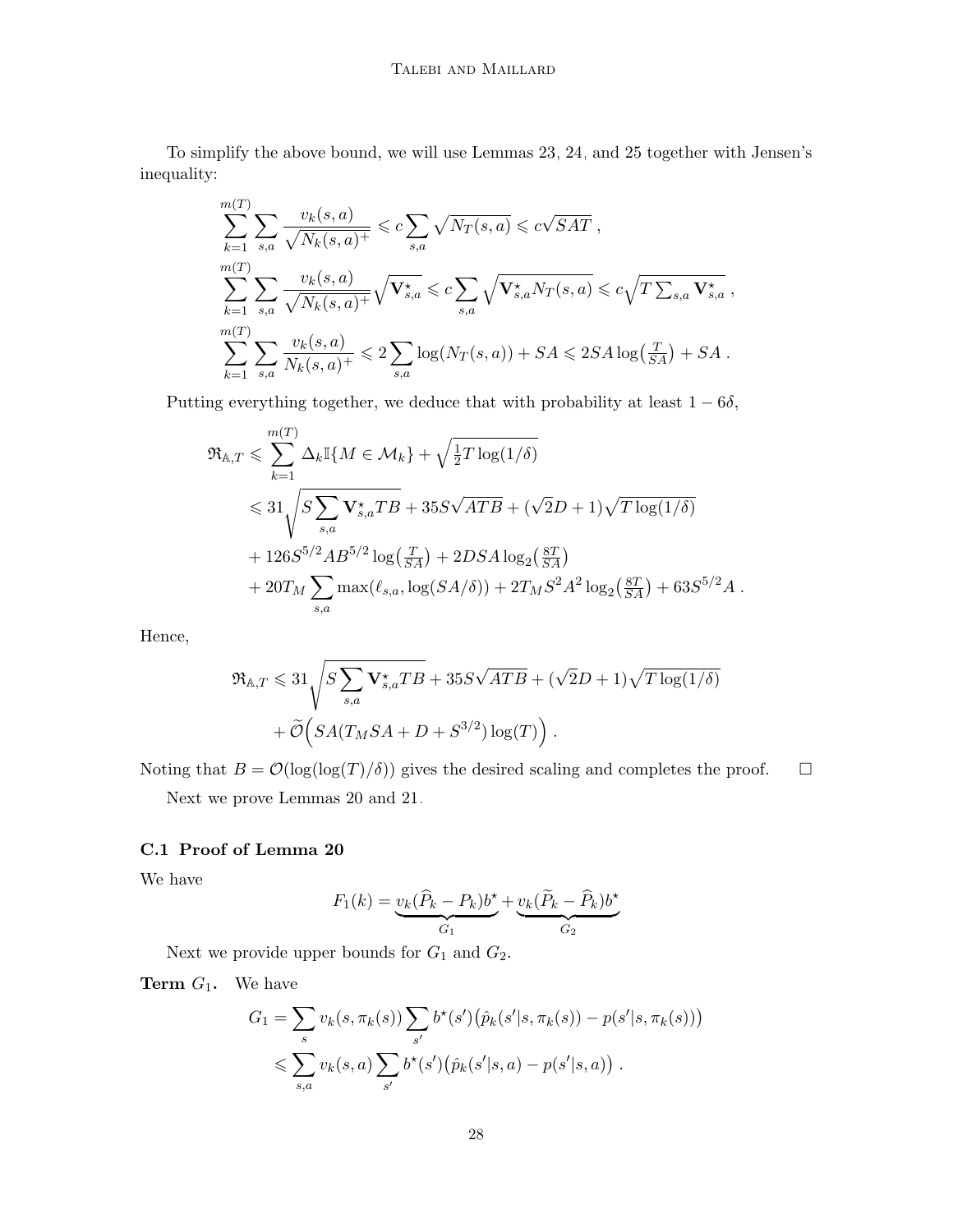Fix  $s \in \mathcal{S}$  and  $a \in \mathcal{A}$ . Define the short-hands  $p = p(\cdot|s, a)$ ,  $\hat{p}_k = \hat{p}_k(\cdot|s, a)$ , and  $N_k^+ = N_k(s,a)^+$ . Applying Corollary [11](#page-7-1) (the first statement) and using the fact that  $M \in \mathcal{M}_k$  give:

$$
\sum_{s'} b^{\star}(s')(\hat{p}_k(s') - p(s')) \leqslant \sqrt{2\mathbf{V}^{\star}_{s,a}\text{KL}(\hat{p}_k, p)} + \frac{2}{3}\Psi \text{KL}(\hat{p}_k, p)
$$

$$
\leqslant \sqrt{8S\mathbf{V}^{\star}_{s,a}B/N_k^+} + \frac{8\Psi SB}{3N_k^+}.
$$

Therefore,

$$
G_1 \leqslant \sqrt{8SB} \sum_{s,a} v_k(s,a) \sqrt{\mathbf{V}_{s,a}^{\star} / N_k(s,a)^+} + \frac{8}{3} \Psi SB \sum_{s,a} v_k(s,a) / N_k(s,a)^+.
$$

**Term**  $G_2$ . We have

$$
G_2 \leqslant \sum_{s,a} v_k(s,a) \sum_{s'} b^*(s') \big( \tilde{p}_k(s'|s,a) - \hat{p}_k(s'|s,a) \big) .
$$

Fix  $s \in \mathcal{S}$  and  $a \in \mathcal{A}$ . Define the short-hands  $\hat{p}_k = \hat{p}_k(\cdot|s, a)$ ,  $\tilde{p}_k = \tilde{p}_k(\cdot|s, a)$ , and  $N_k^+ = N_k(s, a)^+$ . An application of Lemma [12](#page-7-2) and Lemma [13](#page-7-3) gives

$$
\sum_{s'} b^{\star}(s')(\tilde{p}_k(s') - \hat{p}_k(s')) \leqslant \left(\sqrt{\mathcal{V}_{\tilde{p}_k, \hat{p}_k}(b^{\star})} + \sqrt{\mathcal{V}_{\hat{p}_k, \tilde{p}_k}(b^{\star})}\right) \sqrt{2\text{KL}(\hat{p}_k, \tilde{p}_k)} + \Psi \text{KL}(\hat{p}_k, \tilde{p}_k)
$$
  

$$
\leq c\sqrt{2\mathbb{V}_{\hat{p}_k}(b^{\star})\text{KL}(\hat{p}_k, \tilde{p}_k)} + \Psi(1 + 3\sqrt{2S})\text{KL}(\hat{p}_k, \tilde{p}_k) ,
$$

where  $c = 1 + \sqrt{2}$ . Note that when  $M \in \mathcal{M}_k$ , an application of Lemma [16](#page-9-0) implies that, with probability at least  $1 - \delta$ ,

$$
\sum_{s'} b^*(s')(\tilde{p}_k(s') - \hat{p}_k(s')) \leq 4c\sqrt{SV_{s,a}^{\star}B/N_k^+} + \frac{\Psi S^{3/2}B^{3/2}}{N_k^+} (12c\sqrt{2} + 12\sqrt{2} + 4/\sqrt{S})
$$
  

$$
\leq 4c\sqrt{SV_{s,a}^{\star}B/N_k^+} + \frac{61\Psi S^{3/2}B^{3/2}}{N_k^+},
$$

where we used that  $S \ge 2$ . Multiplying by  $v_k(s, a)$  and summing over s, a yields

$$
G_2 \leqslant 4c\sqrt{SB} \sum_{s,a} v_k(s,a) \sqrt{\mathbf{V}_{s,a}^{\star}/N_k(s,a)^+} + 61 \Psi S^{3/2} B^{3/2} \sum_{s,a} v_k(s,a) / N_k(s,a)^+.
$$

 $\Box$ 

The lemma follows by combing bounds on  $G_1$  and  $G_2$ .

### C.2 Proof of Lemma [21](#page-25-1)

Let  $k \geq 1$  be the index of an episode such that  $M \in \mathcal{M}_k$ . Let  $\tilde{\star} := \tilde{\star}_k$  denote the optimal policy in  $\mathcal{M}_k$ . The proof proceeds in three steps.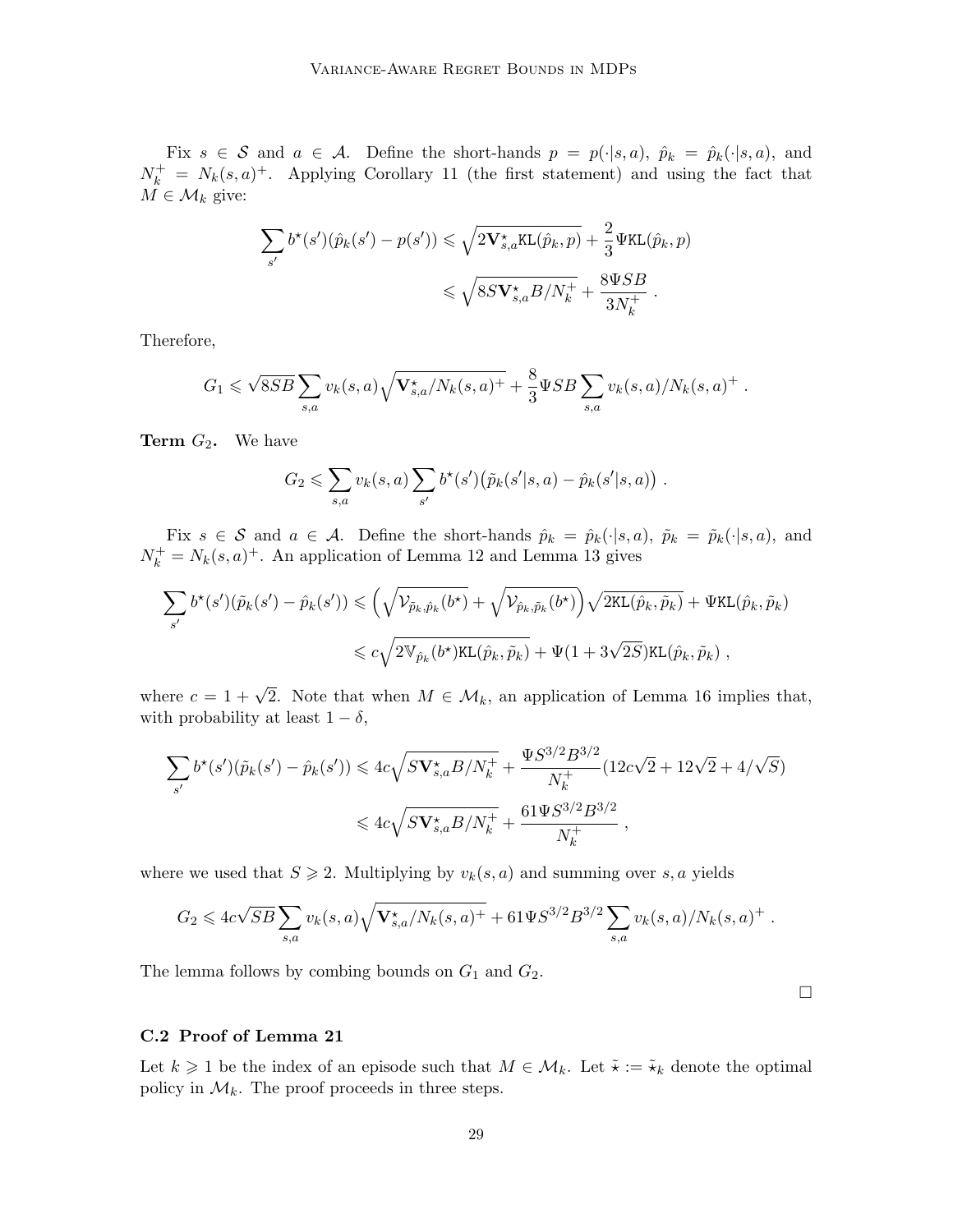Step 1. We remark that by definition of the bias functions, it holds that

$$
\tilde{b}_k - b^\star = (g^\star - \tilde{g}_k)\mathbf{1} + \tilde{\mu}_k + \tilde{P}_k b^\star - \mu_\star - P_\star b^\star + \tilde{P}_k(\tilde{b}_k - b^\star) \leq (\tilde{g}_\star - \tilde{g}_k)\mathbf{1} + \tilde{\mu}_k - \mu_k + (\tilde{P}_k - P_k)b^\star + \tilde{P}_k(\tilde{b}_k - b^\star) - \varphi_k,
$$

where we define  $\varphi_k(s) := \varphi(s, \tilde{\pi}_k(s))$  for all s. Defining

$$
\xi_k(s) = 2\sqrt{C_\mu/N_k(s, \tilde{\pi}_k(s))^+}, \qquad \zeta_k(s) = \Psi\sqrt{32SB/N_k(s, \tilde{\pi}_k(s))^+},
$$

we obtain the following bound:

$$
\tilde{b}_k - b^* \leq \frac{1}{\sqrt{t_k}} \mathbf{1} + \xi_k + \zeta_k - \varphi_k + \widetilde{P}_k(\tilde{b}_k - b^*).
$$

It is straightforward to check that the assumption  $N_k(s, \tilde{\pi}_k(s)) \geq \ell_{s, \tilde{\pi}_k(s)}$  for all s implies

<span id="page-29-0"></span>
$$
\tilde{b}_k - b^\star \leqslant \tilde{P}_k(\tilde{b}_k - b^\star). \tag{17}
$$

Note also that  $\varphi(s, \tilde{\pi}_k(s)) \geq 0$  since  $\star$  is b<sup>\*</sup>-improving.

On the other hand, it holds that

$$
b^{\star} - \tilde{b}_{\tilde{\star}} = (\tilde{g}_{\tilde{\star}} - g^{\star}) \mathbf{1} + \mu_{\star} + P_{\star} b^{\star} - \tilde{\mu}_{\tilde{\star}} - \tilde{P}_{\tilde{\star}} \tilde{b}_{\tilde{\star}} \n\leq (\tilde{g}_{\tilde{\star}} - g^{\star}) \mathbf{1} + \mu_{\star} + P_{\star} b^{\star} - \mu_{\star} - P_{\star} \tilde{b}_{\tilde{\star}} \n= (\tilde{g}_{\tilde{\star}} - g^{\star}) \mathbf{1} + P_{\star} (b^{\star} - \tilde{b}_{\tilde{\star}}).
$$

Noting  $P_{\star}1 = 1$ , and since all entries of  $P_{\star}$  are non-negative, we thus get for all  $J \in \mathbb{N}$ ,

$$
b^{\star} - \tilde{b}_{\tilde{\star}} \leqslant J(\tilde{g}_{\tilde{\star}} - g^{\star}) \mathbf{1} + P_{\star}^{J}(b^{\star} - \tilde{b}_{\tilde{\star}}).
$$

Step 2. Let us now introduce  $S^+_{s} = \{x \in S : \tilde{P}_k(s,x) > P_k(s,x)\}\$ as well as its complementary set  $S_s^- = S \setminus S_s^+$ . Using [\(17\)](#page-29-0),  $\tilde{b}_k - b^* \leq 0$  so that

$$
v_k(\widetilde{P}_k - P_k)(\widetilde{b}_k - b^*) = \sum_s v_k(s, \widetilde{\pi}_k(s)) \sum_{x \in \mathcal{S}} (\widetilde{P}_k(s, x) - P_k(s, x))(\widetilde{b}_k(x) - b^*(x))
$$
  

$$
\leqslant \sum_s v_k(s, \widetilde{\pi}_k(s)) \sum_{x \in \mathcal{S}_s^-} (\underbrace{P_k(s, x) - \widetilde{P}_k(s, x)}_{\geqslant 0}) (b^*(x) - \widetilde{b}_k(x)) .
$$

We thus obtain

$$
v_k(\widetilde{P}_k - P_k)(\widetilde{b}_k - b^*) \leqslant \sum_{s} v_k(s, \widetilde{\pi}_k(s)) \sum_{x \in \mathcal{S}_s^-} (P_k(s, x) - \widetilde{P}_k(s, x))(b^*(x) - \widetilde{b}_{\tilde{\star}}(x))
$$
  
+ 
$$
\sum_{s} v_k(s, \widetilde{\pi}_k(s)) \sum_{x \in \mathcal{S}_s^-} (P_k(s, x) - \widetilde{P}_k(s, x))(\widetilde{b}_{\tilde{\star}}(x) - \widetilde{b}_k(x))
$$
  

$$
\leqslant \sum_{s} v_k(s, \widetilde{\pi}_k(s)) \sum_{x \in \mathcal{S}_s^-} (P_k(s, x) - \widetilde{P}_k(s, x)) [P_{\star}^J(b^* - \widetilde{b}_{\tilde{\star}})](x)
$$
  
+ 
$$
\sum_{s} v_k(s, \widetilde{\pi}_k(s)) \sum_{x \in \mathcal{S}_s^-} (P_k(s, x) - \widetilde{P}_k(s, x))(\widetilde{b}_{\tilde{\star}}(x) - \widetilde{b}_k(x))
$$
  
- 
$$
J \sum_{s} v_k(s, \widetilde{\pi}_k(s)) \sum_{x \in \mathcal{S}_s^-} (P_k(s, x) - \widetilde{P}_k(s, x)) (g^* - \widetilde{g}_{\tilde{\star}}).
$$
 (18)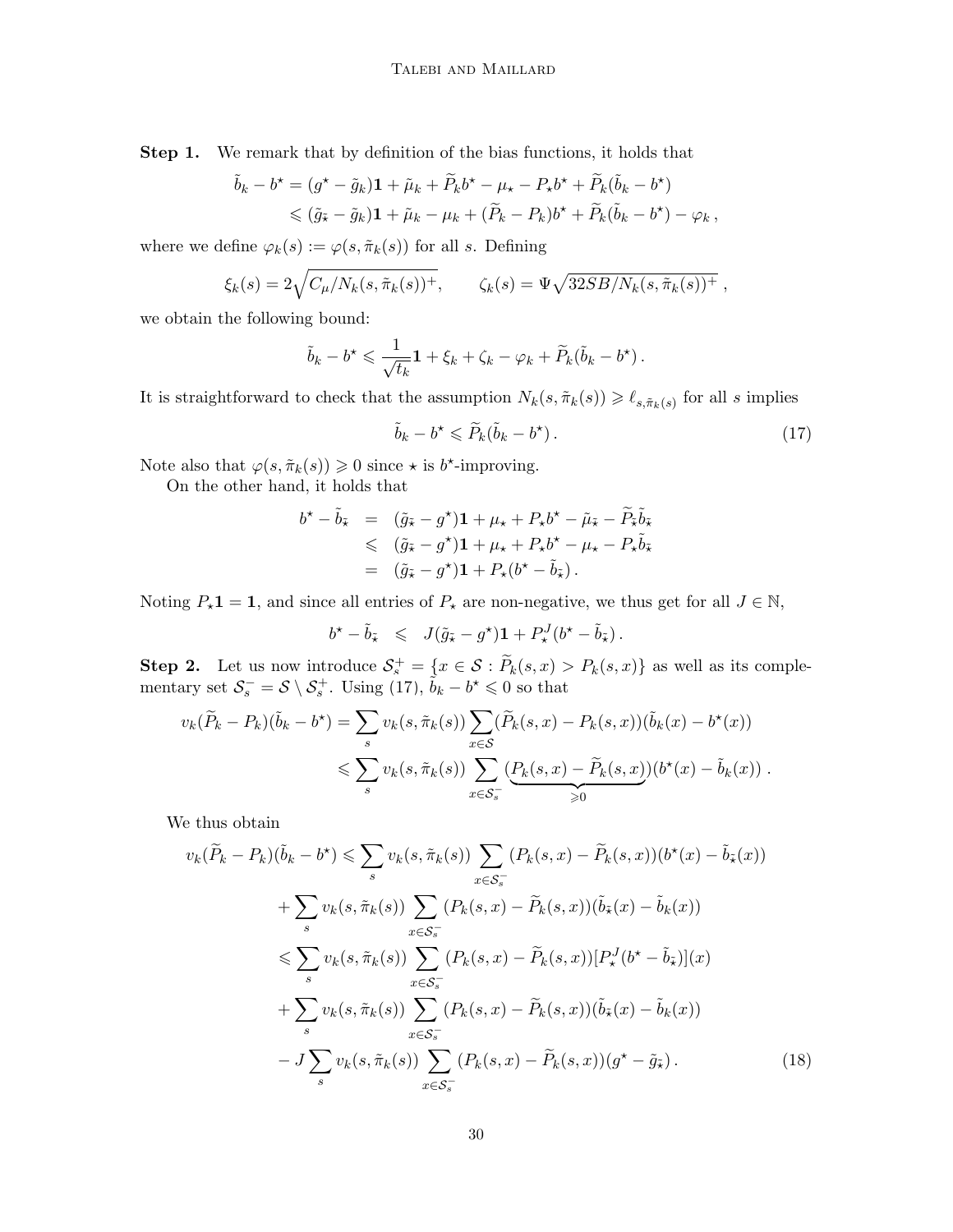We thus get

$$
\sum_{s} v_{k}(s, \tilde{\pi}_{k}(s)) \left( (\tilde{P}_{k} - P_{k})(\tilde{b}_{k} - b^{*})(s) + g^{*} - \tilde{g}_{\tilde{\star}} \right)
$$
\n
$$
\leqslant \sum_{s} v_{k}(s, \tilde{\pi}_{k}(s)) \sum_{x \in S_{s}^{-}} (P_{k}(s, x) - \tilde{P}_{k}(s, x)) [P_{\star}^{J}(b^{*} - \tilde{b}_{\tilde{\star}})](x) + \eta_{k}
$$
\n
$$
+ \sum_{s} v_{k}(s, \tilde{\pi}_{k}(s)) \left[ 1 - J \sum_{x \in S_{s}^{-}} (P_{k}(s, x) - \tilde{P}_{k}(s, x)) \right] (g^{*} - \tilde{g}_{\tilde{\star}}), \qquad (19)
$$

where  $\eta_k := \sum_s v_k(s, \tilde{\pi}_k(s)) \sum_{x \in \mathcal{S}_s^{-}} (P_k(s, x) - \tilde{P}_k(s, x))(\tilde{b}_{\tilde{\star}}(x) - \tilde{b}_{k}(x))$  is controlled by the error of computing  $b_k$  in episode k. In particular, for the considered variant of the algorithm,

$$
\eta_k \leqslant \sum_s v_k(s, \tilde{\pi}_k(s)) \|p(\cdot|s, \tilde{\pi}_k(s)) - \tilde{p}_k(\cdot|s, \tilde{\pi}_k(s))\|_1 \frac{1}{\sqrt{t_k}}
$$
  

$$
\leqslant \sqrt{32SB} \sum_s \frac{v_k(s, \tilde{\pi}_k(s))}{N_k(s, \tilde{\pi}_k(s))^+},
$$

where we used  $t_k \geq N_k(s, \tilde{\pi}_k(s))$  for all s.

**Step 3.** It remains to choose J. To this end, we remark that the mapping induced by  $P_{\star}$ is a contractive mapping, namely there exists some  $\gamma$  < 1 such that for any function f,

<span id="page-30-0"></span> $\mathbb{S}(P_*f) \leq \gamma \mathbb{S}(f)$ .

Let us choose  $J \geqslant \frac{\log(D)}{\log(1/\gamma)}$  $\frac{\log(D)}{\log(1/\gamma)}$ , so that with a simple upper bound, it comes

$$
\sum_{s} v_k(s, \tilde{\pi}_k(s)) \sum_{x \in \mathcal{S}_s^-} (P_k(s, x) - \tilde{P}_k(s, x)) [P_\star^J(b^\star - \tilde{b}_\tilde{x})](x)
$$
\n
$$
\leqslant \sum_{s} v_k(s, \tilde{\pi}_k(s)) \|p(\cdot|s, \tilde{\pi}_k(s)) - \tilde{p}_k(\cdot|s, \tilde{\pi}_k(s))\|_1 \frac{\mathbb{S}(P_\star^J(b^\star - \tilde{b}_\star^*))}{2}
$$
\n
$$
\leqslant \sum_{s} v_k(s, \tilde{\pi}_k(s)) \|p(\cdot|s, \tilde{\pi}_k(s)) - \tilde{p}_k(\cdot|s, \tilde{\pi}_k(s))\|_1 De^{-\log(D)}
$$
\n
$$
\leqslant \sum_{s} v_k(s, \tilde{\pi}_k(s)) \sqrt{\frac{32SB}{N_k(s, \tilde{\pi}_k(s)) + }}.
$$

In the sequel, we take  $J = \frac{\log(D)}{\log(1/\gamma)}$  $\frac{\log(D)}{\log(1/\gamma)}$ . This enables us to control the first two terms in [\(19\)](#page-30-0) and it remains to control the term

$$
\sum_{s} v_k(s, \tilde{\pi}_k(s)) \left[ 1 - J \sum_{x \in \mathcal{S}_s^-} (P_k(s, x) - \tilde{P}_k(s, x)) \right] (g^* - \tilde{g}_{\tilde{\star}}).
$$

In particular we would like to ensure that the term in brackets is non-negative, since in that case, it is multiplied by a term that is negative. To this end, we note that the term in brackets is lower bounded by

$$
1 - J||p(\cdot|s,\tilde{\pi}_k(s)) - \tilde{p}_k(\cdot|s,\tilde{\pi}_k(s))||_1 \geq 1 - \frac{\log(D)}{\log(1/\gamma)}\sqrt{\frac{32SB}{N_k(s,\tilde{\pi}_k(s))^+}},
$$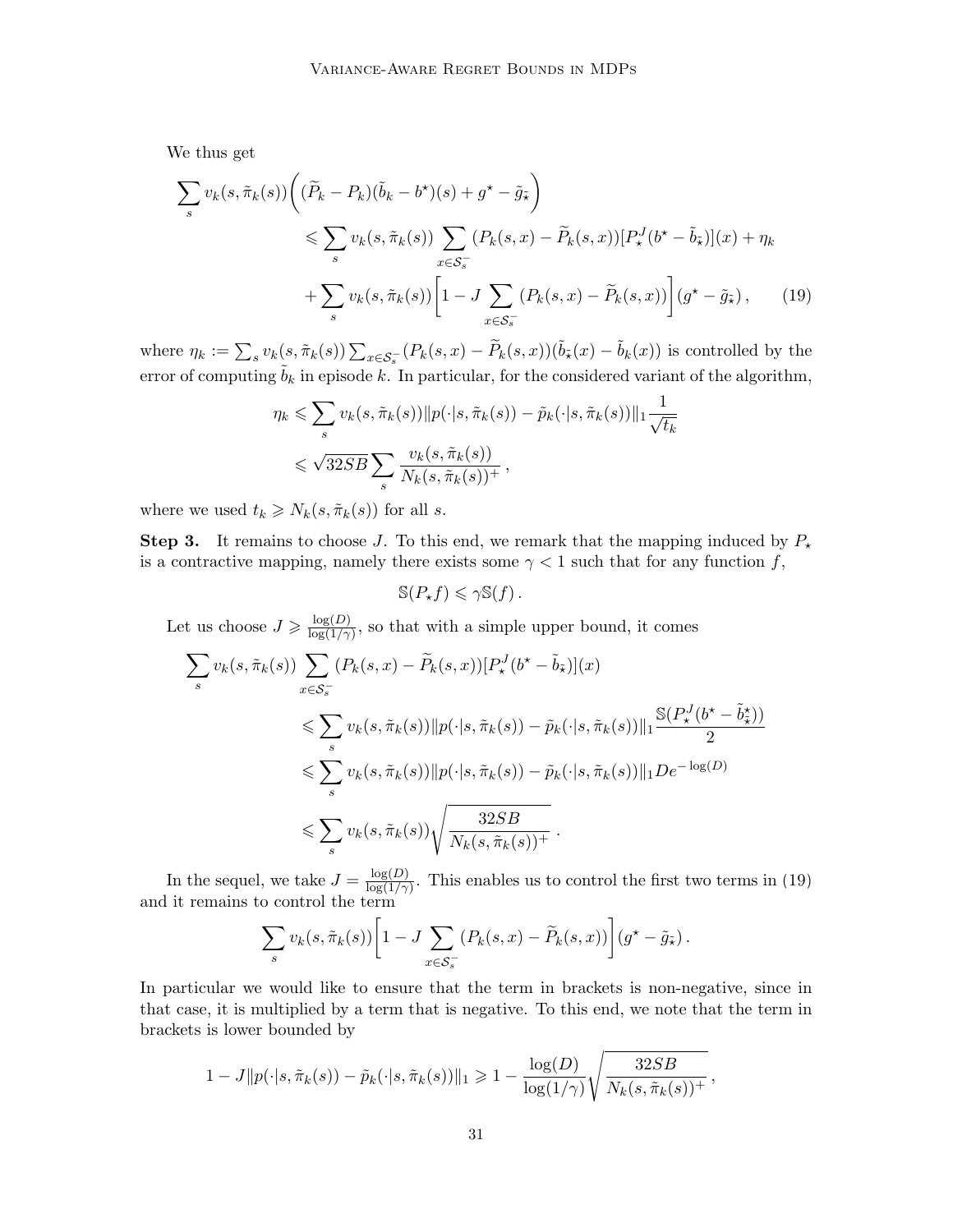and is thus guaranteed to be non-negative since

$$
N_k(s, \tilde{\pi}_k(s)) \geq \ell_{s, \tilde{\pi}_k(s)} \geqslant 32SB \Big(\frac{\log(D)}{\log(1/\gamma)}\Big)^2.
$$

Putting together, we finally have shown that

$$
v_k(\widetilde{P}_k - P_k)(\widetilde{b}_k - b^*) + v_k(g^* - \widetilde{g}_k)\mathbf{1} \leq v_k(\widetilde{P}_k - P_k)(\widetilde{b}_k - b^*) + v_k(g^* - \widetilde{g}_{\widetilde{\star}})\mathbf{1} + \frac{1}{\sqrt{t_k}}v_k\mathbf{1}
$$
  

$$
\leq (2\sqrt{32SB} + 1)\sum_s \frac{v_k(s, \widetilde{\pi}_k(s))}{\sqrt{N_k(s, \widetilde{\pi}_k(s))^+}}
$$
  

$$
\leq (2\sqrt{32SB} + 1)\sum_{s,a} \frac{v_k(s,a)}{\sqrt{N_k(s,a)^+}},
$$

which completes the proof.  $\Box$ 

# Appendix D. Technical Lemmas

In this section we provide supporting lemmas for the regret analysis. The following lemma provides a local version of Pinsker's inequality for two probability distributions, which can be seen as the extension of [\(Garivier et al., 2016,](#page-13-13) Lemma 2) for the case of discrete probability measures.

<span id="page-31-0"></span>**Lemma 22** Let P and Q be two probability distributions on a finite alphabet  $X$ . Then,

$$
\text{KL}(P,Q) \geqslant \frac{1}{2} \sum_{x:P(x)\neq Q(x)} \frac{(P(x)-Q(x))^2}{\max(P(x),Q(x))} \, .
$$

Proof. The first and second derivatives of KL satisfy:

$$
\frac{\partial}{\partial P(x)} \text{KL}(P, Q) = 1 + \log \frac{P(x)}{Q(x)}, \quad \forall x \in \mathcal{X},
$$

$$
\frac{\partial^2}{\partial P(x) \partial P(y)} \text{KL}(P, Q) = \frac{\mathbb{I}\{x = y\}}{P(x)}, \quad \forall x, y \in \mathcal{X}.
$$

By Taylor's Theorem, there exists a probability vector  $\Xi$ , where  $\Xi = tP + (1-t)Q$  for some  $t \in (0,1)$ , so that

$$
\text{KL}(P, Q) = \text{KL}(Q, Q) + \sum_{x} (P(x) - Q(x)) \frac{\partial}{\partial P} \text{KL}(Q, Q)
$$
  
+ 
$$
\frac{1}{2} \sum_{x,y} (P(x) - Q(x))(P(y) - Q(y)) \frac{\partial^2}{\partial P(x) \partial P(y)} \text{KL}(\Xi, Q)
$$
  
= 
$$
\sum_{x} (P(x) - Q(x)) + \sum_{x} \frac{(P(x) - Q(x))^2}{2\Xi(x)}
$$
  

$$
\geq \sum_{x:P(x) \neq Q(x)} \frac{(P(x) - Q(x))^2}{2 \max(P(x), Q(x))},
$$

<span id="page-31-1"></span>thus concluding the proof.  $\Box$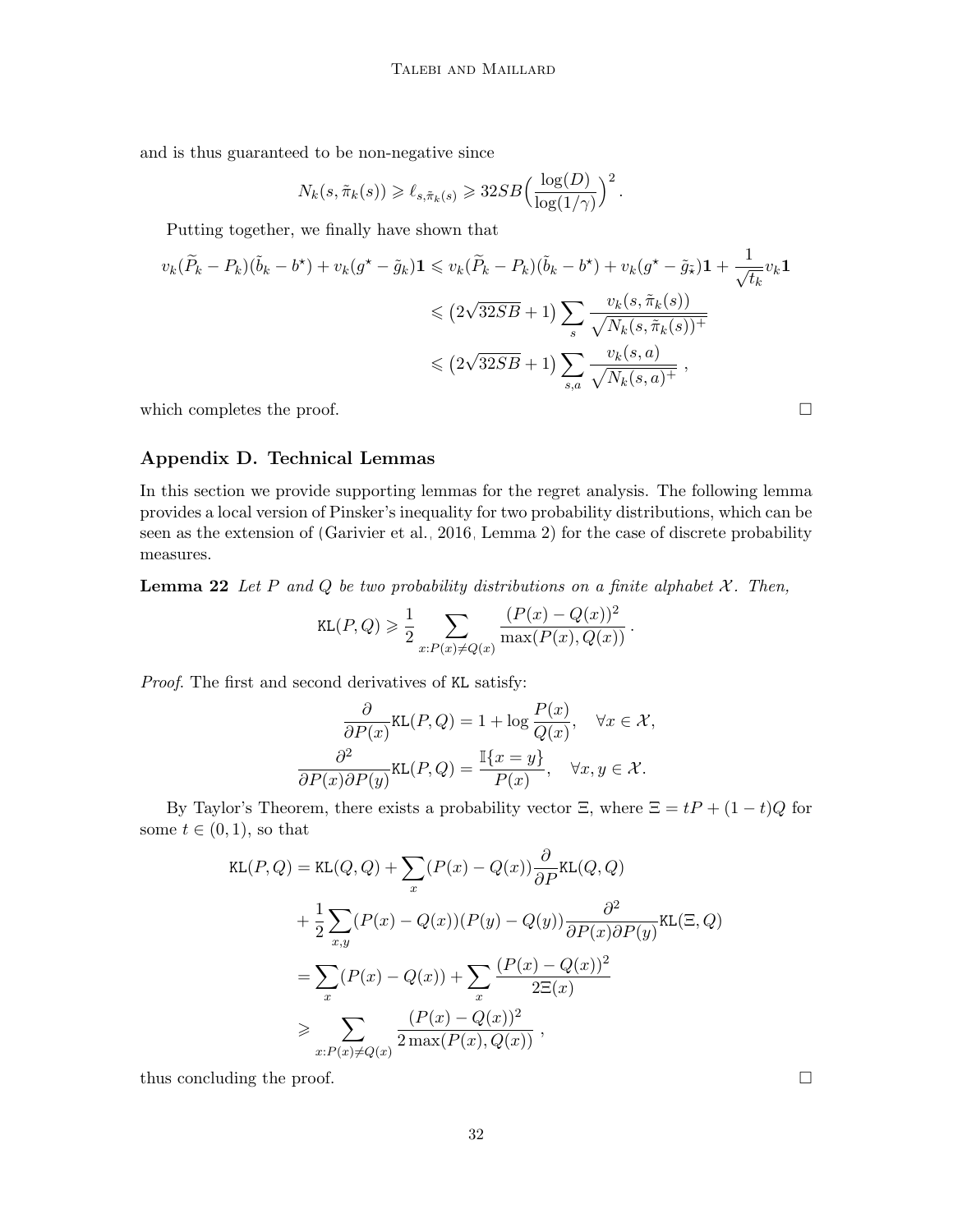Lemma 23 ([\(Jaksch et al., 2010,](#page-13-0) Lemma 19)) Consider the sequence  $(z_k)_{1\leq k\leq n}$  with  $0 \leq z_k \leq Z_{k-1} := \max\bigl\{1, \sum_{i=1}^{k-1} z_i\bigr\}$  for  $k \geqslant 1$  and  $Z_0 \geqslant 1$ . Then,

$$
\sum_{k=1}^n \frac{z_k}{\sqrt{Z_{k-1}}} \leqslant (\sqrt{2}+1)\sqrt{Z_n} .
$$

<span id="page-32-0"></span>**Lemma 24** Consider a sequence  $(z_k)_{1\leq k\leq n}$  with  $0 \leq z_k \leq Z_{k-1} := \max\{1, \sum_{i=1}^{k-1} z_i\}$  for  $k \geqslant 1$  and  $Z_0 = z_1$ . Then,

$$
\sum_{k=1}^n \frac{z_k}{Z_{k-1}} \leqslant 2\log(Z_n) + 1.
$$

*Proof.* We prove the lemma by induction over n. For  $n = 1$ , we have  $z_1/Z_0 = 1$ . Since  $Z_1 = \max\{1, z_1\}$ , it holds that  $z_1/Z_0 \leq 2\log(Z_1) + 1$ .

Now consider  $n > 1$ . By the induction hypothesis, it holds that  $\sum_{k=1}^{n-1} z_k/Z_{k-1} \leq$  $2\log(Z_{n-1}) + 1$ . Now it follows from the facts  $z_n = Z_n - Z_{n-1}$  and  $Z_{n-1} \le Z_n \le 2Z_{n-1}$  for  $n \geqslant 2$ , that

$$
\sum_{k=1}^{n} \frac{z_k}{Z_{k-1}} \leq 2 \log(Z_{n-1}) + \frac{z_n}{Z_{n-1}} + 1
$$
  

$$
\leq 2 \log(Z_{n-1}) + 2 \frac{Z_n - Z_{n-1}}{Z_n} + 1
$$
  

$$
= 2 \log(Z_{n-1}) + 2 \left(1 - \frac{1}{Z_n/Z_{n-1}}\right) + 1 \leq 2 \log(Z_n) + 1,
$$

where the last inequality follows from  $\log(x) \geq 1 - \frac{1}{x}$  $\frac{1}{x}$  valid for all  $x \geq 1$  (see, e.g., [\(Topsøe,](#page-14-6) [2006\)](#page-14-6)). This concludes the proof.  $\square$ 

<span id="page-32-1"></span>**Lemma 25** Let  $\alpha_i, \ldots, \alpha_d$  be non-negative numbers and  $T \geq 1$ , and denote by V the optimal value of the following problem:

$$
\max_{x} \sum_{i=1}^{d} \sqrt{\alpha_i x_i}
$$
  
s.t. 
$$
\sum_{i=1}^{d} x_i = T.
$$

Then,  $V = \sqrt{T \sum_{i=1}^{d} \alpha_i}$ .

Proof. Introduce the Lagrangian

$$
L(x,\lambda) = \sum_{i=1}^d \sqrt{\alpha_i x_i} + \lambda \left( T - \sum_{i=1}^d x_i \right).
$$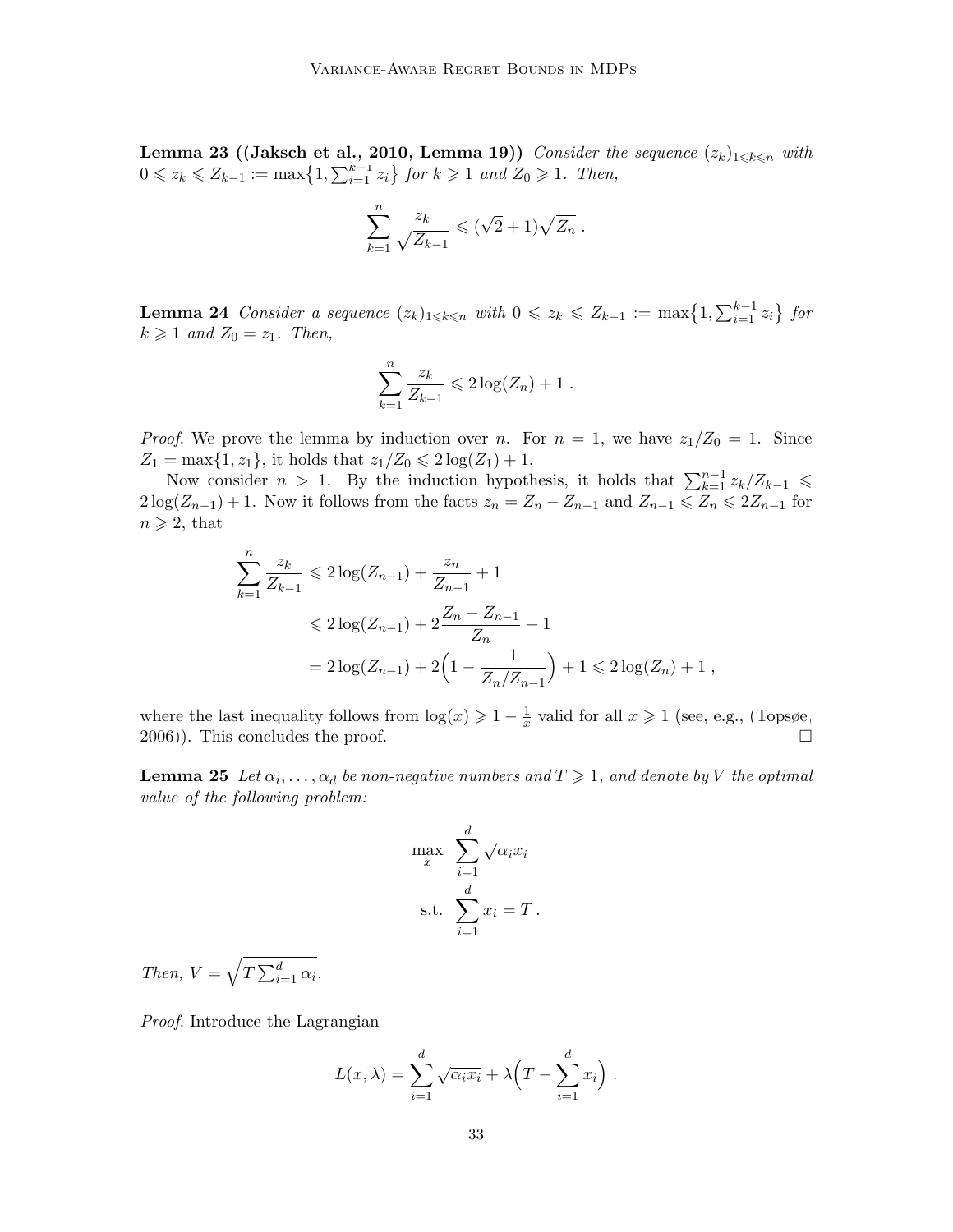Writing KKT conditions, we observe that the optimal point  $x_i^{\star}$ ,  $i = 1, \ldots, d$  satisfies

$$
\frac{\alpha_i}{2\sqrt{x_i^{\star}}} - \lambda = 0, \ \forall i, \quad \text{and} \quad \sum_{i=1}^d x_i^{\star} - T = 0 \, .
$$

Hence, we obtain  $x_i^* = \alpha_i/(4\lambda^2)$ . Plugging this into the equality constraint, it follows that  $\lambda = \sqrt{\frac{1}{47}}$  $\frac{1}{4T}\sum_{j=1}^d \alpha_j$ , thus giving  $x_i^* = \alpha_i T / \sum_{j=1}^d \alpha_j$ . Therefore,

$$
V = \sum_{i=1}^d \sqrt{\alpha_i x_i^*} = \sum_{i=1}^d \frac{\alpha_i}{\sum_{j=1}^d \alpha_j} \sqrt{T \sum_{j=1}^d \alpha_j} = \sqrt{T \sum_{j=1}^d \alpha_j},
$$

which completes the proof.  $\Box$ 

### Appendix E. Background Material on Undiscounted MDPs

In this section, we provide the proof of a number of standard results for the sake of selfcontainedness, and as we believe it helps get intuition on learning in MDPs.

# E.1 Proof of Lemma [4](#page-3-1)

We provide below a short proof of this standard result for the sake of self-containedness.

The fundamental matrix. We first prove the relation involving the fundamental matrix. We note that by direct application of the relation  $\overline{P}_{\pi}P_{\pi} = P_{\pi}\overline{P}_{\pi} = \overline{P}_{\pi}\overline{P}_{\pi} = \overline{P}_{\pi}$ , it comes

$$
(I - P_{\pi} + \overline{P}_{\pi})b_{\pi} = \sum_{t=1}^{\infty} (I - P_{\pi})(P_{\pi}^{t-1} - \overline{P}_{\pi})\mu_{\pi} + \underbrace{\overline{P}_{\pi}(P_{\pi}^{t-1} - \overline{P}_{\pi})}_{0} \mu_{\pi}
$$
  
= 
$$
\sum_{t=1}^{\infty} (I - P_{\pi})P_{\pi}^{t-1}\mu_{\pi} - \underbrace{(I - P_{\pi})\overline{P}_{\pi}}_{0} \mu_{\pi} = \sum_{t=1}^{\infty} (P_{\pi}^{t-1} - P_{\pi}^{t})\mu_{\pi}.
$$

Thus, it remains to show that the latter sum equals  $I - \overline{P}_{\pi}$ . When  $P_{\pi}$  is aperiodic, then the limit  $\lim_{t} P_{\pi}^{t}$  exists and is equal to  $\overline{P}_{\pi}$ . Thus, we easily get

$$
\sum_{t=1}^{\infty} P_{\pi}^{t-1} - P_{\pi}^{t} = \lim_{T \to \infty} (I - P_{\pi}^{T}) = I - \lim_{T \to \infty} P_{\pi}^{T} = I - \overline{P}_{\pi}.
$$

The general case is more intricate, and we refer to [\(Puterman, 2014\)](#page-14-1).

Bellman equation. Now in order to obtain the Bellman equation, we simply note that

$$
P_{\pi}b_{\pi} = \sum_{t=1}^{\infty} (P_{\pi}^t - \overline{P}_{\pi})\mu_{\pi} = \sum_{t=2}^{\infty} (P_{\pi}^{t-1} - \overline{P}_{\pi})\mu_{\pi}
$$

$$
= b_{\pi} - (I - \overline{P}_{\pi})\mu_{\pi} = b_{\pi} - \mu_{\pi} + g_{\pi}.
$$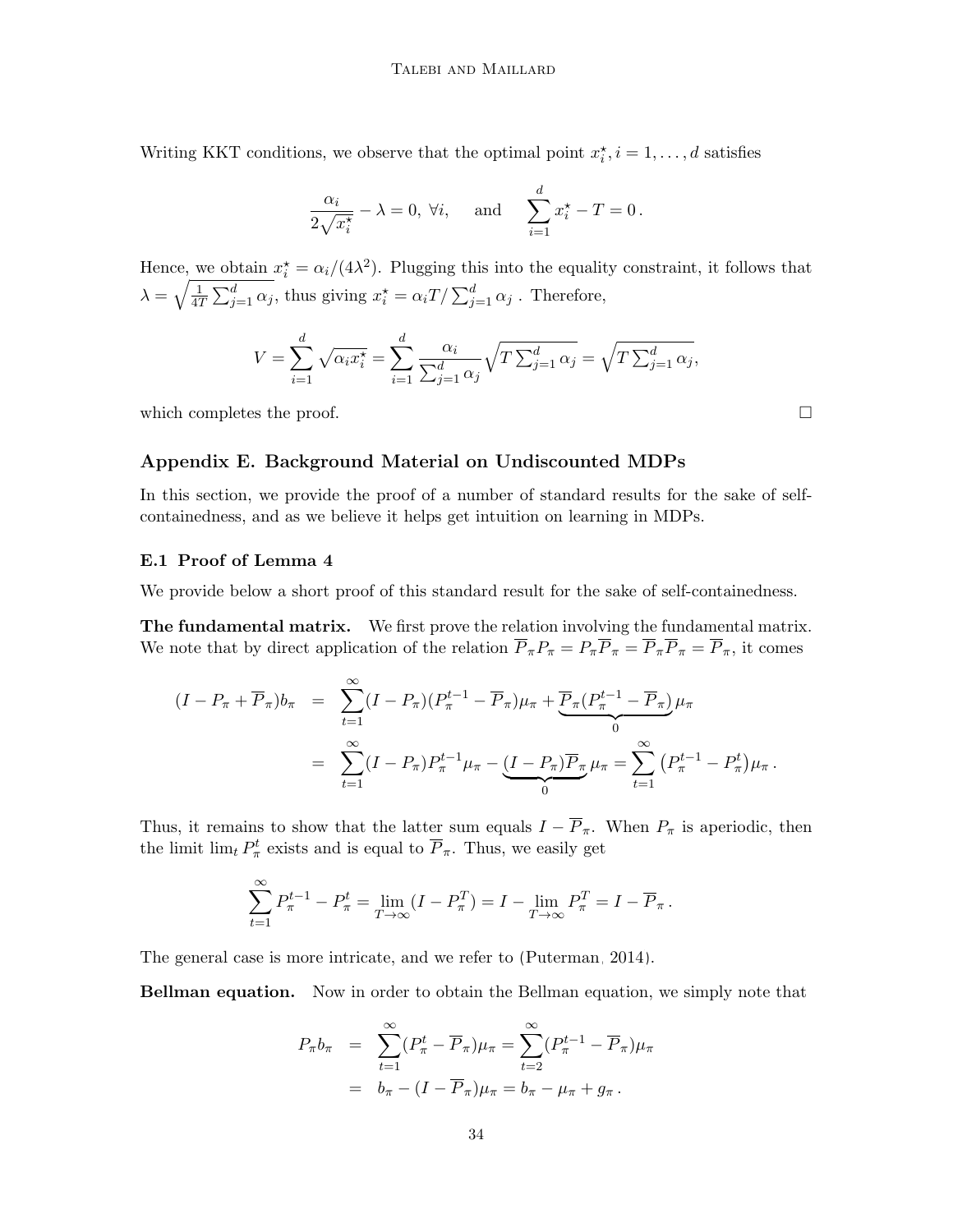## E.2 Value Iteration and Stopping Criterion

**Definition 26 (Value iteration)** The value iteration procedure defines a sequence of functions  $(u_n)_{n\in\mathbb{N}}$  and policies  $(\pi_n)_{n\in\mathbb{N}}$  according to the following equations

$$
\forall n \in \mathbb{N} \begin{cases} u_{n+1}(s) = \max_{a \in \mathcal{A}} \mu(s, a) + (P_a u_n)(s), & \text{where } u_0 = 0 \\ \pi_{n+1}(s) = \mathcal{U} \Big( \operatorname{Argmax}_{a \in \mathcal{A}} \mu(s, a) + (P_a u_n)(s) \Big), \end{cases}
$$

where  $U(\beta)$  denotes the uniform distribution over a set  $\beta$ .

The following result is useful in order to better understand the effect of the classical stopping criterion used for the value iteration procedure.

**Lemma 27 (Value and gain)** Let us assume that n is such that  $\mathbb{S}(u_{n+1} - u_n) \leq \varepsilon$ . Then it holds that

$$
g_{\star} - g_{\pi_{n+1}} \leq \varepsilon
$$
,  $|u_{n+1} - u_n - g_{\star}| \leq \varepsilon$ , and  $|u_{n+1} - u_n - g_{\pi_n+1}| \leq \varepsilon$ .

*Proof.* We first show that the average gain satisfies  $P_{\pi}g_{\pi} = g_{\pi}$  and

$$
\forall n \in \mathbb{N}, \quad \overline{P}_{\pi_{n+1}}[u_{n+1}-u_n] \leqslant g_{\pi_{n+1}} \leqslant g_\star \leqslant \overline{P}_\star[u_{n+1}-u_n].
$$

Indeed, we note that since  $\overline{P}_\star P_\star = \overline{P}_\star$ , then for any function  $f, g_\star = \overline{P}_\star [\mu_\star + P_\star f - f].$ Applying to the function  $u_n$ , it comes

$$
g_{\star} = P_{\star}[\mu_{\star} + P_{\star}u_n - u_n]
$$
  
\$\leqslant \overline{P}\_{\star}[\mu\_{\pi\_{n+1}} + P\_{\pi\_{n+1}}u\_n - u\_n]\$  

$$
= \overline{P}_{\star}(u_{n+1} - u_n),
$$

where in the second line, we used the maximal property of  $\pi_{n+1}$ . On the other hand, we use the equality

$$
g_{\pi_{n+1}} = \overline{P}_{\pi_{n+1}}[\mu_{\pi_{n+1}} + P_{\pi_{n+1}}u_n - u_n] = \overline{P}_{\pi_{n+1}}(u_{n+1} - u_n),
$$

together with the fact that by optimality of  $\star$ ,  $g_{\star} \geq g_{\pi_{n+1}}$ .

Thus, all in all it holds on the one hand

$$
g_{\star} - g_{\pi_{n+1}} \leqslant \overline{P}_{\star}[u_{n+1} - u_n] - \overline{P}_{\pi_{n+1}}[u_{n+1} - u_n] \leqslant \max_{s \in \mathcal{S}} (u_{n+1} - u_n)(s) - \min_{s \in \mathcal{S}} [u_{n+1} - u_n] = \mathbb{S}(u_{n+1} - u_n).
$$

On the other hand, using similar steps,

$$
0 \leqslant \overline{P}_\star[u_{n+1} - u_n] - g_\star \leqslant \max_{s \in \mathcal{S}} [u_{n+1} - u_n] - g_\star
$$
  

$$
\leqslant \max_{s \in \mathcal{S}} [u_{n+1} - u_n] - \overline{P}_{\pi_{n+1}}[u_{n+1} - u_n] \leqslant \mathbb{S}(u_{n+1} - u_n).
$$

Thus, for all  $s \in S$ ,  $(u_{n+1} - u_n)(s) - g_{\star} \leq \varepsilon$ . Likewise, we get the reverse inequality  $0 \leq \mathcal{G}_\star - \min_{s \in \mathcal{S}} (\mathcal{u}_{n+1} - \mathcal{u}_n)(s) \leq \mathcal{S}(\mathcal{u}_{n+1} - \mathcal{u}_n) \leq \varepsilon$ . The last bound is immediate from the relation  $g_{\pi_{n+1}} = \overline{P}_{\pi_{n+1}}(u_{n+1} - u_n).$